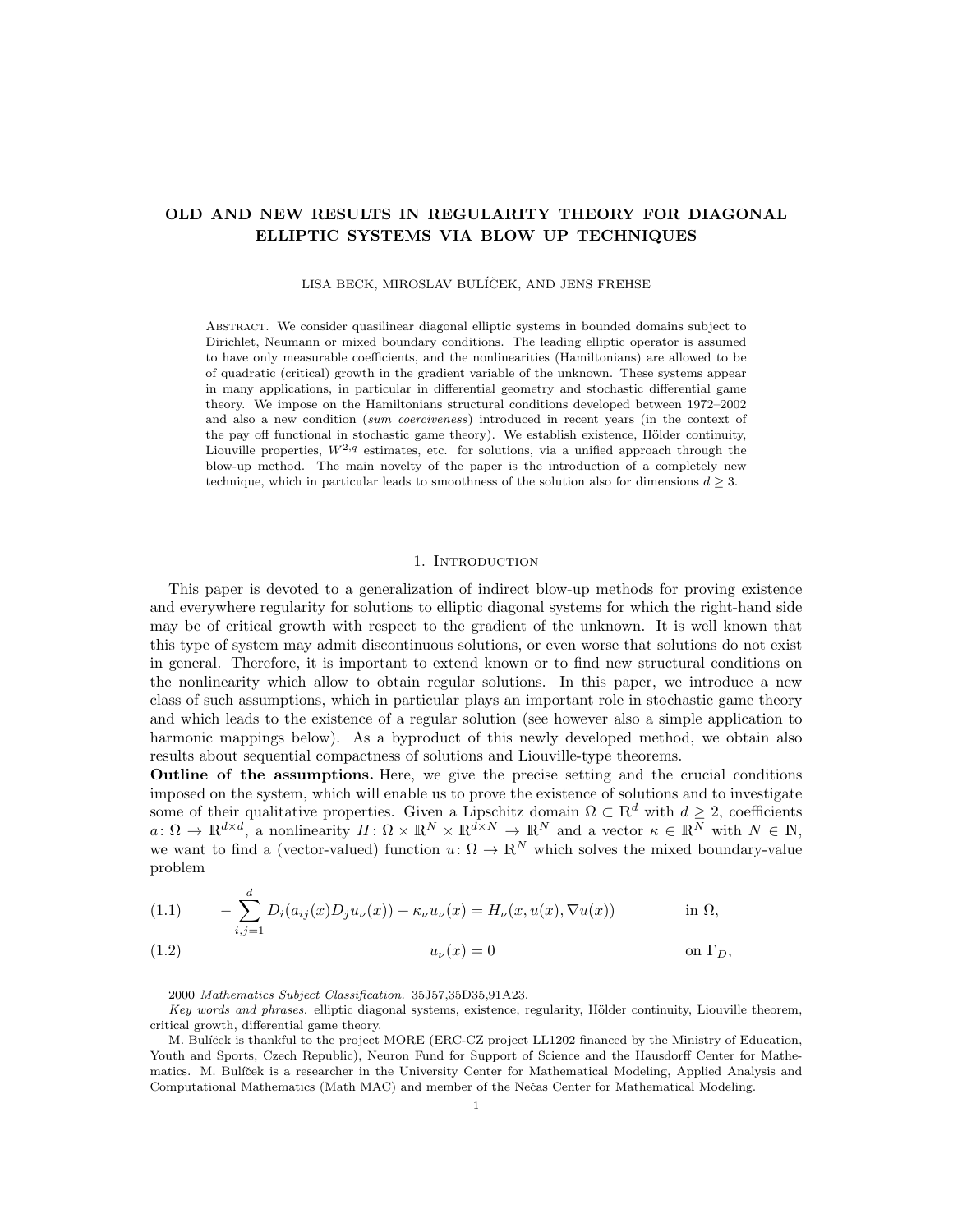$1. BECK, M. BULÍČEK, AND J. FREHSE$ 

<span id="page-1-0"></span>(1.3) 
$$
\sum_{i,j=1}^{d} a_{ij}(x) D_j u_{\nu}(x) n_i(x) = 0 \qquad \text{on } \Gamma_N
$$

for all  $\nu = 1, \ldots, N$ . Here, we abbreviated  $D_k := \frac{\partial}{\partial x_k}$  and we assume that  $\Gamma_D$  and  $\Gamma_N$  are disjoint, relatively open parts of the boundary  $\partial\Omega$  with  $\overline{\Gamma}_D \cup \overline{\Gamma}_N = \partial\Omega$ . In addition, we denoted by  $n(x)$  the unit outward normal vector to  $\partial\Omega$  at the point x. Let us emphasize already at this stage that we are in the setting of diagonal systems, meaning that the coefficients  $a$  have values in  $\mathbb{R}^{d \times d}$  (and not in  $\mathbb{R}^{(d \times N) \times (d \times N)}$ ), which allows interactions between the different component functions of  $u$  to happen only via the nonlinearity  $H$ .

To give a good meaning to the above problem, we need to prescribe some minimal assumptions on the data. Thus, in what follows we assume that  $\delta$  is a positive constant and that K and K<sup>\*</sup> are nonnegative constants, and we formulate all the growth restrictions in terms of these constants. First, we assume that H is a Carathéodory mapping which fulfills for all  $(u, z) \in \mathbb{R}^N \times \mathbb{R}^{d \times N}$ and almost all  $x \in \Omega$ 

<span id="page-1-1"></span>(1.4) 
$$
|H(x, u, z)| \le K^* + K|z|^2.
$$

For the matrix  $(a_{ij})_{i,j=1}^d$  we require

<span id="page-1-4"></span>
$$
(1.5) \t\t\t ||a||_{L^{\infty}(\Omega; \mathbb{R}^{d \times d})} \leq K,
$$

<span id="page-1-5"></span>(1.6) 
$$
\sum_{i,j=1}^d a_{ij}(x)z_iz_j \ge \delta |z|^2
$$

for all  $z \in \mathbb{R}^d$  and almost all  $x \in \Omega$ . Finally, for the vector  $\kappa \in \mathbb{R}^N$  we assume

<span id="page-1-6"></span>(1.7) 
$$
\kappa_{\nu} \geq \delta \quad \text{for all } \nu = 1, ..., N.
$$

These assumptions allow to introduce the notion of a weak solution to the mixed-boundary value problem  $(1.1)$ – $(1.3)$  in a standard way, and our task is to establish its existence and, if possible, also its higher regularity. However, it is well known that a critical growth condition on  $H$  as in [\(1.4\)](#page-1-1) ensures neither regularity nor existence of a weak solution. Therefore, further structured growth conditions on H need to be introduced which will allow to prove the desired results. We shall assume on the one hand estimates from above for each  $H_{\nu}$  and on the other hand estimates from below for their sum. More precisely, we assume that there exists  $q \in \mathbb{R}^N$  with  $q_{\nu} \geq \delta > 0$ for all  $\nu = 1, \ldots, N$  such that

<span id="page-1-2"></span>(1.8) 
$$
H_{\nu}(x, u, z) \le K^* + K|z_{\nu}||z|,
$$

<span id="page-1-3"></span>(1.9) 
$$
\sum_{\nu=1}^{N} q_{\nu} H_{\nu}(x, u, z) \ge -K^* - K \bigg| \sum_{\nu=1}^{N} q_{\nu} z_{\nu} \bigg|^{2},
$$

for all  $(u, z) \in \mathbb{R}^N \times \mathbb{R}^{d \times N}$  and almost all  $x \in \Omega$ .

Applications in stochastic game theory. We would like to emphasize that the conditions  $(1.8)$ – $(1.9)$  play an important role in the stochastic game theory, and the main novelty of the paper is that it covers such general cases. Indeed the conditions  $(1.8)$ – $(1.9)$  naturally occur in game theory, see for example [\[5,](#page-34-0) [6,](#page-34-1) [7\]](#page-34-2) for details, when one considers  $H_{\nu}$  being independent of u and defined via point-wise Nash-points  $v^* := (v_1^*, \ldots, v_N^*)$  of Lagrangians given as

$$
L_{\nu}(x,v,z) := f_{\nu}(x,v) + z_{\nu} \cdot g(x,v),
$$

where the so-called pay-off functions  $f_{\nu} : \Omega \times \mathbb{R}^N \to \mathbb{R}$  may grow quadratically in v and where  $g: \Omega \times \mathbb{R}^N \to \mathbb{R}^d$ , which represents the dynamics of the game, grows linearly in v with  $|g(x, v)| \le$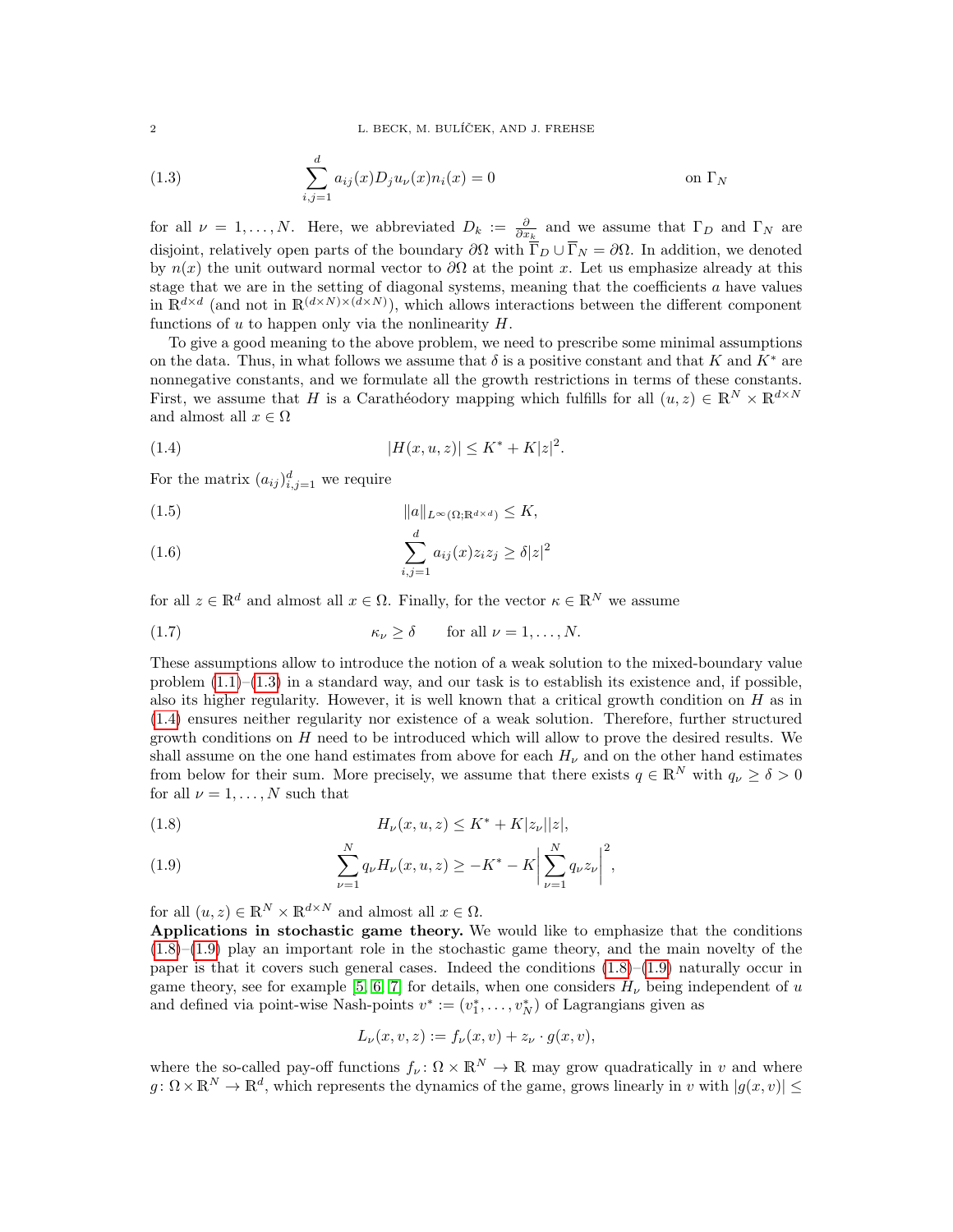$K(1+|v|)$ . Now, if  $v^*$  is a Nash point, one has (see [\[5,](#page-34-0) [6\]](#page-34-1) for details)

$$
H_{\nu}(x, z) := L_{\nu}(x, v^*, z) \le L_{\nu}(x, v_1^*, \dots, v_{\nu-1}^*, 0, v_{\nu+1}^*, \dots, v_N^*, z)
$$
  
\n
$$
\le f_{\nu}(x, v_1^*, \dots, v_{\nu-1}^*, 0, v_{\nu+1}^*, \dots, v_N^*) + K|z_{\nu}|(1 + |v^*|).
$$

Under the assumption  $f_{\nu}(x, v) \leq K(1+|v_{\nu}||v|)$ , which is for example valid for  $f_{\nu}(v) = v_{\nu} \cdot Q_{\nu} v + K$ , and under the regular solvability of the minimization problem for the Nash equilibrium, which yields  $|v^*| \le K(1+|z|)$ , one obtains [\(1.8\)](#page-1-2). Concerning [\(1.9\)](#page-1-3) in theoretical game applications, for the model case  $q := (1, \ldots, 1)$ , we first observe

$$
\sum_{\nu=1}^{N} H_{\nu}(x, z) = \sum_{\nu=1}^{N} f_{\nu}(x, v^*) + \left(\sum_{\nu=1}^{N} z_{\nu}\right) \cdot g(x, v^*).
$$

It is reasonable to assume the sum coerciveness for the functions  $f_{\nu}$ , i.e.,

$$
\sum_{\nu=1}^{N} f_{\nu}(x, v) \ge 2K_0|v|^2 - K.
$$

Then, we conclude via Young's inequality

$$
\sum_{\nu=1}^{N} H_{\nu}(x, z) \ge K_0 |v^*|^2 - 2K - (K^2 K_0^{-1} + K) \bigg| \sum_{\nu=1}^{N} z_{\nu} \bigg|^2,
$$

which directly implies [\(1.9\)](#page-1-3). A further generalization with applications to game theory is to require the sum coerciveness for groups  $I_{\gamma}$  of indices fulfilling  $\cup_{\gamma} I_{\gamma} = \{1, \ldots, N\}$  with a possible index dependence on  $g_{\gamma}$ , such that  $g_{\nu} = g_{\mu}$  for  $\nu, \mu \in I_{\gamma}$ , and

<span id="page-2-0"></span>
$$
\sum_{\nu\in I_\gamma}f_\nu(x,v)\geq 2K_0|v|^2-K.
$$

Applications for alternative proofs of known results. Another novelty of the paper is the applicability of the tools developed here for already solved problems, resulting in more elegant proofs. As one class of such problems one can consider the diagonal assumption

(1.10) 
$$
|H_{\nu}(x,u,z)| \le K^* + K|z_{\nu}||z| + K \sum_{\mu=1}^{\nu} |z_{\mu}|^2.
$$

We would like to remark that, while in  $(1.8)$ – $(1.9)$  we have considered only one sided bounds, in [\(1.10\)](#page-2-0) a more restrictive assumption on the modulus of each  $H_{\nu}$  is prescribed. However, the last term in [\(1.10\)](#page-2-0) is not present in the corresponding one sided bound [\(1.8\)](#page-1-2), and from this point of view the assumption [\(1.10\)](#page-2-0) seems to be weaker, but does not cover the sum coerciveness case. The theory for this classical case [\(1.10\)](#page-2-0) started in [\[2\]](#page-33-0) and "ended" with [\[4\]](#page-34-3). The method introduced in this paper, besides some algebraic inequalities, is of a very different nature and the proof of the key uniform smallness of the Dirichlet integral (and consequently the VMO property which is the starting point for the further analysis) is not based on weighted estimates and the hole-filling technique but rather on the blow-up argument. It may be also of interest that the structure assumptions  $(1.8)$ – $(1.9)$  or  $(1.10)$  naturally appear in other applications. For example one can use the theory developed in this paper for estimates for solutions of harmonic mappings in a neighborhood, where the components are positive (possibly after a transformation). The equation for harmonic mappings has the structure

(1.11) 
$$
-\Delta u_{\nu} = u_{\nu} |\nabla u|^2, \quad \text{for } \nu = 1, ..., N.
$$

Then by a simple manipulation (and assuming that each  $u_{\nu} > 0$  is positive), one can rewrite [\(1.11\)](#page-2-1) as

<span id="page-2-1"></span>
$$
-\Delta \ln u_{\nu} = |\nabla u|^2 + |\nabla \ln u_{\nu}|^2, \quad \text{for } \nu = 1, ..., N.
$$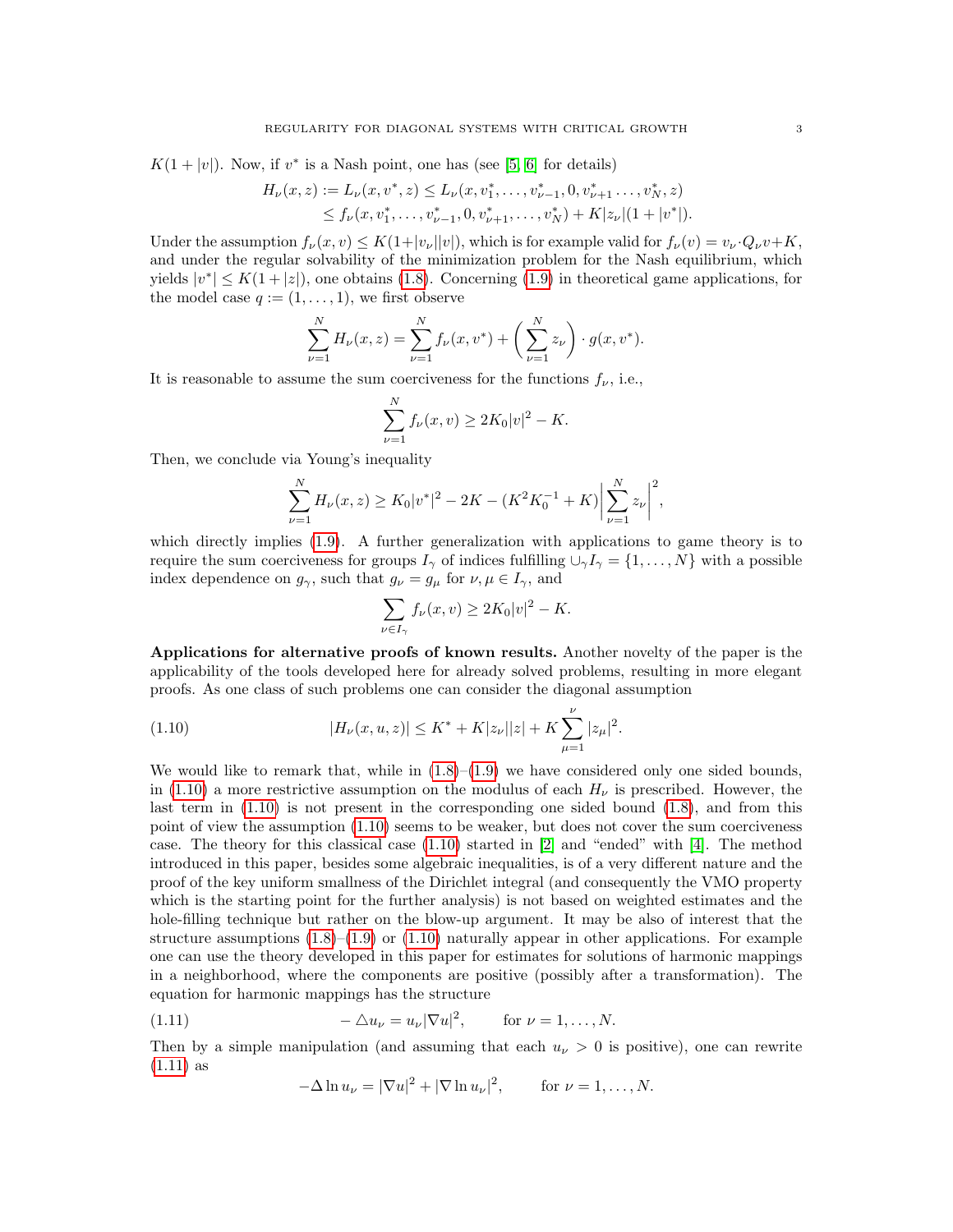Consequently, introducing new variables

$$
w_{\nu} := \ln u_{\nu} - \ln u_{\nu+1}
$$
 for  $\nu = 1, ..., N - 1$ ,  
 $w_N := \ln u_N$ ,

we compute

$$
-\Delta w_{\nu} = \nabla w_{\nu} \cdot \nabla \left(w_{\nu} + 2 \sum_{\mu=\nu+1}^{N} w_{\mu}\right) \qquad \text{for } \nu = 1, \dots, N-1,
$$
  

$$
-\Delta w_{N} = \sum_{\mu=1}^{N} e^{2 \sum_{\nu=\mu}^{N} w_{\nu}} \left| \nabla \left(\sum_{\nu=\mu}^{N} w_{\nu}\right) \right|^{2} + |\nabla w_{N}|^{2}.
$$

It is evident that the right-hand side satisfies the structural assumption [\(1.10\)](#page-2-0) provided that  $u_{\nu} \in L^{\infty}$  is positive for each  $\nu = 1, \ldots, N$ . The existence of a  $\mathcal{C}^{0,\alpha}$  regular (and consequently  $\mathcal{C}^{\infty}$ regular) solution was obtained for example in [\[4\]](#page-34-3).

Notions of weak solutions. We consider a slightly generalized notion of weak solutions to the problem  $(1.1)$ – $(1.3)$  that seems to be suitable for systems with right-hand side H satisfying the condition [\(1.4\)](#page-1-1) of critical growth and  $(1.8)$ –[\(1.9\)](#page-1-3). Note that such a definition first appeared in [\[7\]](#page-34-2). However, for the sake of the clarity and to point out the slight differences in various definitions, we first recall the standard concept of the weak solution.

<span id="page-3-0"></span>**Definition 1.1** (Boundary value problem). Let  $\Omega \subset \mathbb{R}^d$  be a bounded Lipschitz domain. Assume that H satisfies [\(1.4\)](#page-1-1) and that a satisfies [\(1.5\)](#page-1-4). We say that  $u: \Omega \to \mathbb{R}^N$  is a weak solution to  $(1.1)–(1.3)$  $(1.1)–(1.3)$  $(1.1)–(1.3)$  if

$$
u \in L^{\infty}(\Omega; \mathbb{R}^N) \cap W^{1,2}_{\Gamma_D}(\Omega; \mathbb{R}^N),
$$

and if the following identity holds

$$
\int_{\Omega} \bigg( \sum_{i,j=1}^{d} a_{ij} D_j u_{\nu} D_i \varphi + \kappa_{\nu} u_{\nu} \varphi \bigg) dx = \int_{\Omega} H_{\nu}(u, \nabla u) \varphi dx
$$

for all  $\nu = 1, ..., N$  and all  $\varphi \in L^{\infty}(\Omega) \cap W^{1,2}_{\Gamma_D}(\Omega)$ .

Here, we have used the standard notation for the Lebesgue and the Sobolev spaces, with

$$
W^{1,2}_{\Gamma_D}(\Omega) := \{ u \in W^{1,2}(\Omega) : u = 0 \text{ on } \Gamma_D \}.
$$

denoting the subspace of functions vanishing on  $\Gamma_D$  (in the sense of traces). Obviously, in the case  $\Gamma_D = \partial \Omega$  we have  $W_{\Gamma_D}^{1,2} = W_0^{1,2}$  and the problem is reduced to the Dirichlet problem, while in the case  $\Gamma_D = \emptyset$  we have  $W_{\Gamma_D}^{1,2} = W^{1,2}$  and we consider the Neumann problem. This definition is standard and suitable in certain cases, for instance if one works under the additional assumption  $(1.10)$ . However, in the sum coerciveness case, i.e., under the assumptions  $(1.8)$ – $(1.9)$ , it is not known how to obtain  $W^{1,2}$  estimates up to the part of the boundary  $\Gamma_D$ , where we prescribe the Dirichlet data. Therefore, following [\[7,](#page-34-2) [1\]](#page-33-1), we introduce a generalized concept of weak solutions that is on the one hand suitable for handling the assumptions  $(1.8)$ – $(1.9)$  and on the other hand compatible with the standard Definition [1.1.](#page-3-0)

<span id="page-3-1"></span>**Definition 1.2** (Boundary value problem generalized). Let  $\Omega \subset \mathbb{R}^d$  be a bounded Lipschitz domain. Assume that H satisfies [\(1.4\)](#page-1-1) and that a satisfies [\(1.5\)](#page-1-4). We say that  $u: \Omega \to \mathbb{R}^N$  is a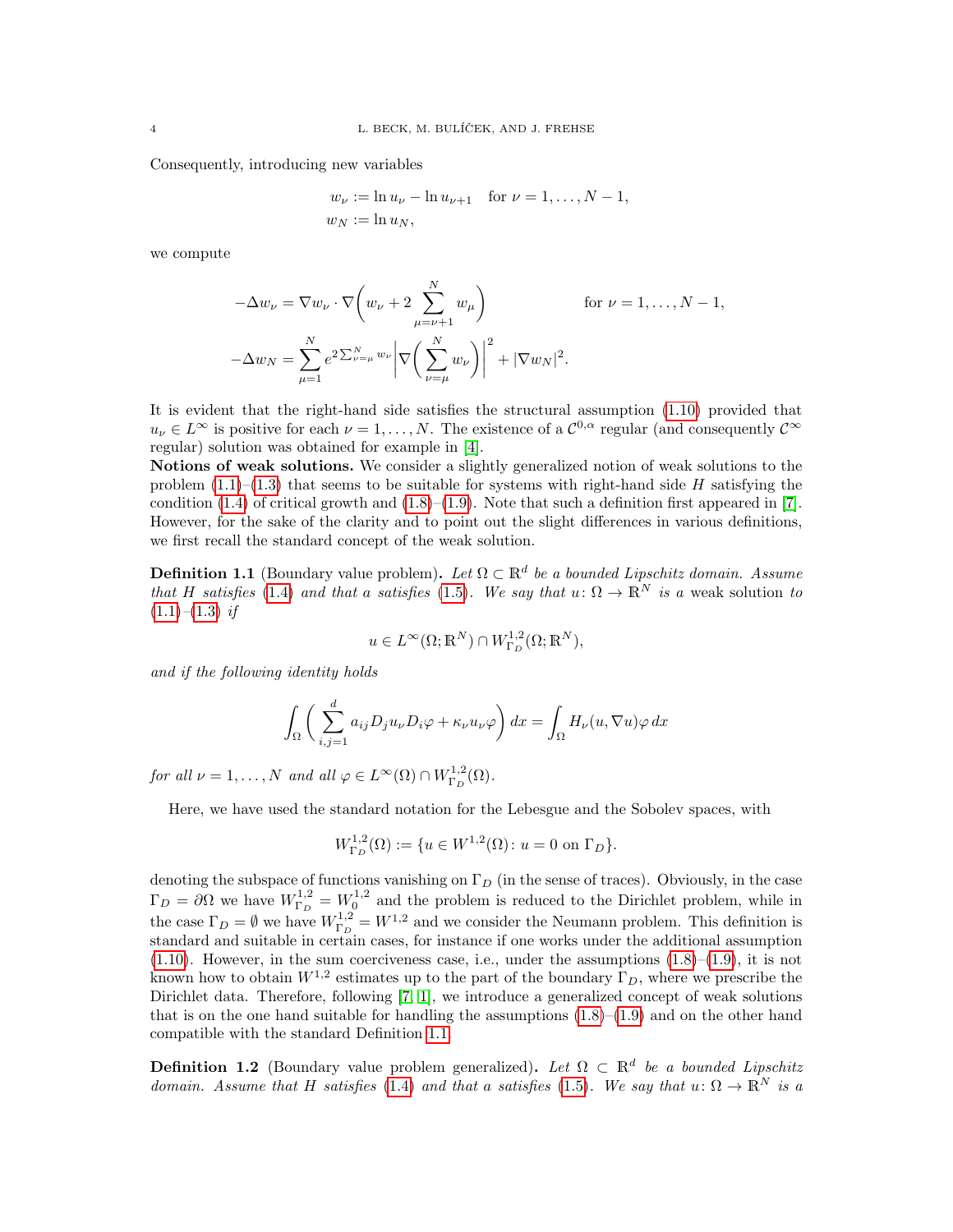generalized weak solution to  $(1.1)$ – $(1.3)$  if

(1.12) 
$$
u \in L^{\infty}(\Omega; \mathbb{R}^{N}),
$$

$$
(1.13) \t u \in W^{1,2}(\Omega_0; \mathbb{R}^N)
$$

<span id="page-4-0"></span>(1.14) 
$$
(u_{\nu}-\varepsilon)_{+} \in W^{1,2}_{\Gamma_D}(\Omega) \qquad \text{for all } \nu=1,\ldots,N \text{ and } \varepsilon>0,
$$

(1.13) 
$$
u \in W^{1,2}(\Omega_0; \mathbb{R}^N) \quad \text{for all open subsets } \Omega_0 \subset \Omega \text{ with } \overline{\Gamma}_D \cap \overline{\Omega}_0 = \emptyset,
$$
  
(1.14) 
$$
(u_{\nu} - \varepsilon)_{+} \in W^{1,2}_{\Gamma_D}(\Omega) \quad \text{for all } \nu = 1, ..., N \text{ and } \varepsilon > 0,
$$

<span id="page-4-1"></span>(1.15) 
$$
\left(\sum_{\nu=1}^{N} q_{\nu} u_{\nu}\right)_{-} \in W^{1,2}_{\Gamma_D}(\Omega)
$$

and if the following identity holds

<span id="page-4-4"></span>(1.16) 
$$
\int_{\Omega} \left( \sum_{i,j=1}^{d} a_{ij} D_j u_{\nu} D_i \varphi + \kappa_{\nu} u_{\nu} \varphi \right) dx = \int_{\Omega} H_{\nu}(u, \nabla u) \varphi dx
$$

for all  $\nu = 1, ..., N$  and all  $\varphi \in L^{\infty}(\Omega) \cap W^{1,2}(\Omega)$  vanishing in a neighborhood of  $\Gamma_D$ .

Let us make some further comments on the relation between the Definitions [1.1](#page-3-0) and [1.2.](#page-3-1) First, we note that in the case of only Neumann data  $(\Gamma_D = \emptyset)$ , Definitions [1.1](#page-3-0) and [1.2](#page-3-1) are equivalent. Moreover, it is evident that if  $u$  is a solution in the sense of Definition [1.1,](#page-3-0) then it is a generalized weak solution in sense of Definition [1.2.](#page-3-1) On the contrary, if  $u$  is a generalized weak solution that in addition fulfills  $u \in W^{1,2}(\Omega;\mathbb{R}^N)$ , then  $(1.14)$  implies  $u_{\nu} \leq 0$  on  $\Gamma_D$  for all  $\nu = 1,\ldots,N$  and [\(1.15\)](#page-4-1) implies  $\sum_{\nu=1}^{N} q_{\nu} u_{\nu} \ge 0$  on  $\Gamma_D$ . Therefore, with  $q_{\nu} > 0$  for all  $\nu = 1, ..., N$ , we necessarily obtain  $u \equiv 0$  on  $\Gamma_D$ , and consequently u is also a weak solution in sense of Definition [1.1.](#page-3-0) It is an important (and in our opinion solvable) problem to establish such  $W^{1,2}$  estimates under the assumptions of Definition [1.2.](#page-3-1) One possibility could be to extend our interior blow-up argument up to the Dirichlet part of the boundary, which would lead in a first step to global  $\mathcal{C}^{0,\alpha}$  estimates and in a second step to the desired  $W^{1,2}$  estimates.

Statement of the main results. The first result, we present here, is the following statement on existence and (interior) regularity of generalized weak solutions.

<span id="page-4-3"></span>**Theorem 1.3** (Existence & Regularity). Let  $\Omega \subset \mathbb{R}^d$  be a bounded Lipschitz set. Assume that H satisfies [\(1.4\)](#page-1-1), [\(1.8\)](#page-1-2) and [\(1.9\)](#page-1-3), the matrix a fulfills [\(1.5\)](#page-1-4)–[\(1.6\)](#page-1-5) and  $\kappa$  satisfies [\(1.7\)](#page-1-6). Then there exists a generalized weak solution to the mixed boundary value problem  $(1.1)$ – $(1.3)$ . Moreover, for all open subsets  $\Omega_0 \subset \Omega$  with  $\overline{\Gamma}_D \cap \overline{\Omega}_0 = \emptyset$  there holds  $u \in C^{0,\alpha}(\overline{\Omega}_0; \mathbb{R}^N)$  with  $\alpha$  depending only on K, K<sup>\*</sup> and  $\delta$ . In addition, if  $a_{ij} \in C^{0,1}(\overline{\Omega})$  and  $\Omega \in C^{1,1}$ , then  $u \in W^{2,q}(\Omega_0; \mathbb{R}^N)$  for all  $q \in [1,\infty)$  and all open subsets  $\Omega_0 \subset \Omega$  with  $\overline{\Gamma}_D \cap \overline{\Omega}_0 = \emptyset$ .

This theorem generalizes the results of  $[4, 5, 6, 7, 1]$  $[4, 5, 6, 7, 1]$  $[4, 5, 6, 7, 1]$  $[4, 5, 6, 7, 1]$  $[4, 5, 6, 7, 1]$  as far as the Hölder continuity is concerned in dimension  $d \geq 3$ . Furthermore, the structure of the assumptions on the right-hand side is slightly more general than those in the above mentioned papers. Moreover, the proof presented here seems to be much more straightforward and less technical than the one of the similar (but less general) result given in [\[7\]](#page-34-2). Indeed, in the present paper, the key step, i.e., the proof of the uniform smallness of the Dirichlet integral, is achieved via an indirect approach, which is based on the strategy of proof of the following new result of the paper.

<span id="page-4-2"></span>**Theorem 1.4** (Liouville in  $\mathbb{R}^d$ ). Assume that H satisfies [\(1.4\)](#page-1-1), [\(1.8\)](#page-1-2) and [\(1.9\)](#page-1-3) with  $K^* = 0$ and that a satisfies [\(1.5\)](#page-1-4)–[\(1.6\)](#page-1-5). If a function  $u \in L^{\infty}(\mathbb{R}^d; \mathbb{R}^N) \cap W_{loc}^{1,2}(\mathbb{R}^d; \mathbb{R}^N)$  solves the system [\(1.1\)](#page-0-0) with  $\kappa = 0$  in the sense of distribution, then u is identically constant.

Theorem [1.4](#page-4-2) provides an efficient tool for studying further regularity properties of solutions to system  $(1.1)$ . In fact, it is more in the spirit of the results obtained in [\[13,](#page-34-4) [17\]](#page-34-5), where, for certain elliptic systems, the equivalence of the validity of the Liouville theorem and the higher regularity of their solutions was stated. For sake of completeness, we also formulate the Liouville-type theorem on Lipschitz cones.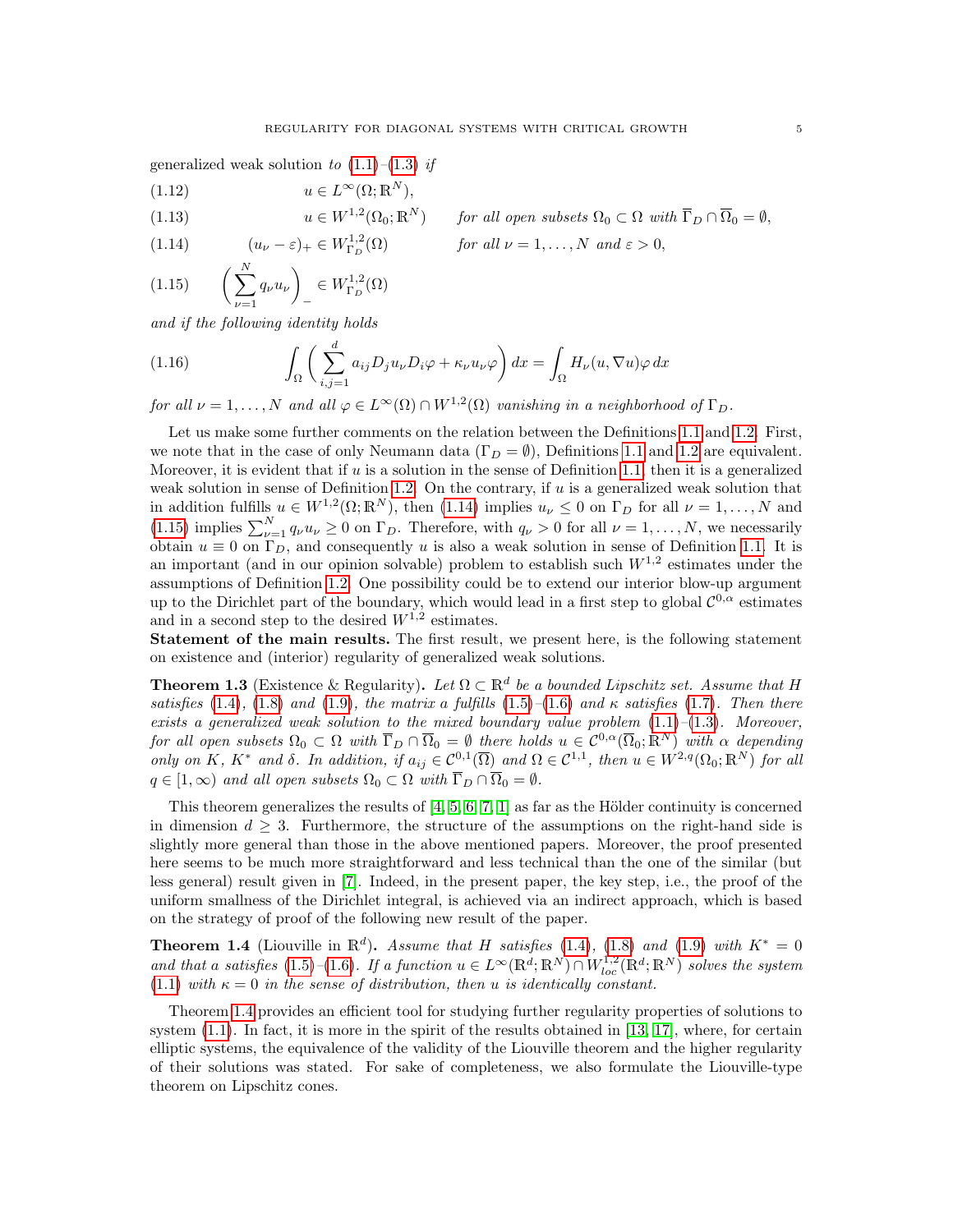<span id="page-5-4"></span>**Theorem 1.5** (Liouville in a cone). Let  $\Omega \subsetneq \mathbb{R}^d$  be a Lipschitz cone, i.e., there holds  $kx \in \Omega$  for all  $k > 0$  and  $x \in \Omega$  and  $\Omega \cap B_1(0)$  is a Lipschitz domain. Assume that H satisfies [\(1.4\)](#page-1-1), [\(1.8\)](#page-1-2) and [\(1.9\)](#page-1-3) with  $K^* = 0$  and that a satisfies [\(1.5\)](#page-1-4)–[\(1.6\)](#page-1-5). If  $u \in L^{\infty}(\Omega; \mathbb{R}^N) \cap W_{loc}^{1,2}(\Omega; \mathbb{R}^N)$  is a function which solves the system [\(1.1\)](#page-0-0) with  $\kappa = 0$  in the sense of distribution and which, extended by zero outside Ω, satisfies  $(u_\nu - \varepsilon)_+ \in W^{1,2}_{loc}(\mathbb{R}^d)$  for all  $\nu = 1,...,N$  and  $(\sum_{\nu=1}^N q_\nu u_\nu)_- \in W^{1,2}_{loc}(\mathbb{R}^d)$ , then u is identically zero.

It should be emphasized that this theorem works even for generalized weak solutions in sense of Definition [1.2](#page-3-1) and is therefore stronger than the usual Liouville theorem (which automatically holds since any weak solution is also a generalized weak solution). Finally, we formulate two key results that will be used in the proof of Theorem [1.3.](#page-4-3) The first one deals with the sequential stability of generalized weak solutions.

<span id="page-5-3"></span>**Theorem 1.6** (Compactness). Let  $\Omega \subset \mathbb{R}^d$  be a bounded Lipschitz domain. Let  $\{H^n, a^n, \kappa^n, q^n\}_{n=1}^{\infty}$ be a sequence of  $(K^*, K, \delta)$ -admissible representations of systems of type [\(1.1\)](#page-0-0), i.e. the nonlinearities  $H^n$  satisfy [\(1.4\)](#page-1-1), [\(1.8\)](#page-1-2)–[\(1.9\)](#page-1-3), the matrices  $a^n$  satisfy [\(1.5\)](#page-1-4)–[\(1.6\)](#page-1-5), with uniform constants  $K^*, K, \delta$  and uniform condition  $q_\nu^n \geq \delta$  for all  $\nu \in \{1, ..., N\}$ , and the moduli of the vectors  $\kappa^n$ are uniformly bounded by  $K$ . In addition, we assume

- (1.17)  $\kappa^n \to \kappa$  in  $\mathbb{R}^N$ ,
- <span id="page-5-6"></span>(1.18)  $q^n \to q \qquad \text{in } \mathbb{R}^N,$
- <span id="page-5-7"></span>(1.19)  $a^n \to a \qquad \text{in } L^1(\Omega; \mathbb{R}^{d \times d}),$

<span id="page-5-9"></span>(1.20)  $H^n(x, \cdot) \to H(x, \cdot)$  in  $\mathcal{C}(S)$  for all compact sets  $S \subset \mathbb{R}^d \times \mathbb{R}^{d \times N}$ , for a.e.  $x \in \Omega$ ,

<span id="page-5-10"></span> $(1.21)$   $H^n(\cdot, u, z) \to H(\cdot, u, z)$  a.e. in  $\Omega$ , for all  $(u, z) \in \mathbb{R}^d \times \mathbb{R}^{d \times N}$ .

Then for any sequence  $\{u^n\}_{n=1}^{\infty}$  of generalized weak solutions corresponding to  $\{H^n, a^n, \kappa^n\}$  that in addition are uniformly bounded with

<span id="page-5-0"></span>(1.22) ku n k<sup>∞</sup> ≤ M

there exists a subsequence (not relabeled) and a function  $u \in L^{\infty}(\Omega; \mathbb{R}^{N})$  such that

<span id="page-5-8"></span> $(1.23)$  $n \to u$  strongly in  $W^{1,2}(\Omega_0; \mathbb{R}^N)$  for all open sets  $\Omega_0 \subset \Omega$  with  $\overline{\Gamma}_D \cap \overline{\Omega}_0 = \emptyset$ ,

where u is a generalized weak solution to the system  $(1.1)$  corresponding to  $\{H, a, \kappa\}$ .

This compactness theorem further extends the result of [\[1\]](#page-33-1), where less general structure of the right-hand sides  $H$  is treated. This theorem combined with the Liouville theorem can be used in an indirect approach to show uniform smallness of the Dirichlet integral. In fact, we here show a stronger result that provides such a uniform estimate for generalized solutions.

<span id="page-5-5"></span>**Theorem 1.7** (Uniform estimates). Let  $\Omega \subset \mathbb{R}^d$  be a Lipschitz domain and K<sup>\*</sup>, K and  $\delta$  be given. Then, for any open set  $\Omega_0 \subset \Omega$  with  $\overline{\Gamma}_D \cap \overline{\Omega}_0 = \emptyset$  and any  $\varepsilon > 0$ , there exists  $R_0 > 0$  such that for every  $R \in (0, R_0)$ , every  $x_0 \in \Omega_0$ , every  $(K^*, K, \delta)$ -admissible representation  $\{H, a, \kappa, q\}$ of a system of type [\(1.1\)](#page-0-0) and every associated generalized weak solution u with  $L^{\infty}$ -bound [\(1.22\)](#page-5-0), there holds

<span id="page-5-1"></span>(1.24) 
$$
\int_{B_R(x_0)\cap\Omega} \frac{|\nabla u(x)|^2}{R^{d-2}} dx \leq \varepsilon.
$$

Moreover, there exists  $\alpha > 0$  depending only on  $K^*$ , K and  $\delta$  such that if u in addition belongs to  $\mathcal{C}(\overline{\Omega}_0;\mathbb{R}^N)$ , then it satisfies

<span id="page-5-2"></span>(1.25) kukC0,α(Ω0) ≤ C,

where the constant C depends only on K,  $K^*$  and  $\delta$  and is in particular independent of the modulus of continuity of u.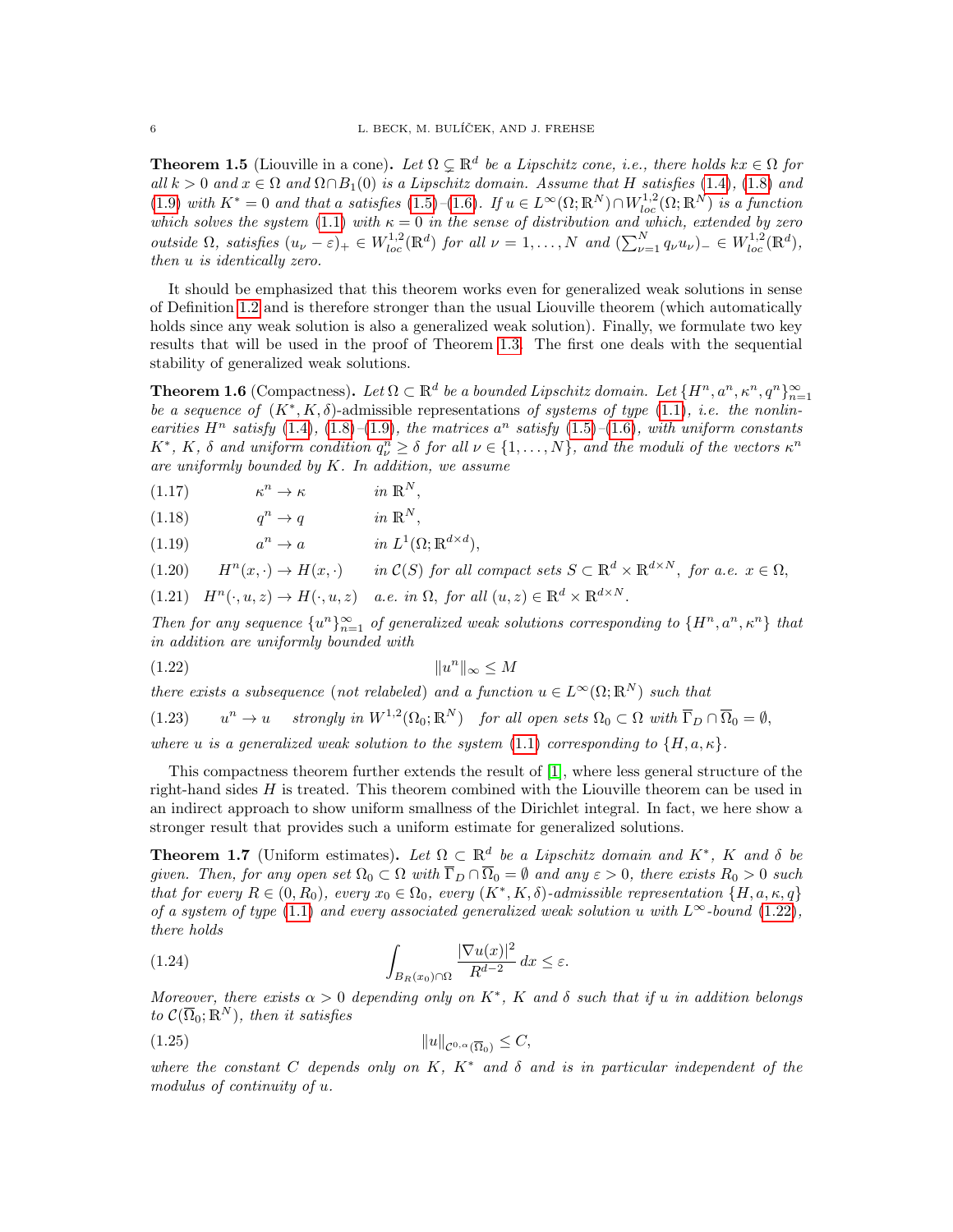The part [\(1.24\)](#page-5-1) of this theorem is the core of the paper. Not only it is the essential step in proving the existence of a continuous solution but it also provides uniform estimates for generalized solutions, which do not rely on the regularity of the matrix a (but only on K,  $K^*$  and δ). It is based on the blow-up technique, which is an efficient tool for obtaining a regularity criterion for non-linear partial differential equations via an indirect argument (negating the regularity criterion) and a scaling procedure. Such a tool is used for various kinds of elliptic problems (non-diagonal elliptic systems, Navier–Stokes equations, polyconvex variational methods, etc., see  $[9, 11, 12, 10, 19, 14, 16]$  $[9, 11, 12, 10, 19, 14, 16]$  $[9, 11, 12, 10, 19, 14, 16]$  $[9, 11, 12, 10, 19, 14, 16]$  $[9, 11, 12, 10, 19, 14, 16]$  $[9, 11, 12, 10, 19, 14, 16]$  $[9, 11, 12, 10, 19, 14, 16]$ . For systems treated here, we work with the criterion  $(1.24)$  that is supposed to hold uniformly with respect to  $x_0$  and R, which finally leads to [\(1.25\)](#page-5-2). The proof of [\(1.24\)](#page-5-1) via blow-up technique is based on the contradiction argument and proper re-scaling of the equations. In case the matrix  $a$  is continuous (or has vanishing mean oscillations), one can directly combine the compactness result established in Theorem [1.6](#page-5-3) with the Liouville theorem [1.4](#page-4-2) to show [\(1.24\)](#page-5-1). However, in our case, the situation is more complicated by the fact, that the matrix a has only measurable coefficients and that one has to work out the blow-up method for sequences of approximations, since irregular solutions of the basic system may occur.

In preceding papers in related situations, [\(1.24\)](#page-5-1) has been frequently established by the holefilling technique, see e.g.  $\left[1, 2, 4\right]$  $\left[1, 2, 4\right]$  $\left[1, 2, 4\right]$ . However, in the case of sum coercive Hamiltonians, those proofs (see [\[7\]](#page-34-2)) for  $d \geq 3$  are rather complicated and the structural assumptions on the Hamiltonians are much less general.

Finally, we shortly describe the structure of the paper. In Section [2,](#page-6-0) we prove several basic algebraic inequalities. Although their "simplicity" (they follow from the assumptions  $(1.8)$ – $(1.9)$ , see also [\[4\]](#page-34-3)), they play the crucial role in all results of the paper, in particular for proving the Liouville and the compactness theorem. We then provide in Section [3](#page-13-0) the proof of the standard version of the Liouville theorem for sub- or super-solution to general elliptic equations (Theorems [1.4](#page-4-2) and [1.5\)](#page-5-4). In Section [4,](#page-18-0) we prove Theorem [1.6](#page-5-3) on the sequential compactness of the mixed boundary value problem  $(1.1)$ – $(1.3)$ . Section [5](#page-24-0) is devoted to the proof of Theorem [1.7,](#page-5-5) and the main Theorem [1.3](#page-4-3) is finally proved in Section [6.](#page-33-2)

Notation: In our paper we essentially use standard notations. In particular, given a set  $S \subset \mathbb{R}^d$ , we write ∂S for its topological boundary and  $\overline{S}$  for its closure. Moreover, we denote by  $B_R(x_0) :=$  ${x \in \mathbb{R}^d : |x - x_0| < R}$  the open ball with radius  $R > 0$  and center  $x_0$  in  $\mathbb{R}^d$ , and for  $x_0 = 0$ we abbreviate  $B_R := B_R(0)$ . Similarly, we denote by  $A_R(x_0) := \{x \in \mathbb{R}^d \colon R \leq |x - x_0| \leq 2R\}$ the annulus with center  $x_0$  and radii R and 2R, and we set  $A_R := A_R(0)$ . Finally, if  $S \subset \mathbb{R}^d$  is a measurable set of positive, finite Lebesgue measure  $|S| := \mathcal{L}^n(S)$ , then we abbreviate by

$$
(f)_S := \frac{1}{|S|} \int_S f(x) \, dx
$$

the mean value of an integrable f over S, and by  $f_+ := \max(0, f)$  and  $f_- := \min(0, f)$  we indicate the positive and the negative part of  $f$ , respectively.

#### 2. Auxiliary definitions, identities, inequalities and lemmas

<span id="page-6-0"></span>This section is devoted to some preliminary and auxiliary results. First, we introduce auxiliary functions that will be used later for proving a priori estimates and the Liouville theorem. To this end, for  $\nu = 1, \ldots, N$ , we assume that  $\gamma_{\nu} \in C^2(\mathbb{R})$  are given nonnegative, strictly convex nondecreasing functions and we define functions  $\varphi_{\nu} \colon \mathbb{R}^{N} \to \mathbb{R}$  iteratively by setting

<span id="page-6-1"></span>(2.1) 
$$
\varphi_N(u) := e^{\gamma_N(u_N)},
$$

$$
\varphi_\nu(u) := e^{\gamma_\nu(u_\nu) + \varphi_{\nu+1}(u)} \qquad \text{for } \nu = 1, \dots, N-1,
$$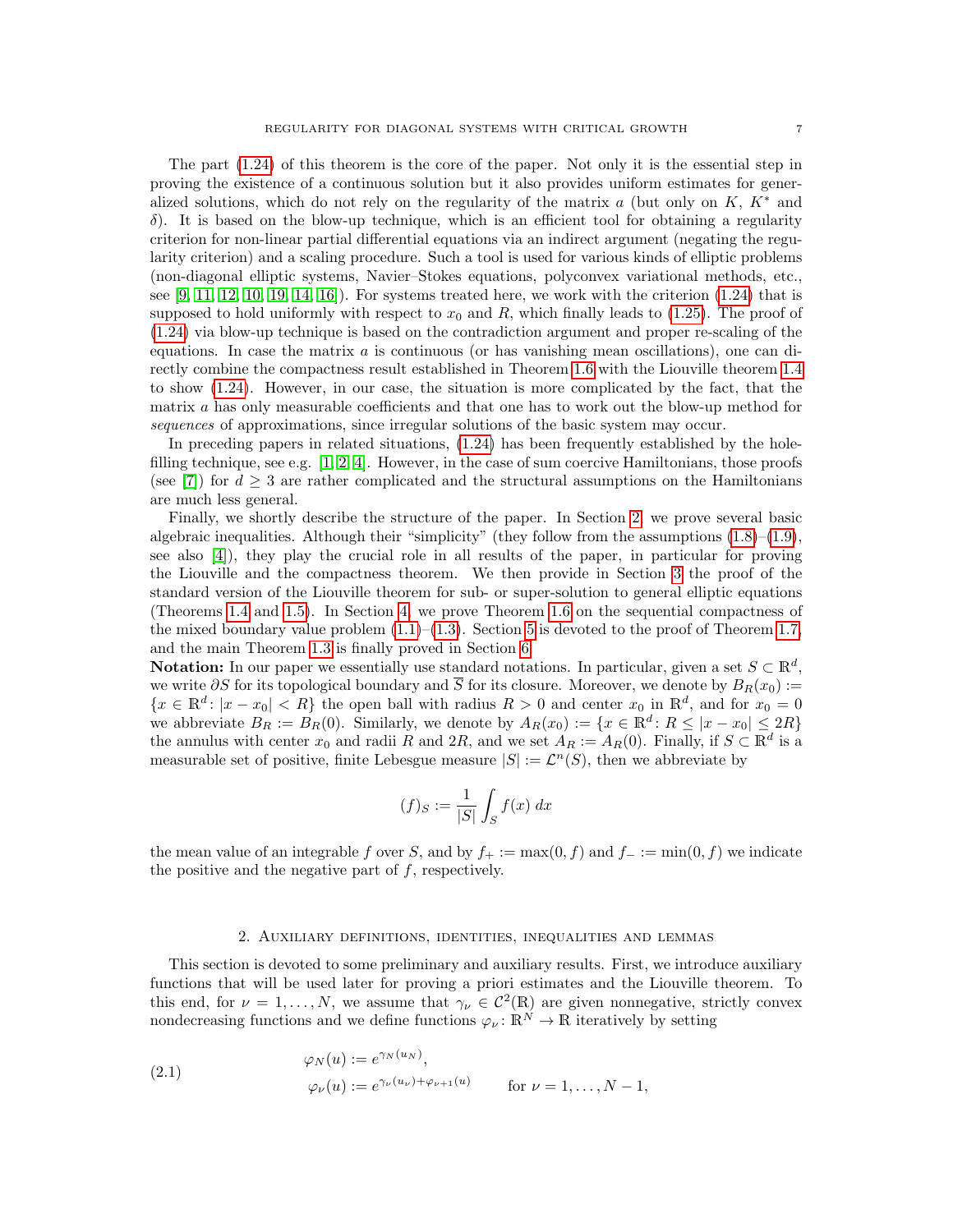for all  $u = (u_1, \ldots, u_N) \in \mathbb{R}^N$ , and we use the abbreviations  $D_{u_\mu} \varphi_\nu(u) := \partial \varphi_\nu(u) / \partial u_\mu$  for their partial derivatives for which we easily observe

<span id="page-7-0"></span>(2.2) 
$$
D_{u_{\mu}}\varphi_{\nu}(u) = \begin{cases} 0 & \text{if } \mu < \nu, \\ \gamma_{\mu}'(u_{\mu}) \prod_{\alpha=\nu}^{\mu} \varphi_{\alpha}(u) & \text{if } \mu \geq \nu. \end{cases}
$$

We can now formulate the result, which will help us to find a scalar quantity being a subsolution to an elliptic equation.

**Lemma 2.1.** Assume that H satisfies  $(1.4)$  and  $(1.8)$  and that a satisfies  $(1.5)-(1.6)$  $(1.5)-(1.6)$  $(1.5)-(1.6)$ . Then for every  $u \in L^{\infty}(\Omega; \mathbb{R}^N) \cap W^{1,2}(\Omega; \mathbb{R}^N)$  the following inequality holds almost everywhere in  $\Omega$ 

<span id="page-7-1"></span>(2.3)  
\n
$$
- K^* \sum_{\nu=1}^N D_{u_{\nu}} \varphi_1(u) + \delta \sum_{\nu=1}^N Z_{\nu}(u) \gamma_{\nu}''(u_{\nu}) |\nabla u_{\nu}|^2 \prod_{\mu=1}^{\nu} \varphi_{\mu}(u)
$$
\n
$$
\leq \sum_{\nu=1}^N \sum_{i,j=1}^d a_{ij} D_j u_{\nu} D_i D_{u_{\nu}} \varphi_1(u) - \sum_{\nu=1}^N D_{u_{\nu}} \varphi_1(u) H_{\nu}(u, \nabla u),
$$

where we have defined (with  $\varphi_{N+1} := 1$ )

<span id="page-7-5"></span>(2.4) 
$$
Z_{\nu}(u) := 1 - \frac{K^2 N \prod_{\mu=\nu+1}^{N+1} \varphi_{\mu}(u)}{\delta^2 \gamma_{\nu}''(u_{\nu})} \quad \text{for } \nu = 1, ..., N.
$$

Proof. We start with the simple observations

<span id="page-7-2"></span>(2.5) 
$$
\nabla \varphi_{\nu}(u) = \sum_{\mu=\nu}^{N} \nabla \gamma_{\mu}(u_{\mu}) \prod_{\alpha=\nu}^{\mu} \varphi_{\alpha}(u),
$$

<span id="page-7-4"></span>(2.6) 
$$
\nabla \gamma_{\nu}(u_{\nu}) = \nabla \ln(\varphi_{\nu}(u)) - \nabla \varphi_{\nu+1}(u),
$$

which follow from definition [\(2.1\)](#page-6-1) and formula [\(2.2\)](#page-7-0) for all  $\nu = 1, \ldots, N$ . Moreover, in view of [\(2.2\)](#page-7-0), the expression  $D_{u_{\nu}}\varphi_1(u)$  appearing in [\(2.3\)](#page-7-1) can be rewritten as  $\gamma_{\nu}'(u_{\nu})\prod_{\mu=1}^{\nu}\varphi_{\mu}(u)$ , which is nonnegative almost everywhere in  $\Omega$  since each  $\gamma_{\nu}$  is nondecreasing and each  $\varphi_{\nu}$  is nonnegative. Next, in order to verify the inequality [\(2.3\)](#page-7-1), we find from this representation in a first step

<span id="page-7-3"></span>(2.7) 
$$
\sum_{\nu=1}^{N} \sum_{i,j=1}^{d} a_{ij} D_j u_{\nu} \cdot D_i D_{u_{\nu}} \varphi_1(u)
$$

$$
= \sum_{\nu=1}^{N} \sum_{i,j=1}^{d} a_{ij} \left( \gamma_{\nu}''(u_{\nu}) D_j u_{\nu} D_i u_{\nu} \prod_{\mu=1}^{\nu} \varphi_{\mu}(u) + D_j(\gamma_{\nu}(u_{\nu})) D_i \prod_{\mu=1}^{\nu} \varphi_{\mu}(u) \right).
$$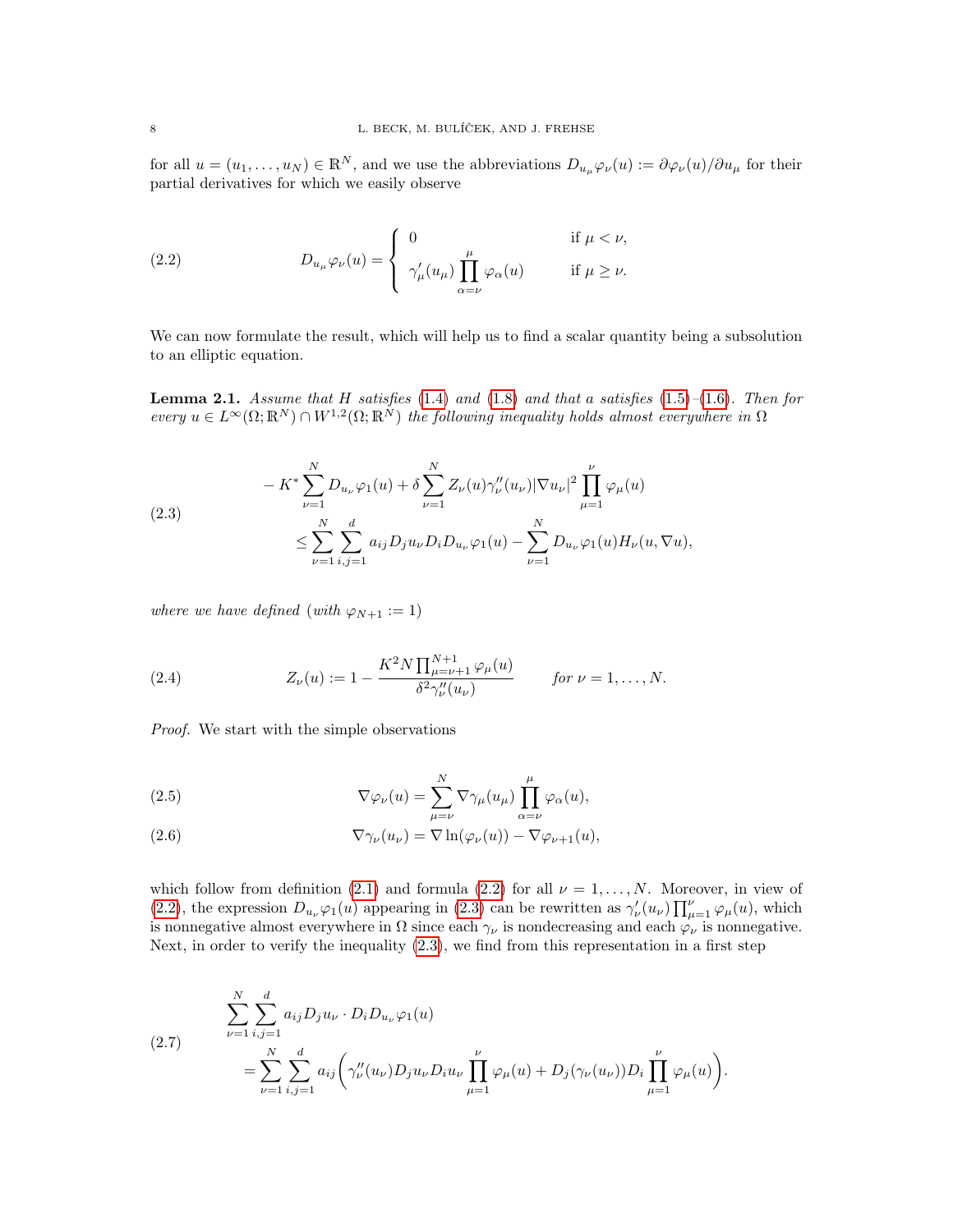Employing  $\varphi_\alpha(u)D_i(\ln \varphi_\alpha(u)) = D_i\varphi_\alpha(u)$  (for  $i \in \{1, ..., d\}, \alpha \in \{1, ..., N\}$ ) and keeping in mind [\(2.5\)](#page-7-2), we rewrite the last term in the previous identity as

<span id="page-8-0"></span>
$$
\sum_{\nu=1}^{N} \sum_{i,j=1}^{d} a_{ij} D_j(\gamma_{\nu}(u_{\nu})) D_i \left( \prod_{\mu=1}^{\nu} \varphi_{\mu}(u) \right)
$$
\n
$$
= \sum_{\nu=1}^{N} \sum_{\alpha=1}^{\nu} \sum_{i,j=1}^{d} a_{ij} D_j(\gamma_{\nu}(u_{\nu})) D_i (\ln \varphi_{\alpha}(u)) \prod_{\mu=1}^{\nu} \varphi_{\mu}(u)
$$
\n
$$
= \sum_{\alpha=1}^{N} \sum_{\nu=\alpha}^{N} \sum_{i,j=1}^{d} a_{ij} D_j(\gamma_{\nu}(u_{\nu})) D_i (\ln \varphi_{\alpha}(u)) \prod_{\mu=1}^{\nu} \varphi_{\mu}(u)
$$
\n
$$
= \sum_{\alpha=1}^{N} \sum_{i,j=1}^{d} a_{ij} \left( \sum_{\nu=\alpha}^{N} D_j(\gamma_{\nu}(u_{\nu})) \prod_{\mu=\alpha}^{\nu} \varphi_{\mu}(u) \right) D_i (\ln \varphi_{\alpha}(u)) \prod_{\mu=1}^{\alpha-1} \varphi_{\mu}(u)
$$
\n
$$
= \sum_{\alpha=1}^{N} \sum_{i,j=1}^{d} a_{ij} D_j \varphi_{\alpha}(u) D_i (\ln \varphi_{\alpha}(u)) \prod_{\mu=1}^{\nu} \varphi_{\mu}(u)
$$
\n
$$
= \sum_{\nu=1}^{N} \sum_{i,j=1}^{d} a_{ij} D_i (\ln \varphi_{\nu}(u)) D_j (\ln \varphi_{\nu}(u)) \prod_{\mu=1}^{\nu} \varphi_{\mu}(u).
$$

Thus, substituting  $(2.8)$  into  $(2.7)$  and employing  $(1.6)$  to bound the other term from below, we get the following estimate for the first term on the right-hand side of [\(2.3\)](#page-7-1)

<span id="page-8-2"></span>
$$
(2.9) \qquad \sum_{\nu=1}^{N} \sum_{i,j=1}^{d} a_{ij} D_j u_{\nu} \cdot D_i D_{u_{\nu}} \varphi_1(u) \ge \delta \sum_{\nu=1}^{N} (|\nabla \ln \varphi_{\nu}(u)|^2 + \gamma_{\nu}''(u_{\nu}) |\nabla u_{\nu}|^2) \prod_{\mu=1}^{\nu} \varphi_{\mu}(u).
$$

Next, in order to estimate also the second term on the right-hand side of [\(2.3\)](#page-7-1), we take advantage of [\(1.8\)](#page-1-2) and the nonnegativity of  $D_{u_{\nu}}\varphi_1(u)$  to deduce

<span id="page-8-1"></span>(2.10) 
$$
\sum_{\nu=1}^{N} D_{u_{\nu}} \varphi_1(u) H_{\nu}(u, \nabla u) \leq K^* \sum_{\nu=1}^{N} D_{u_{\nu}} \varphi_1(u) + K \sum_{\nu=1}^{N} D_{u_{\nu}} \varphi_1(u) |\nabla u_{\nu}| |\nabla u|.
$$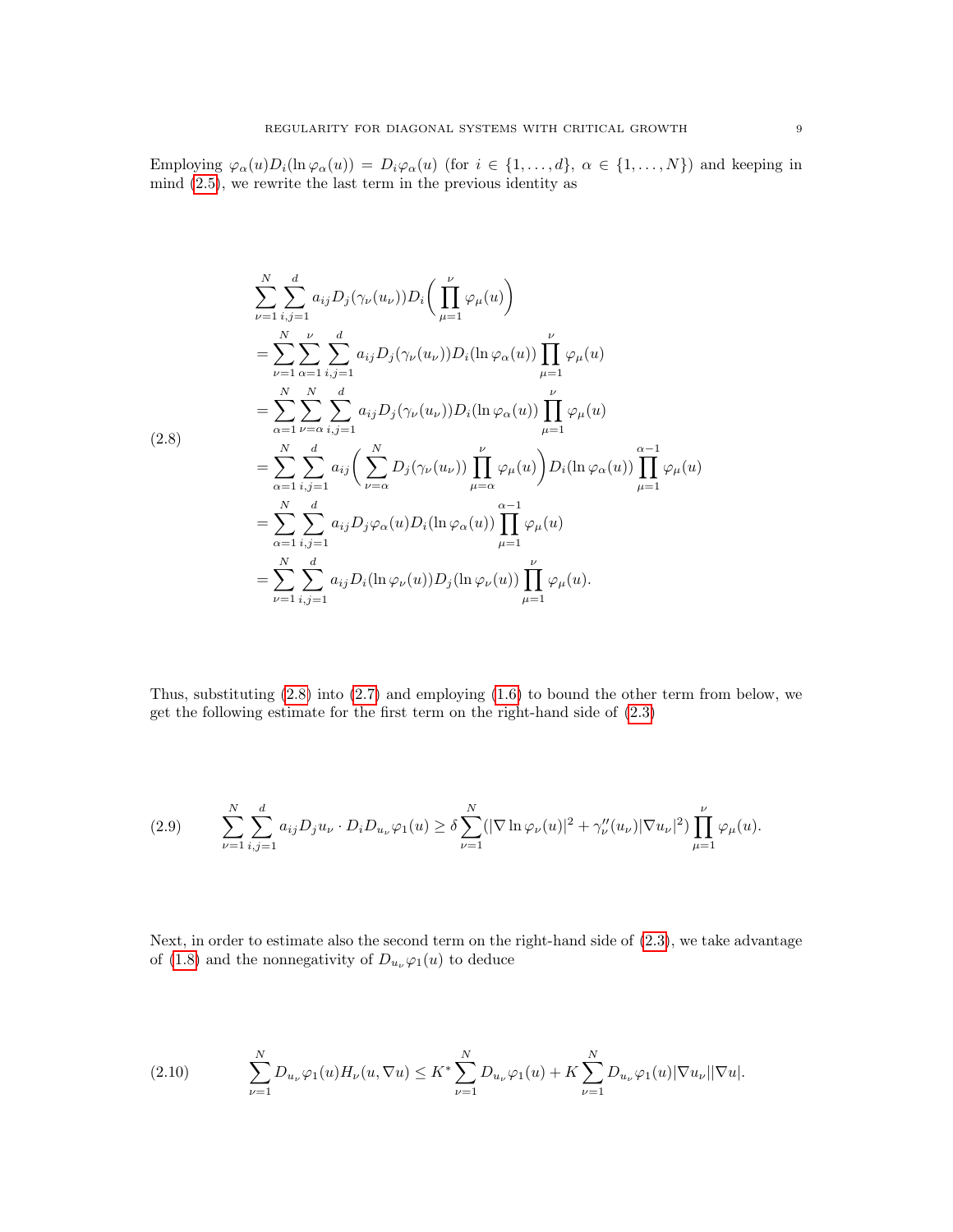Finally, to estimate the last term on the right-hand side of [\(2.10\)](#page-8-1) we employ [\(2.5\)](#page-7-2) and [\(2.6\)](#page-7-4), and we get

$$
\begin{split} &\sum_{\nu=1}^{N}D_{u_{\nu}}\varphi_{1}(u)|\nabla u_{\nu}||\nabla u| = \sum_{\nu=1}^{N}|\nabla u||\nabla\gamma_{\nu}(u_{\nu})|\prod_{\mu=1}^{\nu}\varphi_{\mu}(u) \\ &= |\nabla u||\nabla\gamma_{N}(u_{N})|\prod_{\mu=1}^{N}\varphi_{\mu}(u)+\sum_{\nu=1}^{N-1}|\nabla u||\nabla\gamma_{\nu}(u_{\nu})|\prod_{\mu=1}^{\nu}\varphi_{\mu}(u) \\ &= |\nabla u||\nabla(\ln\varphi_{N}(u))|\prod_{\mu=1}^{N}\varphi_{\mu}(u)+\sum_{\nu=1}^{N-1}|\nabla u||\nabla(\ln(\varphi_{\nu}(u))-\varphi_{\nu+1}(u))|\prod_{\mu=1}^{\nu}\varphi_{\mu}(u) \\ &\leq \sum_{\nu=1}^{N}|\nabla u||\nabla\ln(\varphi_{\nu}(u))|\prod_{\mu=1}^{\nu}\varphi_{\mu}(u)+\sum_{\nu=1}^{N-1}|\nabla u||\nabla\varphi_{\nu+1}(u)|\prod_{\mu=1}^{\nu}\varphi_{\mu}(u) \\ &=\sum_{\nu=1}^{N}|\nabla u||\nabla\ln(\varphi_{\nu}(u))|\prod_{\mu=1}^{\nu}\varphi_{\mu}(u)+\sum_{\nu=2}^{N}|\nabla u||\nabla\ln(\varphi_{\nu}(u))|\prod_{\mu=1}^{\nu}\varphi_{\mu}(u) \\ &\leq 2\sum_{\nu=1}^{N}|\nabla u||\nabla\ln(\varphi_{\nu}(u))|\prod_{\mu=1}^{\nu}\varphi_{\mu}(u) \\ &\leq \delta K^{-1}\sum_{\nu=1}^{N}|\nabla\ln(\varphi_{\nu}(u))|^{2}\prod_{\mu=1}^{\nu}\varphi_{\mu}(u)+K\delta^{-1}\sum_{\nu=1}^{N}|\nabla u|^{2}\prod_{\mu=1}^{\nu}\varphi_{\mu}(u) \\ &\leq \delta K^{-1}\sum_{\nu=1}^{N}|\nabla\ln(\varphi_{\nu}(u))|^{2}\prod_{\mu=1}^{\nu}\varphi_{\mu}(u)+K\delta^{-1}N|\nabla u|^{2}\prod_{\mu=
$$

Consequently, using this in [\(2.10\)](#page-8-1) and combining it with [\(2.9\)](#page-8-2) we arrive at the assertion [\(2.3\)](#page-7-1).  $\Box$ 

<span id="page-9-1"></span>**Lemma 2.2.** Assume that H satisfies  $(1.4)$  and  $(1.9)$  and that a satisfies  $(1.5)$ – $(1.6)$ . Let us define for arbitrary  $u \in L^{\infty}(\Omega; \mathbb{R}^{N}) \cap W^{1,2}(\Omega; \mathbb{R}^{N})$  and  $\lambda > 0$ 

<span id="page-9-2"></span>(2.11) 
$$
w_{\lambda}(x) := e^{-\lambda \sum_{\nu=1}^{N} q_{\nu} u_{\nu}(x)}.
$$

Then the following inequality holds almost everywhere in  $\Omega$ 

<span id="page-9-0"></span>
$$
(2.12)
$$
\n
$$
-K^*w_{\lambda} + \frac{\delta |\nabla w_{\lambda}|^2}{\lambda w_{\lambda}} \left(1 - \frac{K}{\delta \lambda}\right)
$$
\n
$$
\leq -\sum_{i,j=1}^d a_{ij} D_j \left(\sum_{\nu=1}^N q_{\nu} u_{\nu}\right) D_i w_{\lambda} + w_{\lambda} \sum_{\nu=1}^N q_{\nu} H_{\nu}(u, \nabla u).
$$

Proof. First, using  $(1.6)$  we obtain

$$
-\sum_{i,j=1}^d a_{ij} D_j \bigg(\sum_{\nu=1}^N q_\nu u_\nu\bigg) D_i w_\lambda = \lambda^{-1} w_\lambda^{-1} \sum_{i,j=1}^d a_{ij} D_j w_\lambda D_i w_\lambda \ge \frac{\delta |\nabla w_\lambda|^2}{\lambda w_\lambda}.
$$

Similarly, using [\(1.9\)](#page-1-3) and the definition of  $w_{\lambda}$ , we get

$$
w_{\lambda} \sum_{\nu=1}^{N} q_{\nu} H_{\nu}(u, \nabla u) \ge -K^* w_{\lambda} - K w_{\lambda} \left| \nabla \sum_{\nu=1}^{N} q_{\nu} u_{\nu} \right|^2
$$
  
=  $-K^* w_{\lambda} - K \lambda^{-2} w_{\lambda}^{-1} |\nabla w_{\lambda}|^2$ .

Combining these inequalities, we deduce  $(2.12)$ .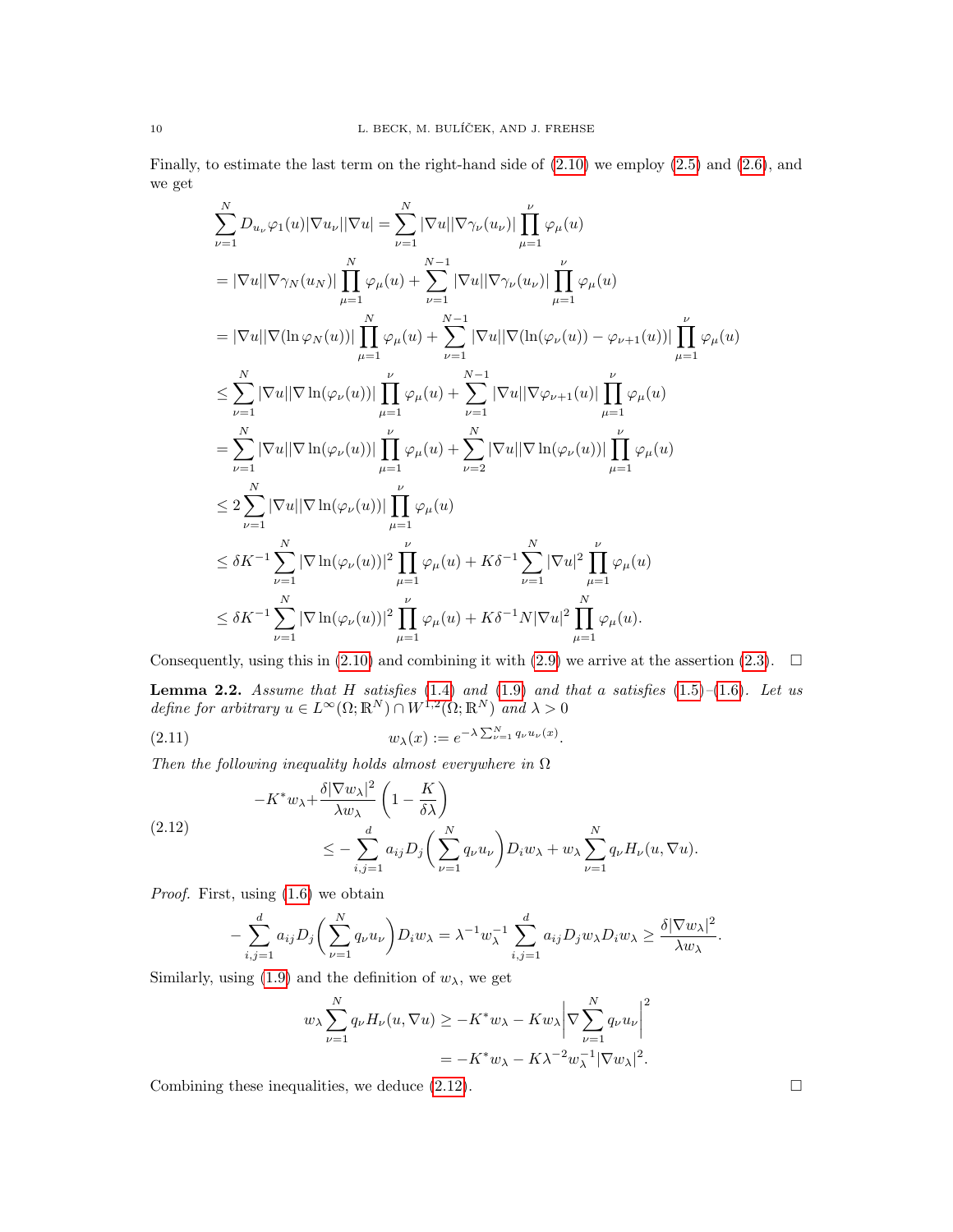Furthermore, we need a version of Liouville theorem for subsolutions of a general linear elliptic equation on the whole  $\mathbb{R}^d$ .

<span id="page-10-0"></span>**Lemma 2.3** (Liouville for subsolutions on  $\mathbb{R}^d$ ). Assume that  $v \in L^{\infty}(\mathbb{R}^d) \cap W_{loc}^{1,2}(\mathbb{R}^d)$  solves

<span id="page-10-2"></span>(2.13) 
$$
\int_{\mathbb{R}^d} \sum_{i,j=1}^d a_{ij}(x) D_j v(x) D_i \psi(x) dx \le 0
$$

for all nonnegative  $\psi \in \mathcal{D}(\mathbb{R}^d)$ . Then for almost all  $z \in \mathbb{R}^d$  there holds

<span id="page-10-7"></span>(2.14) 
$$
v(z) \le \liminf_{R \to \infty} (v)_{A_R}.
$$

In addition, we have

(2.15) 
$$
\int_{\mathbb{R}^d} \frac{|\nabla v(x)|^2}{|x|^{d-2}} dx \le C \|v\|_{\infty}^2
$$

for a constant C which depends only on d,  $\delta$  and K.

<span id="page-10-1"></span>The second Liouville-type theorem deals with subsolutions in a Lipschitz cone.

<span id="page-10-8"></span>**Lemma 2.4** (Liouville for subsolutions on a cone). Let  $\Omega \subsetneq \mathbb{R}^d$  be a Lipschitz cone. Assume that  $v \in L^{\infty}(\Omega) \cap W^{1,2}(\Omega \cap B_R)$  for all  $R > 0$  is nonnegative with  $v = 0$  on  $\partial \Omega$  and that it solves

(2.16) 
$$
\int_{\Omega} \sum_{i,j=1}^{d} a_{ij}(x) D_j v(x) D_i \psi(x) dx \leq 0
$$

for all nonnegative  $\psi \in \mathcal{D}(\mathbb{R}^d)$  vanishing on  $\Gamma_D$ . Then we have  $v \equiv 0$  in  $\Omega$ .

Proof of Lemma 2.3 and Lemma 2.4. We prove both lemmata simultaneously and only formally, because the proofs are almost the same and standard. First, in the case  $\Omega \neq \mathbb{R}^d$ , we may assume (by an extension argument) that the coefficients  $a_{ij}$  are given also outside  $\Omega$  with [\(1.5\)](#page-1-4)–[\(1.6\)](#page-1-5). We then find the Green function to  $a_{ij}$  on  $\mathbb{R}^d$ , i.e., for  $d \geq 3$  a function  $G \in W^{1,1}_{loc}(\mathbb{R}^d)$  solving

<span id="page-10-3"></span>
$$
\int_{\mathbb{R}^d} \sum_{i,j=1}^d a_{ij} D_i G D_j \psi \, dx = \psi(0),
$$

for all  $\psi \in \mathcal{D}(\mathbb{R}^d)$  and satisfying  $G(x) \to 0$  as  $|x| \to \infty$ . The existence of such G is established for bounded domains e.g. in [\[3,](#page-34-13) [15,](#page-34-14) [18\]](#page-34-15) but it can be easily extended to the whole  $\mathbb{R}^d$  by simple scaling arguments. Moreover, we know that  $G$  is positive with

<span id="page-10-5"></span>
$$
(2.17)
$$
\n
$$
\frac{1}{C|x|^{d-2}} \le G(x) \le \frac{C}{|x|^{d-2}} \qquad \text{for all } x \in \mathbb{R}^d \setminus \{0\},
$$
\n
$$
(2.18)
$$
\n
$$
\int \frac{|\nabla G|^2}{|x|^d} dx < C \qquad \text{for all } R > 0.
$$

<span id="page-10-6"></span>(2.18) 
$$
\int_{A_R} \frac{|\nabla G|^2}{G} dx \leq C
$$

where C depends on a via the assumptions  $(1.5)-(1.6)$  $(1.5)-(1.6)$ . Furthermore, in the case  $d = 2$  we simply set  $G \equiv 1$ . Next, in what follows, we denote  $\Omega := \mathbb{R}^d$  in case we deal with Lemma [2.3.](#page-10-0) Moreover, since  $v$  is bounded, we can always assume that it is nonnegative (otherwise we can add some constant). To conclude the preparations, we finally choose for any  $R > 0$  a nonnegative function  $\tau_R \in \mathcal{D}(B_{2R})$  with  $\tau_R \equiv 1$  in  $B_R$  such that

<span id="page-10-4"></span>
$$
R^2|\nabla^2\tau_R| + R|\nabla\tau_R| \le C.
$$

*Proof of the estimate* [\(2.15\)](#page-10-1). For this purpose, we set  $\psi := v \tau_R^2 G_\varrho$  in the inequalities [\(2.13\)](#page-10-2) and [\(2.16\)](#page-10-3), respectively, where  $G_{\rho}$  is an approximation of G solving

(2.19) 
$$
\int_{\mathbb{R}^d} \sum_{i,j=1}^d a_{ij} D_i G_{\varrho} D_j \psi \, dx = \frac{1}{|B_{\varrho}|} \int_{B_{\varrho}} \psi \, dx
$$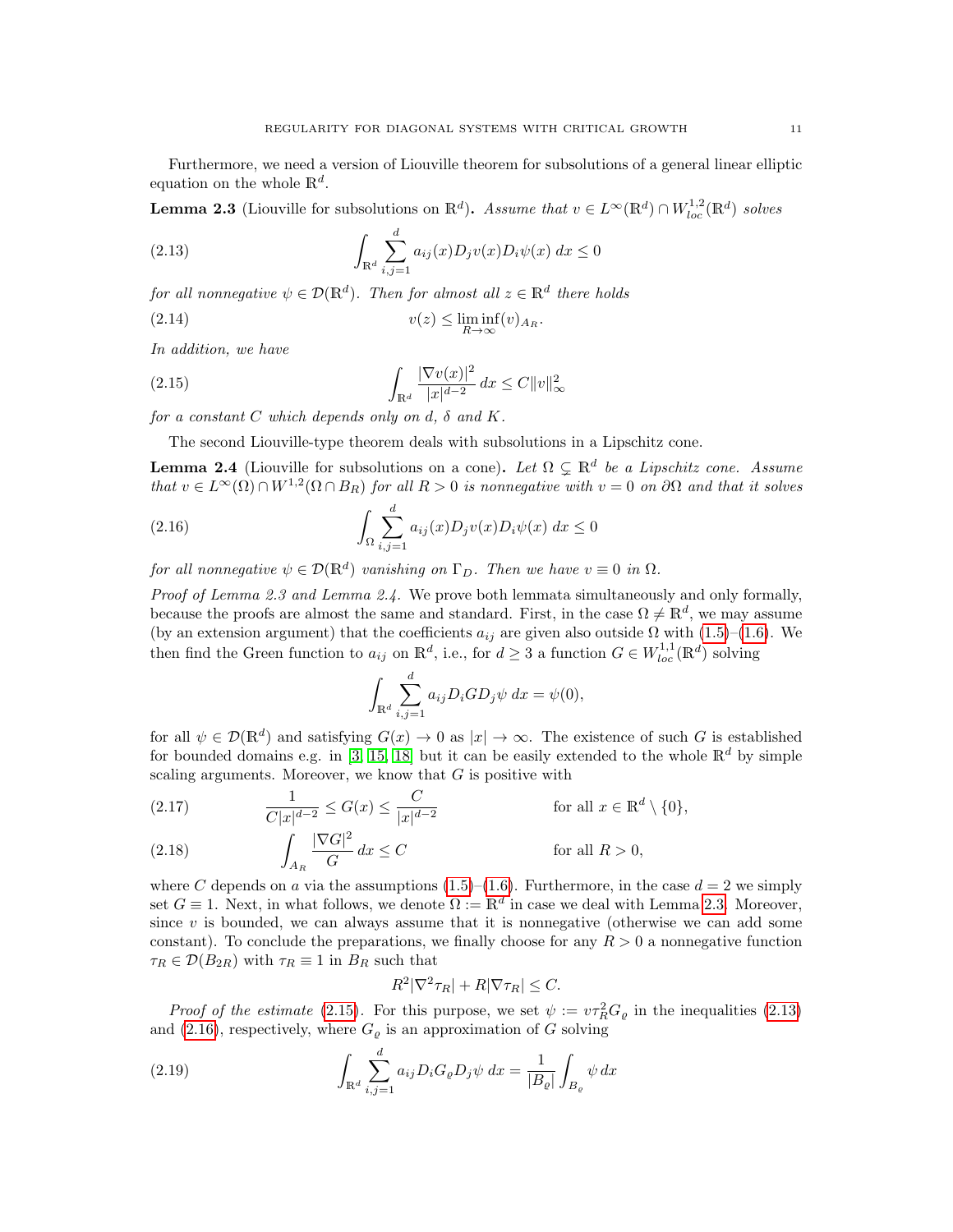for all  $\psi \in \mathcal{D}(\mathbb{R}^d)$ . Note that due to the zero trace (in case of Dirichlet data) and the nonnegativity of  $v$  such a setting is possible. Consequently, we obtain the inequality

<span id="page-11-0"></span>
$$
(2.20) \quad 2 \sum_{i,j=1}^{d} \int_{\Omega} a_{ij} D_{j} v D_{i} v \tau_{R}^{2} G_{\varrho} \, dx + \sum_{i,j=1}^{d} \int_{\Omega} a_{ij} D_{j} (v^{2} \tau_{R}^{2}) D_{i} G_{\varrho} \, dx \n\leq \sum_{i,j=1}^{d} \int_{\Omega} a_{ij} v^{2} D_{i} G_{\varrho} D_{j} (\tau_{R}^{2}) \, dx - 2 \sum_{i,j=1}^{d} \int_{\Omega} a_{ij} D_{j} (v^{2}) \tau_{R} D_{i} \tau_{R} G_{\varrho} \, dx.
$$

This inequality is now investigated in more detail. First, extending v outside  $\Omega$  by zero and using  $(2.19)$ , we see that the second term in  $(2.20)$  is nonnegative. Consequently, with the help of  $(1.5)$ – $(1.6)$  we obtain

$$
\delta \int_{\Omega} |\nabla v|^2 \tau_R^2 G_{\varrho} dx \leq C R^{-1} \|v\|_{\infty}^2 \int_{A_R} |\nabla G_{\varrho}| dx + C R^{-1} \|v\|_{\infty} \int_{A_R} |\nabla v| \tau_R G_{\varrho} dx
$$

and then by Young's inequality

$$
\delta \int_{\Omega} |\nabla v|^2 \tau_R^2 G_\varrho \ dx \leq C R^{-1} \|v\|_\infty^2 \int_{A_R} |\nabla G_\varrho| \ dx + C R^{-2} \|v\|_\infty^2 \int_{A_R} G_\varrho \ dx.
$$

Thus, letting  $\rho \to 0_+$ , using the Fatou lemma and Young's inequality, we find

$$
\int_{\Omega} |\nabla v|^2 \tau_R^2 G \, dx \leq C R^{-1} \|v\|_{\infty}^2 \int_{A_R} |\nabla G| \, dx + C R^{-2} \|v\|_{\infty}^2 \int_{A_R} G \, dx
$$
  

$$
\leq C \|v\|_{\infty}^2 \int_{A_R} \frac{|\nabla G|^2}{G} \, dx + C R^{-2} \|v\|_{\infty}^2 \int_{A_R} G \, dx \leq C \|v\|_{\infty}^2,
$$

where the last inequality follows from [\(2.17\)](#page-10-5) and [\(2.18\)](#page-10-6). Hence, letting  $R \to \infty$  and using (2.17), we gain  $(2.15)$  in both  $(\mathbb{R}^d$  or cone) cases.

*Proof of inequality* [\(2.14\)](#page-10-7). To this end, we set  $\psi := (v - (v)_{A_R}) + \tau_R^2 G_{\varrho}$  in [\(2.13\)](#page-10-2), with  $(v)_{A_R}$ defined as the mean values of v on  $A_R$ , which here is nonnegative since v is supposed to be nonnegative. Consequently, we obtain, analogously as [\(2.20\)](#page-11-0), the identity

$$
2\sum_{i,j=1}^{d} \int_{\Omega_R^+} a_{ij} D_j v D_i v \tau_R^2 G_{\varrho} \, dx + \sum_{i,j=1}^{d} \int_{\Omega} a_{ij} D_j ((v - (v)_{A_R})_+^2 \tau_R^2) D_i G_{\varrho} \, dx
$$
  

$$
\leq \sum_{i,j=1}^{d} \int_{\Omega} a_{ij} (v - (v)_{A_R})_+^2 D_i G_{\varrho} D_j \tau_R^2 \, dx - 2 \sum_{i,j=1}^{d} \int_{\Omega} a_{ij} D_j (v - (v)_{A_R})_+^2 \tau_R D_i \tau_R G_{\varrho} \, dx,
$$

where we have denoted by  $\Omega_R^+$  the subset of  $\Omega$  where  $v > (v)_{A_R}$ . The second term is again nonnegative and can thus be neglected. Hence, letting  $\rho \to 0_+$  and using [\(1.6\)](#page-1-5), we obtain

<span id="page-11-1"></span>(2.21) 
$$
\int_{\Omega \cap B_R} |\nabla (v - (v)_{A_R})_+|^2 G dx \leq C R^{-1} \int_{\Omega \cap A_R} (v - (v)_{A_R})^2 |\nabla G| dx + C R^{-1} \int_{\Omega \cap A_R} |v - (v)_{A_R}| |\nabla (v - (v)_{A_R})| G dx.
$$

Next, using the Hölder inequality, the Poincaré inequality and  $(2.17)$ – $(2.18)$ , we find for the first term on the right-hand side of the previous inequality

$$
\int_{\Omega \cap A_R} \frac{(v - (v)_{A_R})^2 |\nabla G|}{R} dx \le C \|v\|_{\infty} \left( \int_{A_R} \frac{|\nabla G|^2}{G} dx \right)^{\frac{1}{2}} \left( \int_{\Omega \cap A_R} \frac{(v - (v)_{A_R})^2}{R^d} dx \right)^{\frac{1}{2}}
$$
  

$$
\le C \|v\|_{\infty} \left( \int_{\Omega \cap A_R} \frac{|\nabla v|^2}{R^{d-2}} dx \right)^{\frac{1}{2}} \le C \|v\|_{\infty} \left( \int_{\Omega \cap A_R} \frac{|\nabla v|^2}{|x|^{d-2}} dx \right)^{\frac{1}{2}}
$$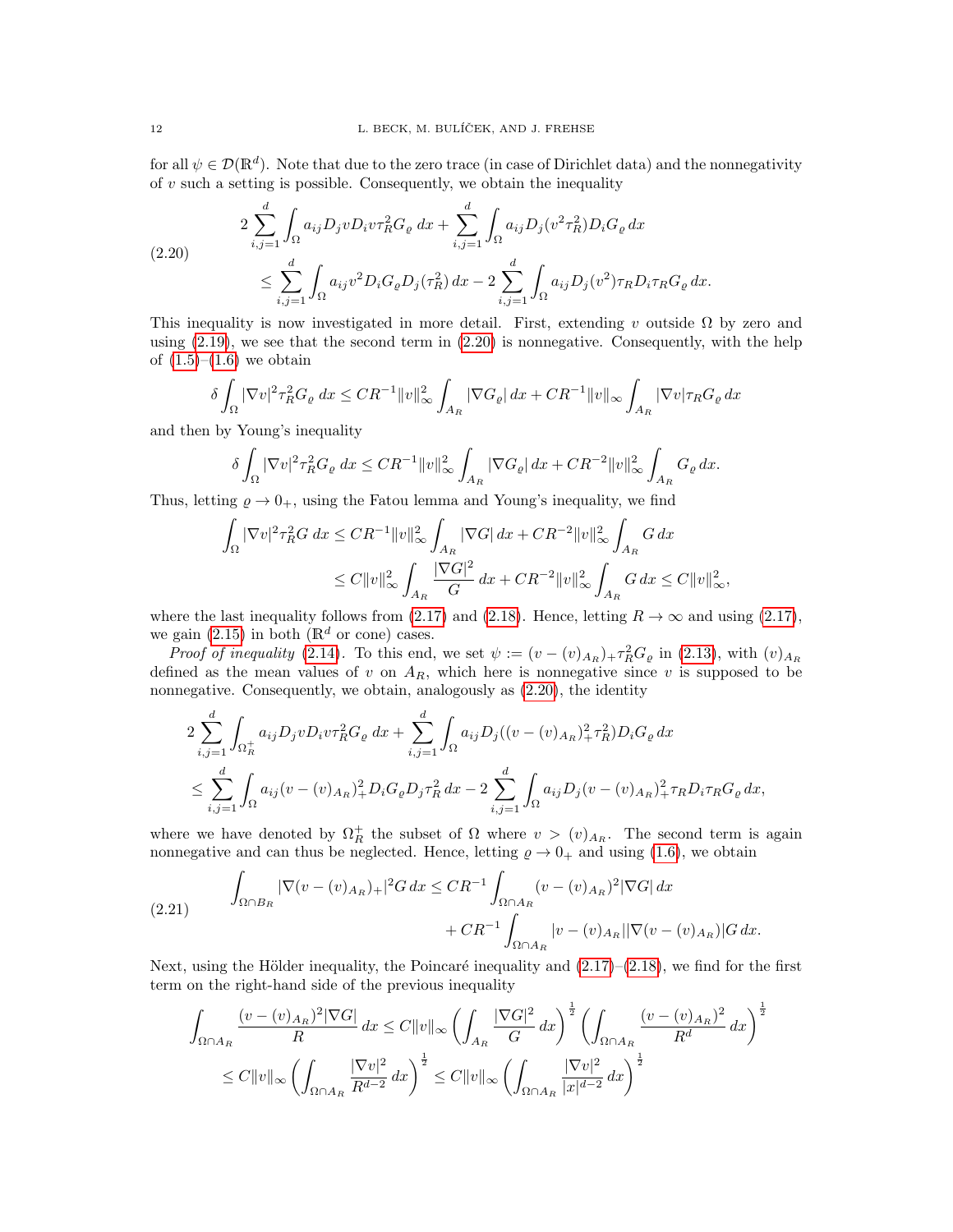and for the second term via Jensen's inequality

$$
\int_{\Omega \cap A_R} \frac{|v - (v)_{A_R}||\nabla (v - (v)_{A_R})|G}{R} dx \le C||v||_{\infty} \left(\int_{\Omega \cap A_R} \frac{|\nabla v|^2}{|x|^{d-2}} dx\right)^{\frac{1}{2}}.
$$

Hence, plugging these estimates into [\(2.21\)](#page-11-1), we get

$$
\int_{\Omega \cap B_R} |\nabla (v - (v)_{A_R})_+|^2 G\,dx \leq C \|v\|_\infty \left( \int_{\Omega \cap A_R} \frac{|\nabla v|^2}{|x|^{d-2}}\,dx \right)^{\frac{1}{2}}.
$$

Finally, using [\(2.15\)](#page-10-1) we end up with

<span id="page-12-0"></span>
$$
\limsup_{R \to \infty} \int_{\Omega \cap B_R} |\nabla (v - (v)_{A_R})_+|^2 G \, dx = 0
$$

and therefore, we conclude

(2.22) 
$$
\left(v - \liminf_{R \to \infty} (v)_{A_R}\right)_+ = const \quad \text{a.e. in } \mathbb{R}^d.
$$

Hence, if there is a set of positive measure where  $v \leq \liminf_{R\to\infty} (v)_{A_R}$ , then we deduce from [\(2.22\)](#page-12-0) that  $v \leq \liminf_{R\to\infty}(v)_{A_R}$  almost everywhere, and consequently [\(2.14\)](#page-10-7) holds. If the opposite is true, i.e., if  $v > \liminf_{R\to\infty}(v)_{A_R}$  holds almost everywhere, then [\(2.22\)](#page-12-0) implies that

$$
v - \liminf_{R \to \infty} (v)_{A_R} = const > 0 \quad \text{a.e. in } \mathbb{R}^d.
$$

After integration over  $A_r$  and division by  $|A_r|$  for  $r > 0$ , we have

$$
(v)_{A_r} - \liminf_{R \to \infty} (v)_{A_R} = const > 0,
$$

and considering the liminf for  $r \to \infty$  we arrive at a contradiction. This finishes the proof of [\(2.14\)](#page-10-7) and thus of Lemma [2.3.](#page-10-0)

*Proof of Lemma [2.4.](#page-10-8)* We let  $\rho \rightarrow 0_+$  in [\(2.20\)](#page-11-0) and neglecting the second nonnegative term, using the Young inequality for terms on the right-hand side, using the estimate [\(2.17\)](#page-10-5) and the assumptions  $(1.5)$ – $(1.6)$ , we deduce

$$
\int_{\Omega} |\nabla v|^2 \tau_R^2 G \, dx \le C \|v\|_{\infty} \left( \int_{\Omega \cap A_R} \frac{|v|^2}{R^d} \, dx \right)^{\frac{1}{2}} \left( \int_{A_R} \frac{|\nabla G|^2}{G} \, dx \right)^{\frac{1}{2}} \n+ C \|v\|_{\infty} \left( \int_{\Omega \cap A_R} |\nabla v|^2 G \, dx \right)^{\frac{1}{2}} \left( \int_{A_R} G R^{-2} \, dx \right)^{\frac{1}{2}},
$$

which reduces with  $(2.17)$ – $(2.18)$  to

<span id="page-12-1"></span>
$$
(2.23) \qquad \int_{\Omega} |\nabla v|^2 \tau_R^2 G \, dx \le C \|v\|_{\infty} \left( \int_{\Omega \cap A_R} \frac{|v|^2}{R^d} \, dx \right)^{\frac{1}{2}} + C \|v\|_{\infty} \left( \int_{\Omega \cap A_R} |\nabla v|^2 G \, dx \right)^{\frac{1}{2}}.
$$

Next, since  $\Omega$  is a Lipschitz cone and v is zero on  $\partial\Omega$  we can use the Poincaré inequality for the first term on the right-hand side of [\(2.23\)](#page-12-1) to deduce

$$
\int_{\Omega \cap A_R} \frac{|v|^2}{R^d} dx \le C \int_{\Omega \cap A_R} \frac{|\nabla v|^2}{R^{d-2}} dx \le C \int_{\Omega \cap A_R} |\nabla v|^2 G dx,
$$

where we used once again  $(2.17)$ . Hence,  $(2.23)$  reduces to

$$
\int_{\Omega} |\nabla v|^2 \tau_R^2 G \, dx \le C \left( \int_{\Omega \cap A_R} |\nabla v|^2 G \, dx \right)^{\frac{1}{2}}.
$$

Finally, letting  $R \to \infty$  and using [\(2.15\)](#page-10-1), we find

$$
\int_{\Omega} |\nabla v|^2 G \, dx = 0,
$$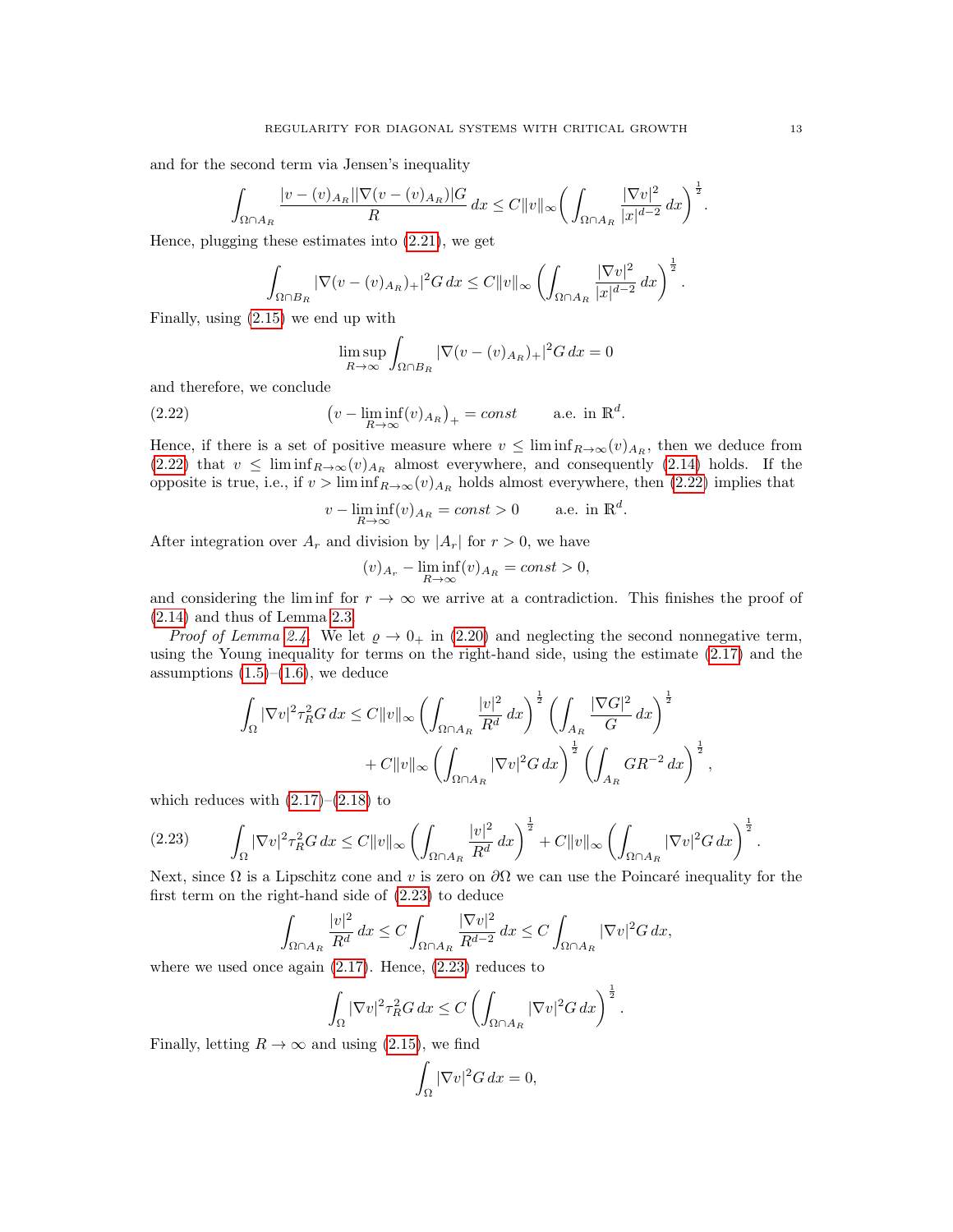and consequently  $v$  is identically constant. Since it is zero on the boundary, we see that  $v$  is identically zero.

# 3. Proofs of Theorems [1.4](#page-4-2) and [1.5](#page-5-4)

<span id="page-13-0"></span>First, we focus on the proof of Theorem [1.4.](#page-4-2)

*Proof of Theorem [1.4.](#page-4-2)* We start by denoting  $M := ||u||_{\infty}$ , which according to the assumption on  $u$  is finite. Then we introduce

$$
\bar{u}_{\nu} := \lim_{R \to \infty} (u_{\nu})_{A_R}.
$$

Note here that the limit may not exist but surely we can find an increasing sequence of radii  $R_k$ such that the above definition is meaningful. Our goal is to show that for almost all  $x \in \mathbb{R}^d$  we have

<span id="page-13-1"></span>
$$
(3.1) \t\t u\nu(x) \leq \bar{u}\nu \t\t for \t\nu = 1, ..., N,
$$

<span id="page-13-2"></span>(3.2) 
$$
\sum_{\nu=1}^{N} q_{\nu} u_{\nu}(x) \geq \sum_{\nu=1}^{N} q_{\nu} \bar{u}_{\nu}.
$$

Once, this is achieved, we can use the positivity of each  $q_{\nu}$  to deduce

$$
q_{\mu}\bar{u}_{\mu} \ge q_{\mu}u_{\mu}(x) = \sum_{\nu=1}^{N} q_{\nu}u_{\nu}(x) - \sum_{\nu=1,\nu \ne \mu}^{N} q_{\nu}u_{\nu}(x) \ge \sum_{\nu=1}^{N} q_{\nu}\bar{u}_{\nu} - \sum_{\nu=1,\nu \ne \mu}^{N} q_{\nu}\bar{u}_{\nu} = q_{\mu}\bar{u}_{\mu}
$$

for arbitrary  $\mu = 1, \ldots, N$ , and Theorem [1.4](#page-4-2) follows. Thus, it is sufficient to prove  $(3.1)$ – $(3.2)$ .

Proof of the lower bound [\(3.2\)](#page-13-2). We will essentially take advantage of the estimates stated in Lemma [2.2.](#page-9-1) Hence, let  $\varphi \in \mathcal{D}(\mathbb{R}^d)$  be an arbitrary nonnegative function. We test the *v*-th equation in [\(1.1\)](#page-0-0) by  $w_{\lambda}\varphi$ , where  $w_{\lambda}$  is defined in [\(2.11\)](#page-9-2), multiply the result by  $q_{\nu}$  and sum with respect to  $\nu = 1, \ldots, N$  to observe

(3.3) 
$$
\sum_{i,j=1}^d \int_{\mathbb{R}^d} a_{ij} D_j \left( \sum_{\nu=1}^N q_\nu u_\nu \right) D_i(w_\lambda \varphi) dx = \int_{\mathbb{R}^d} w_\lambda \varphi \sum_{\nu=1}^N q_\nu H_\nu(u, \nabla u) dx.
$$

Next, we use the definition of  $w_{\lambda}$  and rewrite the first term as

<span id="page-13-3"></span>
$$
\sum_{i,j=1}^{d} \int_{\mathbb{R}^d} a_{ij} D_j \left( \sum_{\nu=1}^N q_{\nu} u_{\nu} \right) D_i(w_{\lambda} \varphi) dx
$$
  
= 
$$
\sum_{i,j=1}^d \int_{\mathbb{R}^d} a_{ij} D_j \left( \sum_{\nu=1}^N q_{\nu} u_{\nu} \right) D_i w_{\lambda} \varphi dx + \sum_{i,j=1}^d \int_{\mathbb{R}^d} a_{ij} w_{\lambda} D_j \left( \sum_{\nu=1}^N q_{\nu} u_{\nu} \right) D_i \varphi dx
$$
  
= 
$$
\sum_{i,j=1}^d \int_{\mathbb{R}^d} a_{ij} D_j \left( \sum_{\nu=1}^N q_{\nu} u_{\nu} \right) D_i w_{\lambda} \varphi dx - \lambda^{-1} \sum_{i,j=1}^d \int_{\mathbb{R}^d} a_{ij} D_j w_{\lambda} D_i \varphi dx.
$$

Employing this identity in [\(3.3\)](#page-13-3) we arrive at

$$
\sum_{i,j=1}^d \int_{\mathbb{R}^d} a_{ij} D_j w_\lambda D_i \varphi \, dx
$$
  
=  $-\lambda \int_{\mathbb{R}^d} \varphi \left( w_\lambda \sum_{\nu=1}^N q_\nu H_\nu(u, \nabla u) - \sum_{i,j=1}^d a_{ij} D_j \left( \sum_{\nu=1}^N q_\nu u_\nu \right) D_i w_\lambda \right) dx.$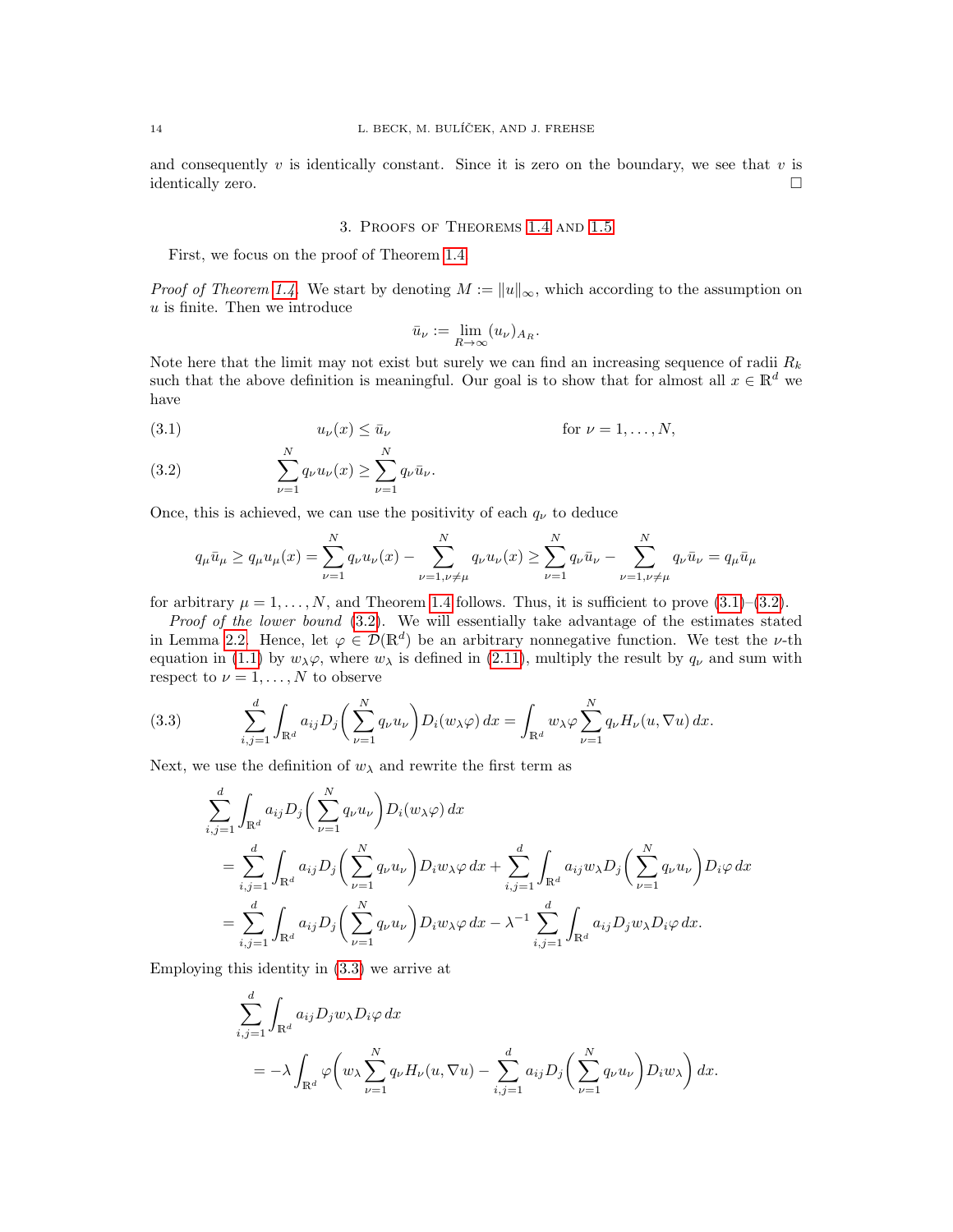Thus, recalling  $K^* = 0$  by assumption, using [\(2.12\)](#page-9-0) and the nonnegativity of  $\varphi$ , we find

$$
\sum_{i,j=1}^d \int_{\mathbb{R}^d} a_{ij} D_j w_\lambda D_i \varphi \, dx + \int_{\mathbb{R}^d} \frac{\delta |\nabla w_\lambda|^2 \varphi}{\lambda w_\lambda} \left(1 - \frac{K}{\delta \lambda}\right) \, dx \le 0.
$$

Hence, setting  $\lambda := \frac{K}{\delta}$  we deduce

<span id="page-14-0"></span>
$$
\sum_{i,j=1}^d \int_{\mathbb{R}^d} a_{ij} D_j w_\lambda D_i \varphi \, dx \le 0.
$$

Therefore,  $w_{\lambda}$  is a subsolution to  $-\sum_{i,j=1}^{d} D_i(a_{ij}D_jv) = 0$  and we may apply Lemma [2.3](#page-10-0) to conclude that for almost every  $z \in \mathbb{R}^d$ 

(3.4) 
$$
w_{\lambda}(z) \leq \liminf_{R \to \infty} (w_{\lambda})_{A_R}.
$$

In order to show that [\(3.4\)](#page-14-0) leads indeed to [\(3.2\)](#page-13-2), we first use [\(2.15\)](#page-10-1) and the  $L^{\infty}$  bound for u to observe

<span id="page-14-1"></span>
$$
(3.5) \qquad \int_{\mathbb{R}^d} \frac{|\nabla \sum_{\nu=1}^N q_\nu u_\nu|^2}{|x|^{d-2}} \, dx = \lambda^{-2} \int_{\mathbb{R}^d} \frac{|\nabla w_\lambda|^2}{w_\lambda^2 |x|^{d-2}} \, dx \le C \int_{\mathbb{R}^d} \frac{|\nabla w_\lambda|^2}{|x|^{d-2}} \, dx \le C(M, \lambda, q).
$$

Furthermore, using the definition  $w_{\lambda} := e^{-\lambda \sum_{\nu=1}^{N} q_{\nu} u_{\nu}}$  combined with the algebraic inequality  $|e^x - e^y| \leq e^{|x|+|y|} |x-y|$ , we get the estimate

$$
\left| \frac{1}{|A_R|} \int_{A_R} \left( w_{\lambda} - e^{-\lambda (\sum_{\nu=1}^N q_{\nu} u_{\nu})_{A_R}} \right) dx \right|
$$
  
\n
$$
\leq \lambda e^{2NM\lambda \max\{|q_{\nu}|\}} \frac{1}{|A_R|} \int_{A_R} \left| \sum_{\nu=1}^N q_{\nu} u_{\nu} - \left( \sum_{\nu=1}^N q_{\nu} u_{\nu} \right)_{A_R} \right| dx
$$
  
\n
$$
\leq C \int_{A_R} \frac{|\nabla \sum_{\nu=1}^N q_{\nu} u_{\nu}|}{R^{d-1}} dx
$$
  
\n
$$
\leq C(d, N, M, \lambda, q) \left( \int_{A_R} \frac{|\nabla \sum_{\nu=1}^N q_{\nu} u_{\nu}|^2}{|x|^{d-2}} dx \right)^{\frac{1}{2}}.
$$

Consequently, using the estimate [\(3.5\)](#page-14-1) we have

$$
\lim_{R \to \infty} \left| \frac{1}{|A_R|} \int_{A_R} \left( w_{\lambda} - e^{-\lambda (\sum_{\nu=1}^N q_{\nu} u_{\nu})_{A_R}} \right) dx \right| = 0,
$$

and via the triangle inequality we deduce from [\(3.4\)](#page-14-0)

$$
w_{\lambda}(x) \leq \liminf_{R \to \infty} e^{-\lambda (\sum_{\nu=1}^N q_{\nu} u_{\nu})_{A_R}} \leq e^{-\lambda \sum_{\nu=1}^N q_{\nu} \bar{u}_{\nu}}.
$$

Thus, applying the logarithm on both sides, we gain

$$
-\lambda \sum_{\nu=1}^{N} q_{\nu} u_{\nu}(x) \leq -\lambda \sum_{\nu=1}^{N} q_{\nu} \bar{u}_{\nu}
$$

and [\(3.2\)](#page-13-2) follows directly.

*Proof of the upper bound* [\(3.1\)](#page-13-1). We proceed similarly as before. Let  $\gamma_{\nu}$  be increasing, convex, nonnegative function and define  $\varphi_{\nu}(u)$  by [\(2.1\)](#page-6-1). Then we test the *ν*-th equation in [\(1.1\)](#page-0-0) by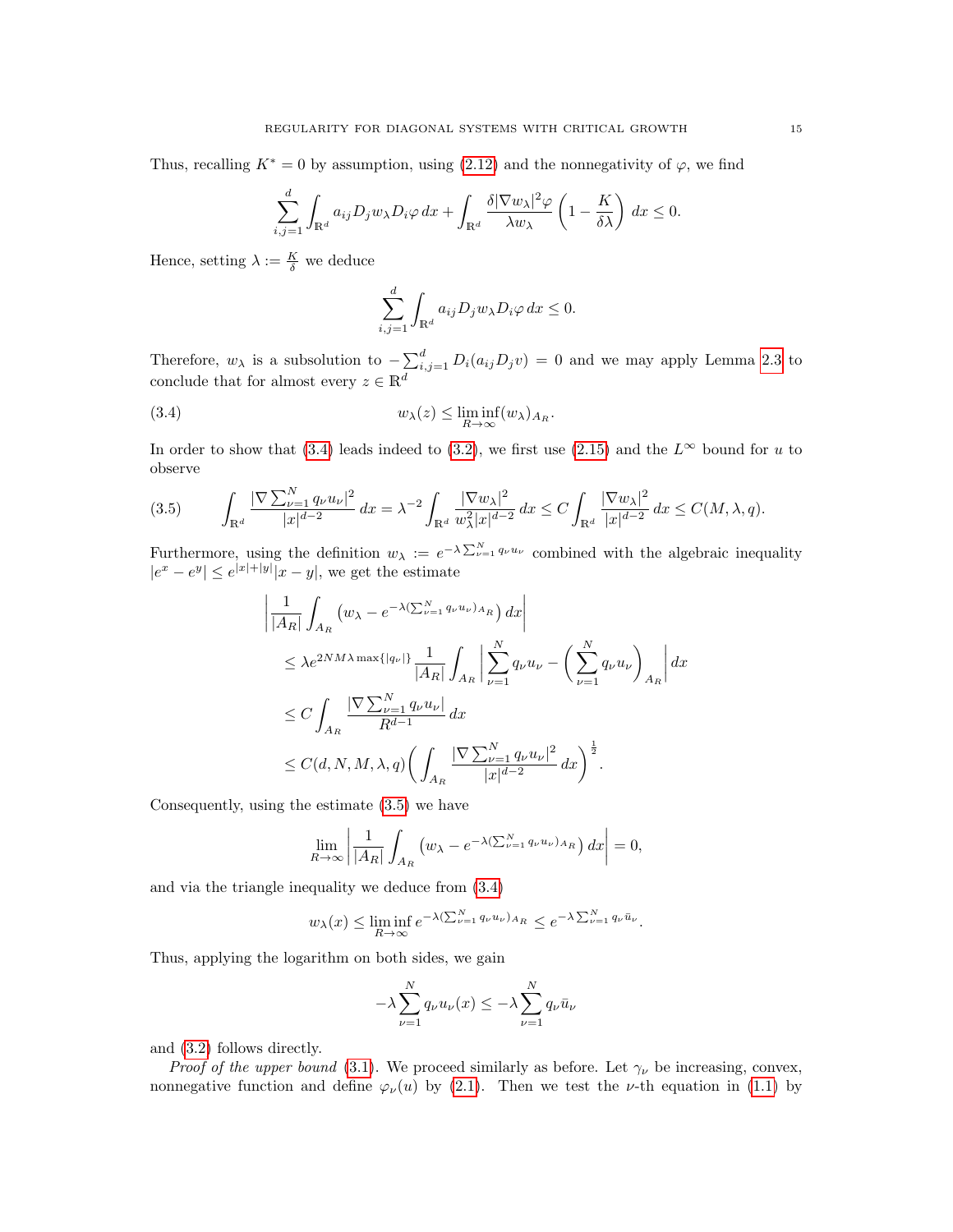$D_{u_{\nu}}\varphi_1(u)\psi$  where  $\psi \in \mathcal{D}(\mathbb{R}^d)$  is an arbitrary, nonnegative function. Summing the result with respect to  $\nu = 1, \ldots, N$ , we gain

<span id="page-15-0"></span>(3.6)  
\n
$$
\sum_{\nu=1}^{N} \sum_{i,j=1}^{d} \int_{\mathbb{R}^d} a_{ij} D_j u_{\nu} D_{u_{\nu}} \varphi_1(u) D_i \psi \, dx
$$
\n
$$
= \sum_{\nu=1}^{N} \int_{\mathbb{R}^d} \left( D_{u_{\nu}} \varphi_1(u) H_{\nu}(u, \nabla u) - \sum_{i,j=1}^d a_{ij} D_j u_{\nu} D_i D_{u_{\nu}} \varphi_1(u) \right) \psi \, dx.
$$

Due to the nonnegativity of  $\psi$  we can estimate the term on the right-hand side of [\(3.6\)](#page-15-0) via [\(2.3\)](#page-7-1) (note  $K^* = 0$ ) and rewrite the left-hand side of [\(3.6\)](#page-15-0) via the identity  $\sum_{\nu=1}^{N} D_j u_{\nu} D_{u_{\nu}} \varphi_1(u) =$  $D_i\varphi_1(u)$ . In this way, we conclude

<span id="page-15-4"></span>
$$
(3.7) \qquad \int_{\mathbb{R}^d} \bigg( \sum_{i,j=1}^d a_{ij} D_j \varphi_1(u) D_i \psi + \delta \sum_{\nu=1}^N Z_{\nu}(u) \gamma_{\nu}''(u_{\nu}) |\nabla u_{\nu}|^2 \prod_{\mu=1}^{\nu} \varphi_{\mu}(u) \psi \bigg) dx \le 0,
$$

with  $Z_{\nu}(u)$  defined as in [\(2.4\)](#page-7-5). We now want to apply Lemma [2.3](#page-10-0) again. For this purpose, we need to choose the functions  $\gamma_{\nu}$  suitably to guarantee the nonnegativity (or even the uniform positivity) of  $Z_{\nu}(u)$ . For the choice

<span id="page-15-1"></span>
$$
\gamma_{\nu}(u_{\nu}) := e^{u_{\nu} + M + c_{\nu}}
$$

with nonnegative constants  $c_{\nu}$  the definition of M gives

$$
\gamma_{\nu}^{\prime\prime}(u_{\nu}) \ge e^{c_{\nu}}.
$$

Moreover, from the definition of the functions  $\varphi_{\nu}$  in [\(2.1\)](#page-6-1) we also observe

<span id="page-15-2"></span>(3.9) 
$$
\varphi_N(u) \le e^{e^{2M+c_N}} =: \varphi_N(u_{\max}),
$$

$$
\varphi_{\nu}(u) \le e^{e^{2M+c_{\nu}} + \varphi_{\nu+1}(u_{\max})} =: \varphi_{\nu}(u_{\max}) \text{ for } \nu = 1, ..., N-1.
$$

Finally, using the definition [\(2.4\)](#page-7-5) of  $Z_{\nu}(u)$  and the estimates [\(3.8\)](#page-15-1)–[\(3.9\)](#page-15-2), we gain

(3.10) 
$$
Z_{\nu}(u) \geq 1 - \frac{K^2 N \prod_{\mu=\nu+1}^{N+1} \varphi_{\mu}(u_{\mu\alpha})}{\delta^2 e^{c_{\nu}}}.
$$

It is important to notice that the constant  $\varphi_{\nu}(u_{\text{max}})$  depends on M and  $c_{\nu}, \ldots, c_{N}$ , but not on  $c_1, \ldots, c_{\nu-1}$ . This gives us a possibility to choose all constants in such a way that

<span id="page-15-3"></span>(3.11) 
$$
Z_{\nu}(u) \ge \frac{1}{2}
$$
, for all  $\nu = 1, ..., N$ .

Indeed, if we define  $c_{\nu}$  iteratively as (note here that  $c_2, \ldots, c_N$  depend only on N,  $\delta$ , K and M)

<span id="page-15-7"></span>(3.12) 
$$
c_N := \ln\left(\frac{2K^2N}{\delta^2}\right),
$$

$$
c_{\nu} := c_{\nu+1} + \ln \varphi_{\nu+1}(u_{\max}) \text{ for } \nu = 2, ..., N - 1,
$$

$$
c_1 \ge c_2 + \ln \varphi_2(u_{\max})
$$

then a direct computation leads to [\(3.11\)](#page-15-3). Therefore, we see from [\(3.7\)](#page-15-4) that  $\varphi_1(u)$  is a subsolution to  $-\sum_{i,j=1}^{d} D_i(a_{ij}D_j v) = 0$  and we may apply Lemma [2.3](#page-10-0) to conclude

<span id="page-15-6"></span>(3.13) 
$$
\varphi_1(u(x)) \le \liminf_{R \to \infty} (\varphi_1(u))_{A_R} \quad \text{a.e. in } \mathbb{R}^d.
$$

In addition, we can also mimic the proof of Lemma [2.3](#page-10-0) to show an estimate of the form

<span id="page-15-5"></span>(3.14) 
$$
\int_{\mathbb{R}^d} \frac{|\nabla u|^2}{|x|^{d-2}} dx \le C(c_1, d, N, \delta, K, M).
$$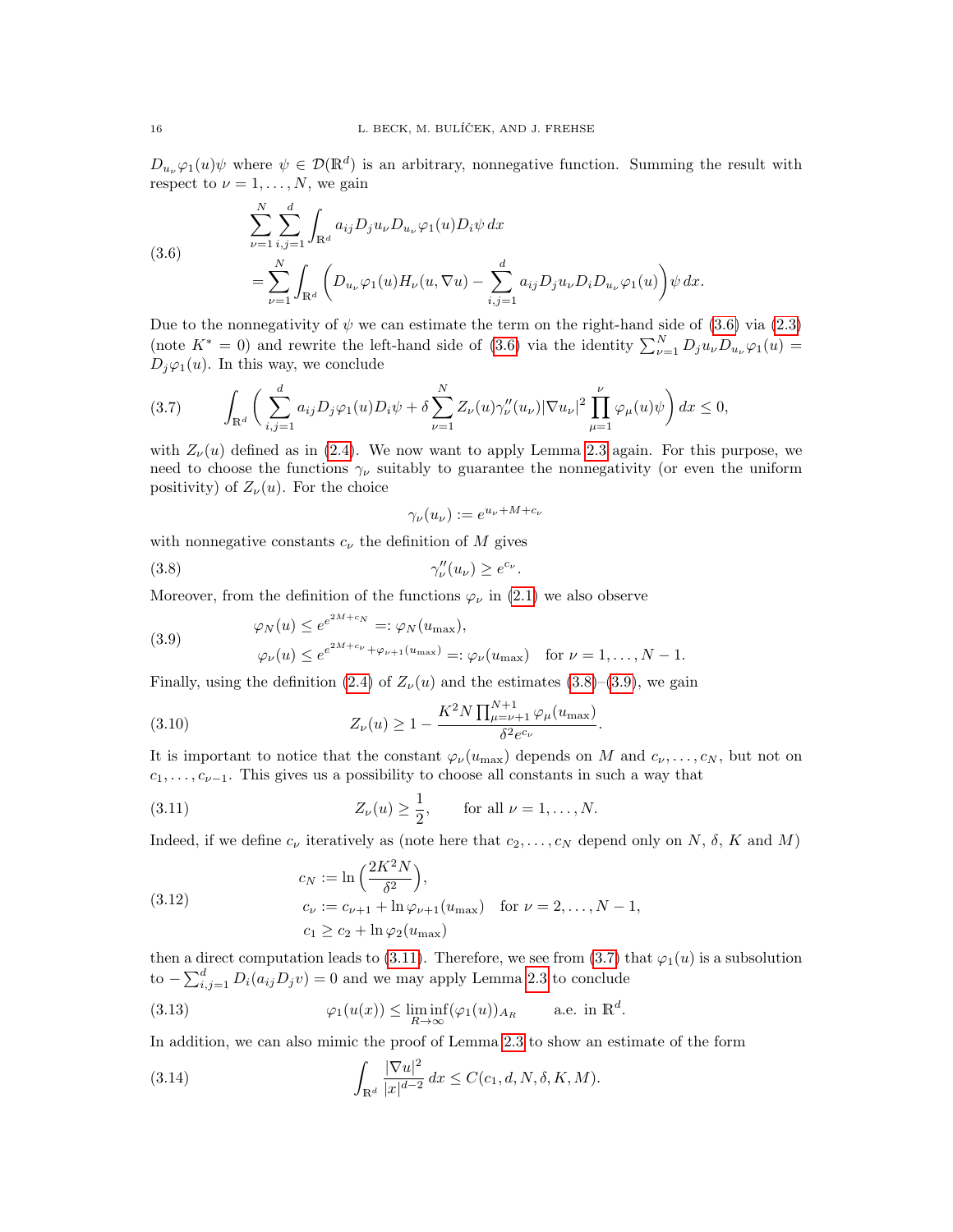Indeed, setting  $\psi := G \tau_R \geq 0$  in [\(3.7\)](#page-15-4), using [\(3.8\)](#page-15-1), [\(3.11\)](#page-15-3) and  $\varphi_{\nu} \geq 1$  for all  $\nu$ , we get

$$
\int_{\mathbb{R}^d} |\nabla u|^2 G_{\tau_R} dx \leq -C \int_{\mathbb{R}^d} \sum_{i,j=1}^d a_{ij} D_j \varphi_1(u) D_i(G_{\tau_R}) dx
$$
\n
$$
\leq C \int_{A_R} (|\nabla \varphi_1(u)| G R^{-1} + |\varphi_1(u)| |\nabla G| R^{-1}) dx
$$
\n
$$
- C \int_{\mathbb{R}^d} \sum_{i,j=1}^d a_{ij} D_j(\varphi_1(u) \tau_R) D_i G dx
$$
\n
$$
\leq C \Biggl[ \Biggl( \int_{A_R} |\nabla \varphi_1(u)|^2 G dx \Biggr)^{\frac{1}{2}} + \Biggl( \int_{A_R} \frac{|\nabla G|^2}{G} dx \Biggr)^{\frac{1}{2}} \Biggr] \Biggl( \int_{A_R} \frac{|G|}{R^2} dx \Biggr)^{\frac{1}{2}}
$$
\n
$$
\leq C(c_1, d, N, \delta, K, M),
$$

where the third inequality follows from the the nonnegativity of  $\varphi_1$  and the definition of G, while for the last inequality we have used [\(2.15\)](#page-10-1), [\(2.17\)](#page-10-5) and [\(2.18\)](#page-10-6). Hence, letting  $R \to \infty$ , we deduce  $(3.14)$ . As the next step we show that  $(3.13)$  and  $(3.14)$  imply

(3.15) 
$$
\varphi_1(u(x)) \le \liminf_{R \to \infty} \varphi_1((u)_{A_R}) = \varphi_1(\bar{u}) \quad \text{a.e. in } \mathbb{R}^d.
$$

Indeed, since  $\varphi_1$  is Lipschitz continuous and u is bounded, we observe

<span id="page-16-0"></span>
$$
\begin{aligned} \left| (\varphi_1(u))_{A_R} - \varphi_1 \left( (u)_{A_R} \right) \right| &\leq \frac{1}{|A_R|} \int_{A_R} |\varphi_1(u(x)) - \varphi_1 \left( (u)_{A_R} \right) | \, dx \\ &\leq \frac{C(c_1, N, \delta, M)}{|A_R|} \int_{A_R} |u(x) - (u)_{A_R}| \, dx \\ &\leq C(c_1, d, N, \delta, M) \left( \int_{A_R} \frac{|\nabla u(x)|^2}{|x|^{d-2}} \, dx \right)^{\frac{1}{2}}, \end{aligned}
$$

where for the last inequality we have used Poincaré's and Hölder's inequality. Hence, taking into account [\(3.14\)](#page-15-5) we see that the right-hand side vanishes in the limit  $R \to \infty$ . Consequently, using the triangle inequality in  $(3.13)$  we gain  $(3.15)$ . Note here that  $(3.15)$  is valid for all possible choice of  $c_1$  from [\(3.12\)](#page-15-7), while the constant  $c_2, \ldots, c_N$  are already fixed. Thus, using definitions of  $\varphi_1$  and  $\gamma_1$ , it is a straightforward to see that [\(3.15\)](#page-16-0) implies

$$
e^{u_1(x)+M+c_1} + \varphi_2(u(x)) \le e^{\bar{u}_1+M+c_1} + \varphi_2(\bar{u})
$$
 for a.e.  $x \in \mathbb{R}^d$ .

Finally, we let  $c_1 \to \infty$  (which is possible in [\(3.12\)](#page-15-7)) to conclude that

$$
e^{u_1(x)} \le e^{\bar{u}_1},
$$

and  $(3.1)$  for  $\nu = 1$  directly follows. However, since our assumption are completely independent of the order of the unknowns we can repeat the same procedure step by step to obtain the same result also for  $\nu = 2, \ldots, N$ . Hence, the proof of Theorem [1.4](#page-4-2) is complete.

We continue with the proof of Theorem [1.5](#page-5-4) for the Liouville property in a cone.

Proof of Theorem [1.5.](#page-5-4) Since the proof is almost the same as the one of Theorem [1.4,](#page-4-2) we only point out the key differences. First, we can deduce an inequality similar to [\(3.7\)](#page-15-4), which by using [\(3.11\)](#page-15-3) (and with the same choice of functions  $\varphi_{\nu}$ ) reduces to

<span id="page-16-1"></span>(3.16) 
$$
\int_{\Omega} \Big( \sum_{i,j=1}^{d} a_{ij} D_j \varphi_1(u) D_i \psi + \frac{\delta}{2} |\nabla u|^2 \psi \Big) dx \leq 0,
$$

for all nonnegative functions  $\psi \in \mathcal{D}(\Omega)$ . Next, we would like to apply Lemma [2.4](#page-10-8) and repeat the above procedure, but we need to proceed slightly differently because of the boundary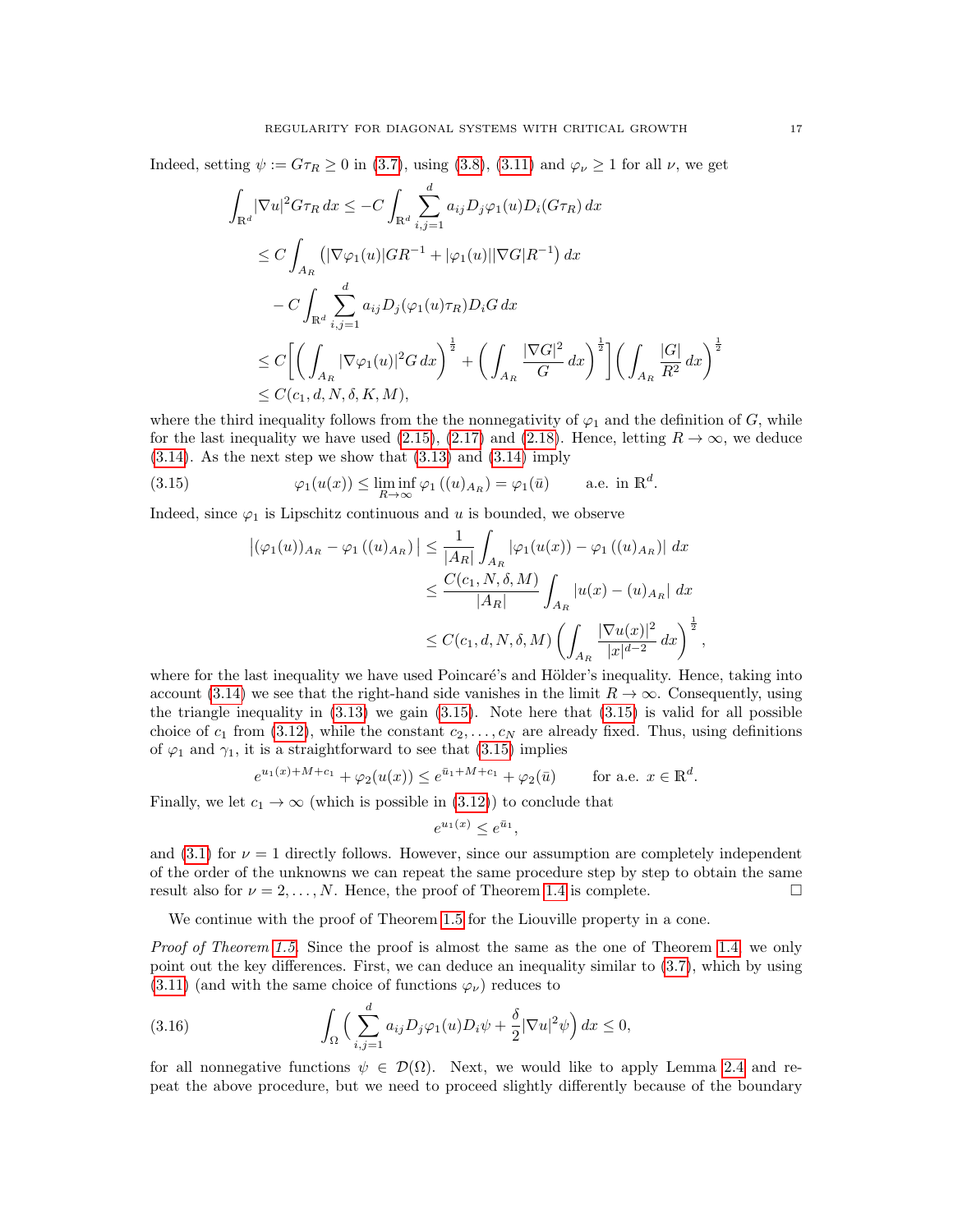condition for  $\varphi_1(u)$ . Denoting by  $\tau_h \in \mathcal{D}(\Omega)$  a nonnegative function with  $\tau_h \equiv 1$  on the set  $\{x \in \Omega : \text{dist}(x, \partial \Omega) \geq h\}$  and fulfilling  $|\nabla \tau_h| \leq 2h^{-1}$  (which is possible since  $\Omega$  is Lipschitz), we set  $\psi := (u_{\nu} - \varepsilon)_{+}^{2} \tau_{R}^{2} \tau_{h}^{2}$  in [\(3.16\)](#page-16-1) to get via Young's inequality

$$
\int_{\Omega} (u_{\nu} - \varepsilon)_+^2 \tau_R^2 \tau_h^2 |\nabla u|^2 dx \le \frac{1}{2} \int_{\Omega} (u_{\nu} - \varepsilon)_+^2 \tau_R^2 \tau_h^2 |\nabla u|^2 dx
$$
  
+  $C \int_{\Omega} \left( |\nabla (u - \varepsilon)_+|^2 \tau_R^2 \tau_h^2 + (u_{\nu} - \varepsilon)_+^2 |\nabla \tau_R|^2 \tau_h^2 + (u_{\nu} - \varepsilon)_+^2 \tau_R^2 |\nabla \tau_h|^2 \right) dx.$ 

Hence, using the facts that  $(u_\nu - \varepsilon)_+ \in W^{1,2}(\Omega \cap B_R)$  for all balls  $B_R$  and that  $(u_\nu - \varepsilon)_+$  vanishes on  $\partial\Omega$ , we let  $h \to 0_+$  and observe

<span id="page-17-0"></span>(3.17) 
$$
\int_{\Omega} (u_{\nu} - \varepsilon)_+^2 |\nabla u|^2 \tau_R^2 dx \le C(c_1, N, \delta, K, M, R, \varepsilon).
$$

Since [\(3.17\)](#page-17-0) is valid for all  $\nu = 1, ..., N$ , we see that for  $U_{\varepsilon}$  defined as

<span id="page-17-3"></span>(3.18) 
$$
U_{\varepsilon} := \{x \in \Omega \colon u_{\nu} \geq 2\varepsilon \text{ for some } \nu \in \{1, ..., N\}\}
$$

we deduce

(3.19) 
$$
\int_{U_{\varepsilon}} |\nabla u|^2 \tau_R^2 dx \leq C(c_1, N, \delta, K, M, R, \varepsilon).
$$

We next claim that for all  $\eta > 0$  and all choices of  $c_1$  (note that  $c_2, \ldots, c_N$  were fixed in order to verify [\(3.11\)](#page-15-3)) we can find  $\varepsilon > 0$  such that

(3.20) 
$$
\text{supp } (\varphi_1(u) - \varphi_1(0) - \eta)_+ \subset U_{\varepsilon}.
$$

Indeed, if this is not the case, there is some  $x_0 \in \Omega$  such that  $u_{\nu}(x_0) < 2\varepsilon$  for all  $\nu = 1, \ldots, N$ and

<span id="page-17-2"></span><span id="page-17-1"></span>
$$
\eta < \varphi_1(u(x_0)) - \varphi_1(0).
$$

But since by definition  $\varphi_1$  is increasing in any component and Lipschitz regular, we infer

$$
\eta < \varphi_1(u(x_0)) - \varphi_1(0) \leq \varphi_1(2\varepsilon, \dots, 2\varepsilon) - \varphi_1(0) \leq C(c_1, N, \delta, M)\varepsilon.
$$

Consequently, we may find  $\varepsilon > 0$  sufficiently small such that we directly obtain a contradiction, and therefore [\(3.20\)](#page-17-1) holds. Then with the help of [\(3.19\)](#page-17-2), we verify  $(\varphi_1(u) - \varphi_1(0) - \eta)_+ \in$  $W^{1,2}(\Omega \cap B_R)$  with  $(\varphi_1(u) - \varphi_1(0) - \eta)_+ = 0$  on  $\partial\Omega$ . Thus, setting for any nonnegative function  $\tilde{\psi} \in \mathcal{D}(\Omega)$  and positive  $\alpha$ 

$$
\psi := \tilde{\psi} \frac{(\varphi_1(u) - \varphi_1(0) - \eta)_+}{\alpha + (\varphi_1(u) - \varphi_1(0) - \eta)_+}
$$

in [\(3.16\)](#page-16-1), we deduce

$$
\int_{\Omega} \sum_{i,j=1}^{d} a_{ij} D_j(\varphi_1(u) - \varphi_1(0) - \eta) + D_i \tilde{\psi} \frac{(\varphi_1(u) - \varphi_1(0) - \eta) +}{\alpha + (\varphi_1(u) - \varphi_1(0) - \eta) +} dx \n+ \frac{\delta}{2} \int_{\Omega} |\nabla u|^2 \tilde{\psi} \frac{(\varphi_1(u) - \varphi_1(0) - \eta) +}{\alpha + (\varphi_1(u) - \varphi_1(0) - \eta) +} dx \n\leq -\alpha \int_{\Omega} \sum_{i,j=1}^{d} a_{ij} D_j(\varphi_1(u) - \varphi_1(0) - \eta) + \frac{\tilde{\psi} D_i(\varphi_1(u) - \varphi_1(0) - \eta) +}{(\alpha + (\varphi_1(u) - \varphi_1(0) - \eta) +)^2} dx \leq 0.
$$

Hence, letting  $\alpha \to 0_+$ , we find

$$
\int_{\Omega} \sum_{i,j=1}^{d} a_{ij} D_j(\varphi_1(u) - \varphi_1(0) - \eta) + D_i \tilde{\psi} \, dx \le 0.
$$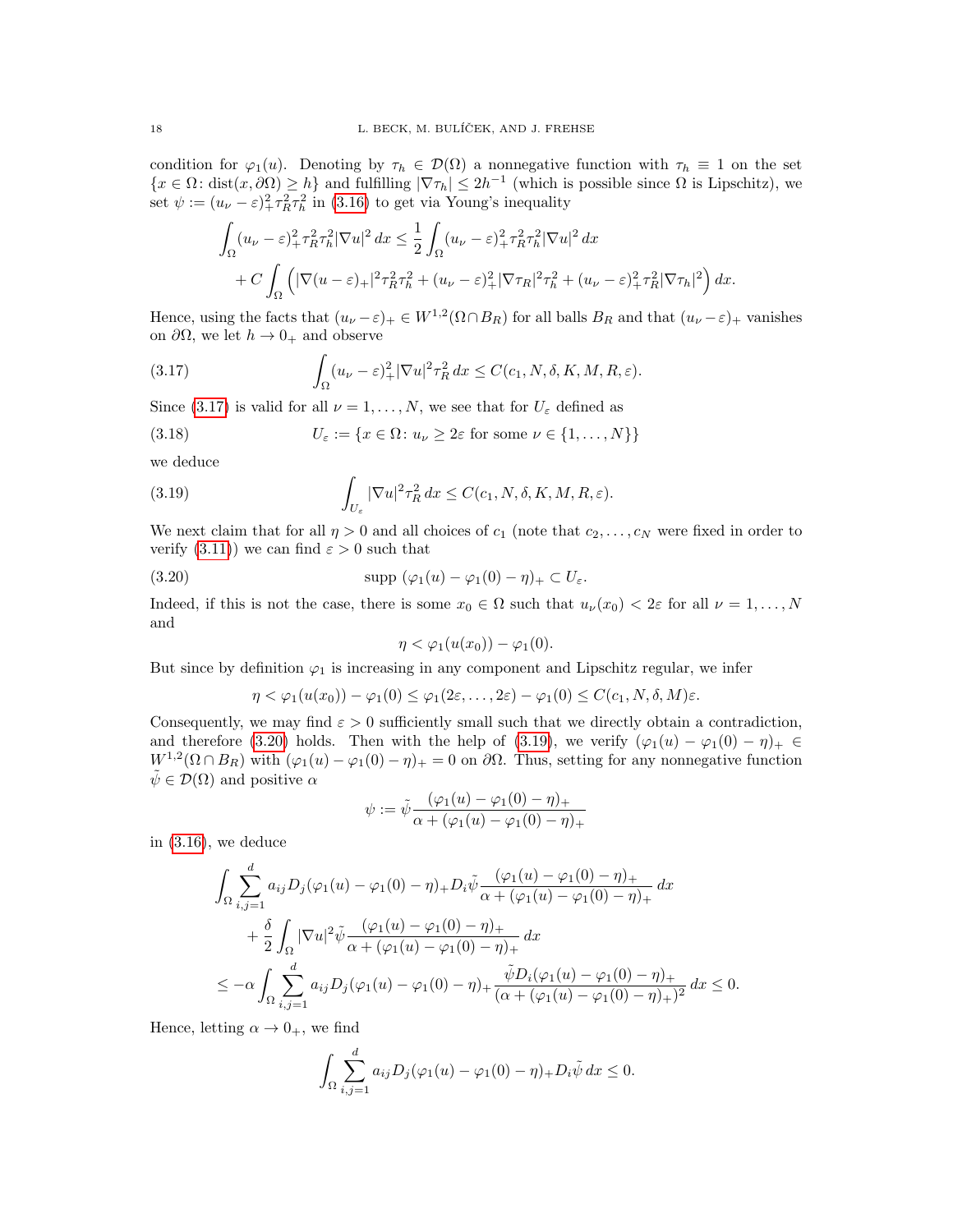Taking advantage of Lemma [2.4](#page-10-8) for the function  $\varphi_1(u) - \varphi_1(0) - \eta_+$ , we thus obtain

$$
(\varphi_1(u) - \varphi_1(0) - \eta)_+ \equiv 0,
$$

which leads to

$$
\varphi_1(u) \le \varphi_1(0) + \eta \quad \text{a.e. in } \Omega.
$$

Thus, repeating the procedure at the end of the previous proof, i.e., letting first  $\eta \to 0_+$  and then  $c_1 \to \infty$ , we gain  $u_1 \leq 0$  a.e. in  $\Omega$ . The rest of the proof is then the same as above and we skip it for the sake of brevity.

## 4. Proof of Theorem [1.6](#page-5-3)

<span id="page-18-0"></span>This section is inspired by the method introduced in [\[1\]](#page-33-1). In fact, using the auxiliary inequalities for the Hamiltonian H provided in Section [2,](#page-6-0) we can directly mimic the procedure developed in [\[1\]](#page-33-1).

Initial integral identities and inequalities. Using the notation from the previous section, the same definitions of the functions  $\varphi_{\nu}$  and applying the same procedure, we gain for all  $\psi \in$  $L^{\infty}(\Omega) \cap W^{1,2}(\Omega)$  vanishing in a neighborhood of  $\Gamma_D$  (see Definition [1.2](#page-3-1) of a generalized weak solution) the identity

<span id="page-18-2"></span>(4.1)  

$$
\sum_{i,j=1}^{d} \int_{\Omega} a_{ij}^{n} D_{j} \varphi_{1}(u^{n}) D_{i} \psi \, dx + \sum_{\nu=1}^{N} \int_{\Omega} \kappa_{\nu}^{n} u_{\nu}^{n} D_{u_{\nu}} \varphi_{1}(u^{n}) \psi \, dx
$$

$$
= \sum_{\nu=1}^{N} \int_{\Omega} \left( D_{u_{\nu}} \varphi_{1}(u^{n}) H_{\nu}^{n}(u^{n}, \nabla u^{n}) - \sum_{i,j=1}^{d} a_{ij}^{n} D_{j} u_{\nu}^{n} D_{i} D_{u_{\nu}} \varphi_{1}(u^{n}) \right) \psi \, dx
$$

(compare [\(3.6\)](#page-15-0)). Therefore, using [\(2.3\)](#page-7-1) and assuming  $\psi \geq 0$ , we observe

<span id="page-18-1"></span>
$$
\int_{\Omega} \Big( \sum_{i,j=1}^{d} a_{ij}^{n} D_{j} \varphi_{1}(u^{n}) D_{i} \psi + \delta \sum_{\nu=1}^{N} Z_{\nu}(u^{n}) \gamma_{\nu}''(u_{\nu}^{n}) |\nabla u_{\nu}^{n}|^{2} \prod_{\mu=1}^{\nu} \varphi_{\mu}(u^{n}) \psi \Big) dx \n\leq \sum_{\nu=1}^{N} \int_{\Omega} (K^{*} - \kappa_{\nu}^{n} u_{\nu}^{n}) D_{u_{\nu}} \varphi_{1}(u^{n}) \psi dx.
$$

Hence, similarly as before, we set

$$
\gamma_{\nu}(u_{\nu}^n) := e^{u_{\nu}^n + M + c_{\nu}},
$$

and keeping the notation from  $(3.9)$  and defining  $c<sub>\nu</sub>$  in the same way as in  $(3.12)$ , we see that [\(4.2\)](#page-18-1) reduces to

$$
\int_{\Omega} \Big( \sum_{i,j=1}^d a_{ij}^n D_j \varphi_1(u^n) D_i \psi + \frac{\delta}{2} |\nabla u^n|^2 \psi \Big) dx \le C(c_1, N, \delta, K, K^*, M) \int_{\Omega} \psi dx.
$$

Multiplying the *ν*-th equation in [\(1.16\)](#page-4-4) by  $q_{\nu}^{n}$ , summing the result over  $\nu = 1, ..., N$  and setting  $\varphi := w_\lambda^n \psi$  (see [\(2.11\)](#page-9-2) for the definition of  $w_\lambda$ ) with an arbitrary nonnegative function  $\psi \in L^{\infty} \cap W^{1,2}(\Omega)$  vanishing in a neighborhood of  $\Gamma_D$ , we deduce

<span id="page-18-3"></span>(4.3)  

$$
-\lambda^{-1} \int_{\Omega} \sum_{i,j=1}^{d} a_{ij}^{n} D_{j} w_{\lambda}^{n} D_{i} \psi \, dx + \int_{\Omega} \sum_{\nu=1}^{N} q_{\nu}^{n} \kappa_{\nu}^{n} u_{\nu}^{n} w_{\lambda}^{n} \psi \, dx
$$

$$
= \int_{\Omega} \sum_{\nu=1}^{N} q_{\nu}^{n} H_{\nu}^{n} (u^{n}, \nabla u^{n}) w_{\lambda}^{n} \psi \, dx - \int_{\Omega} \sum_{i,j=1}^{d} a_{ij}^{n} D_{j} \left( \sum_{\nu=1}^{N} q_{\nu} u_{\nu}^{n} \right) D_{i} w_{\lambda}^{n} \psi \, dx.
$$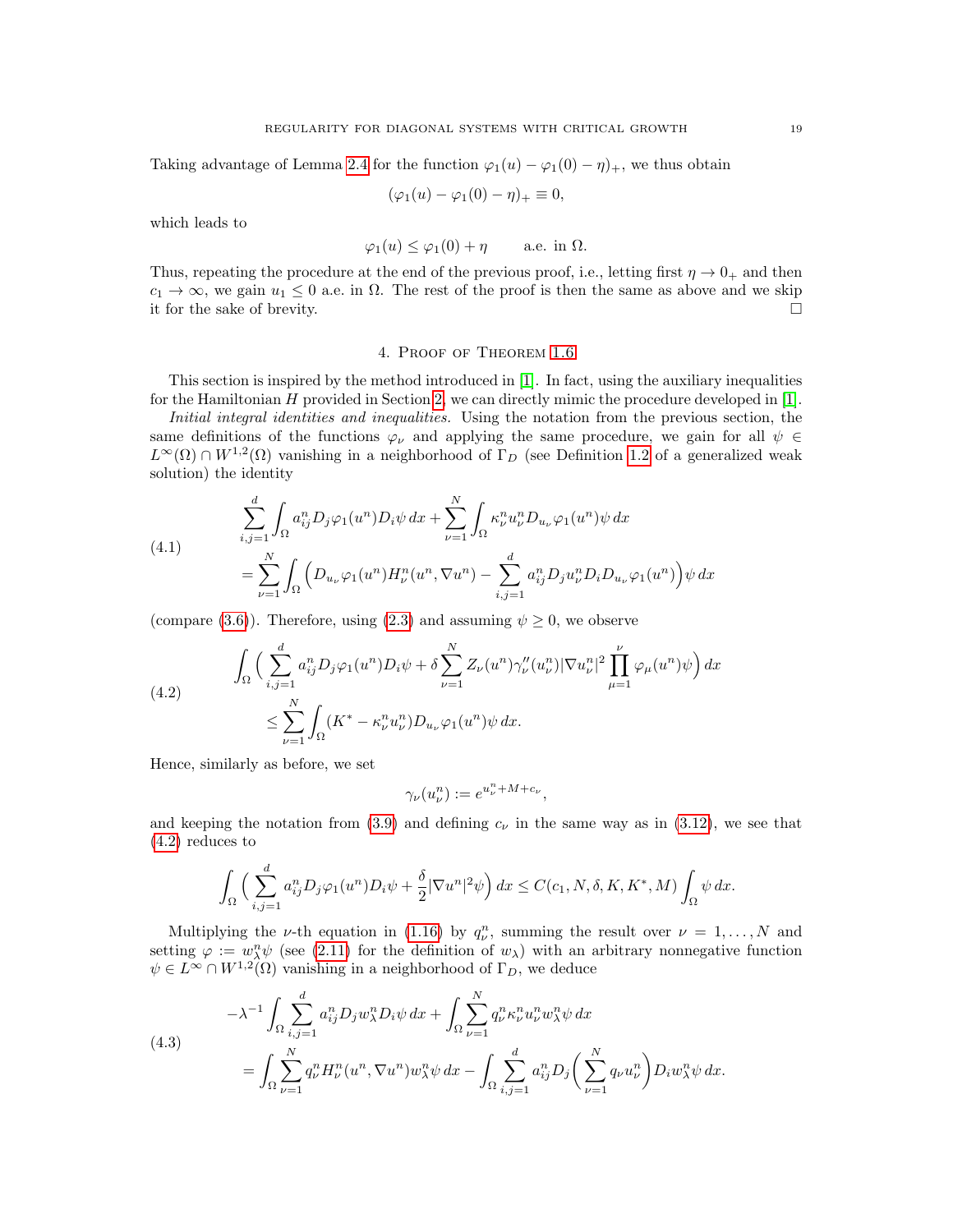Similarly as above, using [\(2.12\)](#page-9-0), we obtain the inequality

<span id="page-19-0"></span>(4.4)  

$$
\lambda^{-1} \int_{\Omega} \sum_{i,j=1}^{d} a_{ij}^{n} D_{j} w_{\lambda}^{n} D_{i} \psi \, dx + \frac{\delta}{\lambda} \left( 1 - \frac{K}{\delta \lambda} \right) \int_{\Omega} \frac{|\nabla w_{\lambda}^{n}|^{2}}{w_{\lambda}} \psi \, dx
$$

$$
\leq K^{*} \int_{\Omega} w_{\lambda}^{n} \psi \, dx + \int_{\Omega} \sum_{\nu=1}^{N} q_{\nu}^{n} \kappa_{\nu}^{n} u_{\nu}^{n} w_{\lambda}^{n} \psi \, dx.
$$

Derivation of a priori estimates. By an approximation argument, we may choose  $\psi := d_{\eta}^2$  in [\(4.2\)](#page-18-1), with  $d_{\eta}(x) := \min\{1, \eta^{-1} \text{dist}(x, \Gamma_D)\}\$  for  $\eta > 0$  (and hence there holds  $d_{\eta} \equiv 1$  outside of the  $\eta$ -neighborhood of  $\Gamma_D$ ), to observe the local estimate

<span id="page-19-3"></span>(4.5) 
$$
\int_{\Omega} |\nabla u^{n}|^{2} d_{\eta}^{2} dx \leq C(c_{1}, N, \delta, K, K^{*}, M, \eta).
$$

Next, choosing  $\psi := (\varphi_1(u^n) - \varphi_1(0))_+$  in [\(4.2\)](#page-18-1), we obtain

<span id="page-19-2"></span>
$$
(4.6)\quad \int_{\Omega} \left( |\nabla \varphi_1(u^n)|^2 \chi_{\{x; \, \varphi_1(u^n)\geq \varphi_1(0)\}} + |\nabla u^n|^2 (\varphi_1(u^n) - \varphi_1(0))_+ \right) dx \leq C(c_1, N, \delta, K, K^*, M),
$$

and choosing  $\psi := \lambda (w_{\lambda}^n - 1)_+$  in [\(4.4\)](#page-19-0) (note that both functions  $\psi$  have zero trace on  $\Gamma_D$ ), we get for  $\lambda \geq \frac{K}{\delta}$ 

(4.7) 
$$
\int_{\Omega} |\nabla w_{\lambda}^n|^2 \chi_{\{x;\,w_{\lambda}^n \geq 1\}} dx \leq C(\delta, K, K^*, M, q^n, \lambda).
$$

Thus, using the definition [\(2.11\)](#page-9-2) of  $w_{\lambda}^{n}$ , we see that [\(4.7\)](#page-19-1) implies the uniform bound

<span id="page-19-1"></span>
$$
\left\| \left( \sum_{\nu=1}^N q_\nu^n u_\nu^n \right)_{-} \right\|_{1,2} \leq C.
$$

Finally, we derive a uniform estimate also for the positive parts of  $u^n$  from [\(4.6\)](#page-19-2). To this end, we let  $c_1 \rightarrow \infty$  and see that for any  $\varepsilon > 0$  we can find  $c_1 \gg 1$  with

$$
\varphi_1(u^n) - \varphi_1(0) \ge 1
$$
 on the set  $\{x \in \Omega; u_1^n \ge 2\varepsilon\}.$ 

Consequently, [\(4.6\)](#page-19-2) gives

$$
\int_{\{u_1^n \ge 2\varepsilon\}} |\nabla u^n|^2 dx \le C(N, \delta, K, K^*, M, \varepsilon).
$$

Using the fact that all estimates do not depend on the order of unknowns, we finally get on  $U_{\varepsilon}^n$ (defined analogously to [\(3.18\)](#page-17-3)) the uniform bound

$$
\int_{U_{\varepsilon}^n} |\nabla u^n|^2 \, dx \le C(N, \delta, K, K^*, M, \varepsilon)
$$

and in particular

$$
\int_{\Omega} |\nabla (u_{\nu}^n - \varepsilon)_+|^2 dx \le C(N, \delta, K, K^*, M, \varepsilon) \qquad \text{for all } \nu = 1, \dots, N.
$$

Preliminary convergence results for  $u^n$ . First, it follows from the previous a priori estimates that there exists a subsequence (not relabeled) and a function  $u \in L^{\infty}(\Omega; \mathbb{R}^{N})$  such that for any  $\eta > 0$  there hold

- <span id="page-19-4"></span> $u^n$ (4.8)  $u^n d_\eta \rightharpoonup u d_\eta$  weakly in  $W^{1,2}(\Omega; \mathbb{R}^N)$ ,
- $u^n \rightharpoonup^* u$ (4.9)  $u^n \rightharpoonup^* u$  weakly<sup>\*</sup> in  $L^\infty(\Omega; \mathbb{R}^N)$ ,
- <span id="page-19-5"></span> $u^n \to u$  $n \to u$  strongly in  $L^2(\Omega; \mathbb{R})$ (4.10)  $u^n \to u$  strongly in  $L^2(\Omega; \mathbb{R}^N)$  and pointwise a.e. in  $\Omega$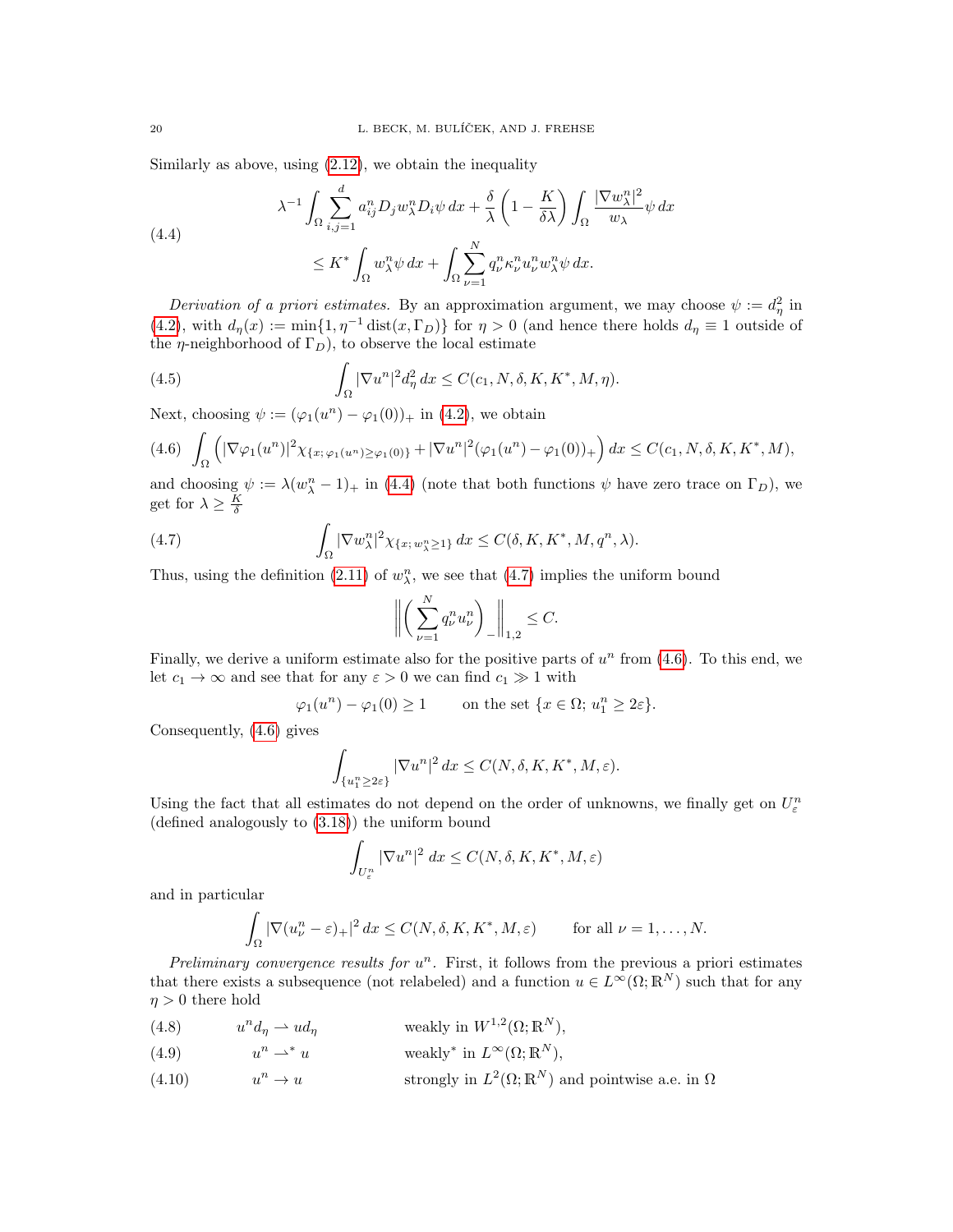and in addition (using also [\(1.18\)](#page-5-6))

(4.11) 
$$
(\varphi_1(u^n) - \varphi_1(0))_+ \rightharpoonup (\varphi_1(u) - \varphi_1(0))_+ \qquad \text{ weakly in } W_{\Gamma_D}^{1,2}(\Omega),
$$

<span id="page-20-0"></span>(4.12) 
$$
\left(\sum_{\nu=1}^{N} q_{\nu}^{n} u_{\nu}^{n}\right)_{-} \longrightarrow \left(\sum_{\nu=1}^{N} q_{\nu} u_{\nu}\right)_{-}
$$
 weakly in  $W_{\Gamma_{D}}^{1,2}(\Omega)$ ,  
(4.13) 
$$
H^{n}(u^{n}, \nabla u^{n}) d_{\eta}^{2} dx \longrightarrow^{*} \overline{H} d_{\eta}^{2}
$$
 weakly\* in  $\mathcal{M}(\overline{\Omega}; \mathbb{R}^{N}).$ 

Hence, having these convergence results and [\(1.19\)](#page-5-7), we can let  $n \to \infty$  in the weak formulation [\(1.16\)](#page-4-4) for  $u^n$  and  $\psi \in W^{1,2}(\Omega) \cap \mathcal{C}(\overline{\Omega})$  vanishing in a neighborhood of  $\Gamma_D$ . This gives (with an appropriate choice of  $\eta$  in dependency of  $\psi$ )

<span id="page-20-1"></span>(4.14) 
$$
\int_{\Omega} \left( \sum_{i,j=1}^{d} a_{ij}(x) D_j u_{\nu}(x) D_i \psi(x) + \kappa_{\nu} u_{\nu}(x) \psi(x) \right) dx = \langle \overline{H}_{\nu}, \psi \rangle, \quad \nu = 1, ..., N
$$

(and with  $\langle \cdot, \cdot \rangle$  denoting the duality pairing). Postponing the strong convergence [\(1.23\)](#page-5-8) of the sequence  $u^n$  in  $W^{1,2}(\Omega_0,\mathbb{R}^N)$  to the end of the proof, we now continue by establishing

(4.15) 
$$
\nabla u^n \to \nabla u \text{ a.e. in } \Omega.
$$

Indeed, defining  $T_{\varepsilon}$  as a standard cut-off function via

<span id="page-20-2"></span>
$$
T_{\varepsilon}(s) := \min(\varepsilon, |s|) \operatorname{sign} s
$$

and testing the weak formulation for  $u^n$  by  $T_\varepsilon(u^n-u)d_\eta^2$  (which again is possible by approximation, due to the bound  $(4.5)$ , we observe the identity

$$
\int_{\Omega} \left( \sum_{i,j=1}^{d} a_{ij}^{n} D_{j} u_{\nu}^{n} D_{i} (T_{\varepsilon} (u_{\nu}^{n} - u_{\nu}) d_{\eta}^{2}) + \kappa_{\nu}^{n} u_{\nu}^{n} T_{\varepsilon} (u_{\nu}^{n} - u_{\nu}) d_{\eta}^{2} \right) dx
$$
\n
$$
= \int_{\Omega} H_{\nu}^{n} (u^{n}, \nabla u^{n}) T_{\varepsilon} (u_{\nu}^{n} - u_{\nu}) d_{\eta}^{2} dx
$$

for  $\nu = 1, \ldots, N$ . Thus, using [\(4.13\)](#page-20-0) we get

$$
\limsup_{n \to \infty} \int_{\Omega} \sum_{i,j=1}^{d} a_{ij}^{n} D_{j} u_{\nu}^{n} D_{i} (T_{\varepsilon} (u_{\nu}^{n} - u_{\nu}) d_{\eta}^{2}) dx \le C \varepsilon
$$

for  $\nu = 1, ..., N$  and a constant C depending only on  $\delta, K, K^*, M, c_1, N, \eta$  and  $\Omega$ . Consequently, via the identity [\(4.14\)](#page-20-1) for (approximations of) the same test function combined with the strong convergence [\(1.19\)](#page-5-7) of the matrices  $a^n$  and the convergences [\(4.8\)](#page-19-4) and [\(4.10\)](#page-19-5) of the generalized solutions  $u^n$ , we deduce

$$
\limsup_{n \to \infty} \int_{\Omega} \sum_{i,j=1}^{d} a_{ij}^{n} D_j (u_{\nu}^{n} - u_{\nu}) D_i (T_{\varepsilon} (u_{\nu}^{n} - u_{\nu})) d_{\eta}^{2} dx \leq C \varepsilon,
$$

which gives by the ellipticity condition  $(1.6)$  for  $a^n$ 

$$
\limsup_{n \to \infty} \int_{\Omega} |\nabla (T_{\varepsilon}(u_{\nu}^{n} - u_{\nu}))|^2 d_{\eta}^{2} dx \le C \varepsilon
$$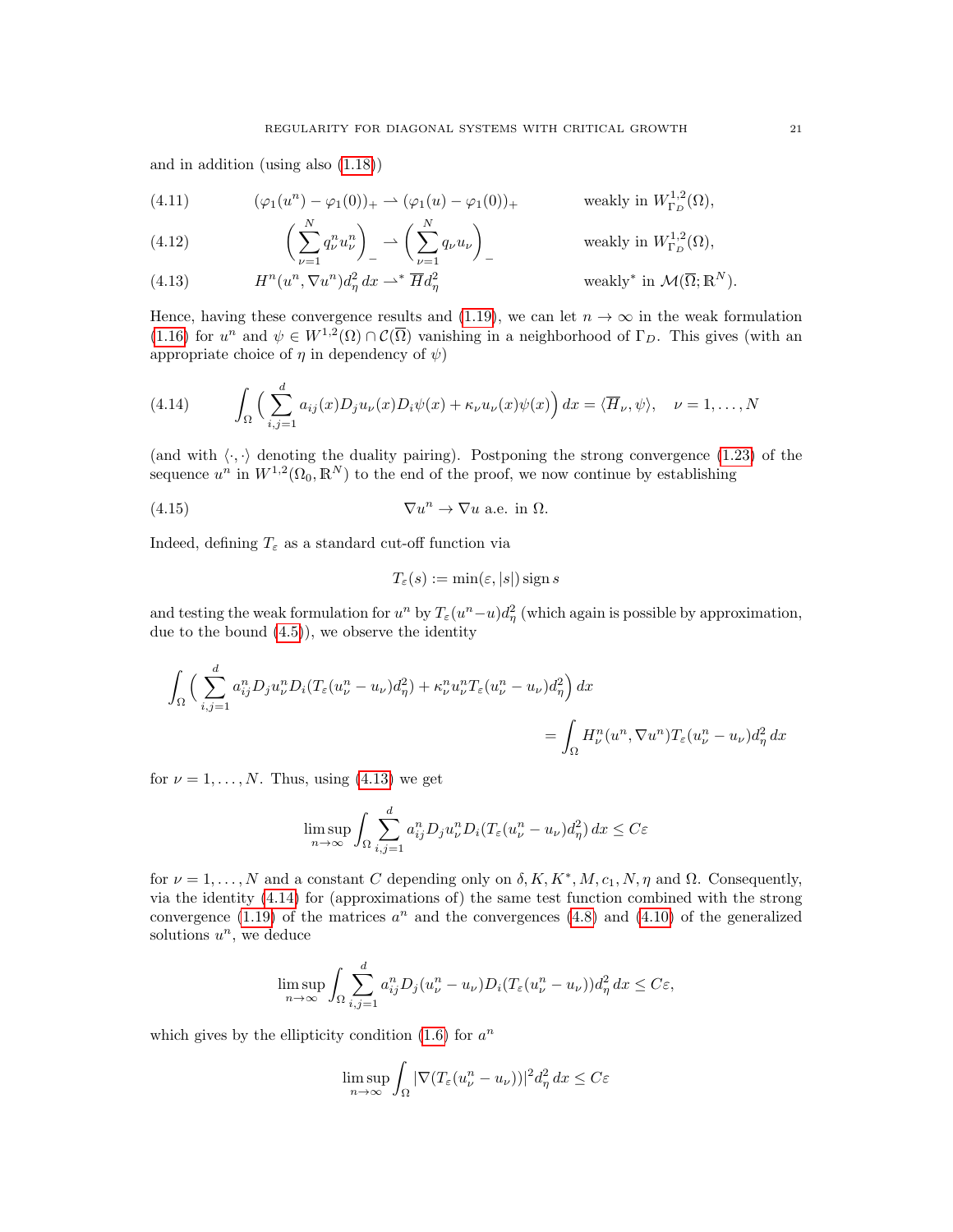for  $\nu = 1, \ldots, N$ . Next, Hölder inequality, [\(4.5\)](#page-19-3) and [\(4.10\)](#page-19-5) imply

$$
\limsup_{n \to \infty} \int_{\Omega} |\nabla (u_{\nu}^{n} - u_{\nu})| d_{\eta} dx \le C \limsup_{n \to \infty} \int_{\Omega} |\nabla T_{\varepsilon} (u_{\nu}^{n} - u_{\nu})| d_{\eta} dx \n+ C \limsup_{n \to \infty} \left| \{ x \in \Omega; |u_{\nu}^{n}(x) - u_{\nu}(x)| > \varepsilon \} \right|^{\frac{1}{2}} \n\le C \limsup_{n \to \infty} \left( \int_{\Omega} |\nabla T_{\varepsilon} (u_{\nu}^{n} - u_{\nu})|^{2} d_{\eta}^{2} dx \right)^{\frac{1}{2}} \le C \varepsilon^{\frac{1}{2}}.
$$

Since  $\varepsilon$  is arbitrary, this leads to strong  $L^1(\Omega)$  and thus (after passage to a subsequence) to pointwise convergence in  $\Omega$  of  $\nabla u^n d_\eta$  to  $\nabla u d_\eta$ , which directly yields the claim [\(4.15\)](#page-20-2).

<span id="page-21-2"></span>*Identification of*  $\overline{H}$ . The next step is to show

(4.16) 
$$
\overline{H} = H(u(x), \nabla u(x)) \quad \text{in } \overline{\Omega} \setminus \overline{\Gamma}_D,
$$

and consequently,  $\overline{H}d_{\eta}^2 = H(u(x), \nabla u(x))d_{\eta}^2 \in L^1(\Omega)$  for all  $\eta > 0$ . To this end, we first want to let  $n \to \infty$  in [\(4.1\)](#page-18-2) for nonnegative functions  $\psi \in L^{\infty}(\Omega) \cap W^{1,2}(\Omega)$  vanishing in a neighborhood of  $\Gamma_D$ . It is a direct consequence of [\(1.19\)](#page-5-7) and [\(4.8\)](#page-19-4)–[\(4.10\)](#page-19-5) that for the left-hand side of [\(4.1\)](#page-18-2) there holds

<span id="page-21-0"></span>(4.17) 
$$
\lim_{n \to \infty} \sum_{i,j=1}^{d} \int_{\Omega} a_{ij}^{n} D_{j} \varphi_{1}(u^{n}) D_{i} \psi \, dx + \sum_{\nu=1}^{N} \int_{\Omega} \kappa_{\nu}^{n} u_{\nu}^{n} D_{u_{\nu}} \varphi_{1}(u^{n}) \psi \, dx \n= \sum_{i,j=1}^{d} \int_{\Omega} a_{ij} D_{j} \varphi_{1}(u) D_{i} \psi \, dx + \sum_{\nu=1}^{N} \int_{\Omega} \kappa_{\nu} u_{\nu} D_{u_{\nu}} \varphi_{1}(u) \psi \, dx.
$$

Applying [\(2.3\)](#page-7-1) with the choices [\(3.12\)](#page-15-7) for the constants  $c_{\nu}$ , we see that the integrand on the right-hand side of [\(4.1\)](#page-18-2) is bounded from above. Consequently, we can use the Fatou lemma,  $(4.10)$ ,  $(4.15)$  and  $(1.20)$ – $(1.21)$  to deduce

<span id="page-21-1"></span>(4.18)  
\n
$$
\limsup_{n \to \infty} \sum_{\nu=1}^{N} \int_{\Omega} \left( D_{u_{\nu}} \varphi_{1}(u^{n}) H_{\nu}^{n}(u^{n}, \nabla u^{n}) - \sum_{i,j=1}^{d} a_{ij}^{n} D_{j} u_{\nu}^{n} D_{i} D_{u_{\nu}} \varphi_{1}(u^{n}) \right) \psi dx
$$
\n
$$
\leq \sum_{\nu=1}^{N} \int_{\Omega} \left( D_{u_{\nu}} \varphi_{1}(u) H_{\nu}(u, \nabla u) - \sum_{i,j=1}^{d} a_{ij} D_{j} u_{\nu} D_{i} D_{u_{\nu}} \varphi_{1}(u) \right) \psi dx.
$$

Therefore, applying the chain rule and combining  $(4.1)$  with  $(4.17)$  and  $(4.18)$ , we get

$$
\sum_{\nu=1}^{N} \int_{\Omega} \Big( \sum_{i,j=1}^{d} a_{ij} D_j u_{\nu} D_i \big( D_{u_{\nu}} \varphi_1(u) \psi \big) + \kappa_{\nu} u_{\nu} D_{u_{\nu}} \varphi_1(u) \psi \Big) dx
$$
  
\n
$$
= \sum_{i,j=1}^{d} \int_{\Omega} a_{ij} \Big( D_j \varphi_1(u) D_i \psi + \sum_{\nu=1}^{N} D_j u_{\nu} D_i D_{u_{\nu}} \varphi_1(u) \Big) \psi \Big) dx + \sum_{\nu=1}^{N} \int_{\Omega} \kappa_{\nu} u_{\nu} D_{u_{\nu}} \varphi_1(u) \psi dx
$$
  
\n
$$
\leq \sum_{\nu=1}^{N} \int_{\Omega} D_{u_{\nu}} \varphi_1(u) H_{\nu}(u, \nabla u) \psi dx
$$

for all nonnegative  $\psi \in L^{\infty}(\Omega) \cap W^{1,2}(\Omega)$  vanishing in a neighborhood of  $\Gamma_D$ . Finally, for an arbitrary nonnegative function  $\tilde{\psi} \in L^{\infty}(\Omega) \cap W^{1,2}(\Omega)$  vanishing in a neighborhood of  $\Gamma_D$ , we set

$$
\psi := \left(D_{u_1}\varphi_1(u)\right)^{-1}\tilde{\psi}
$$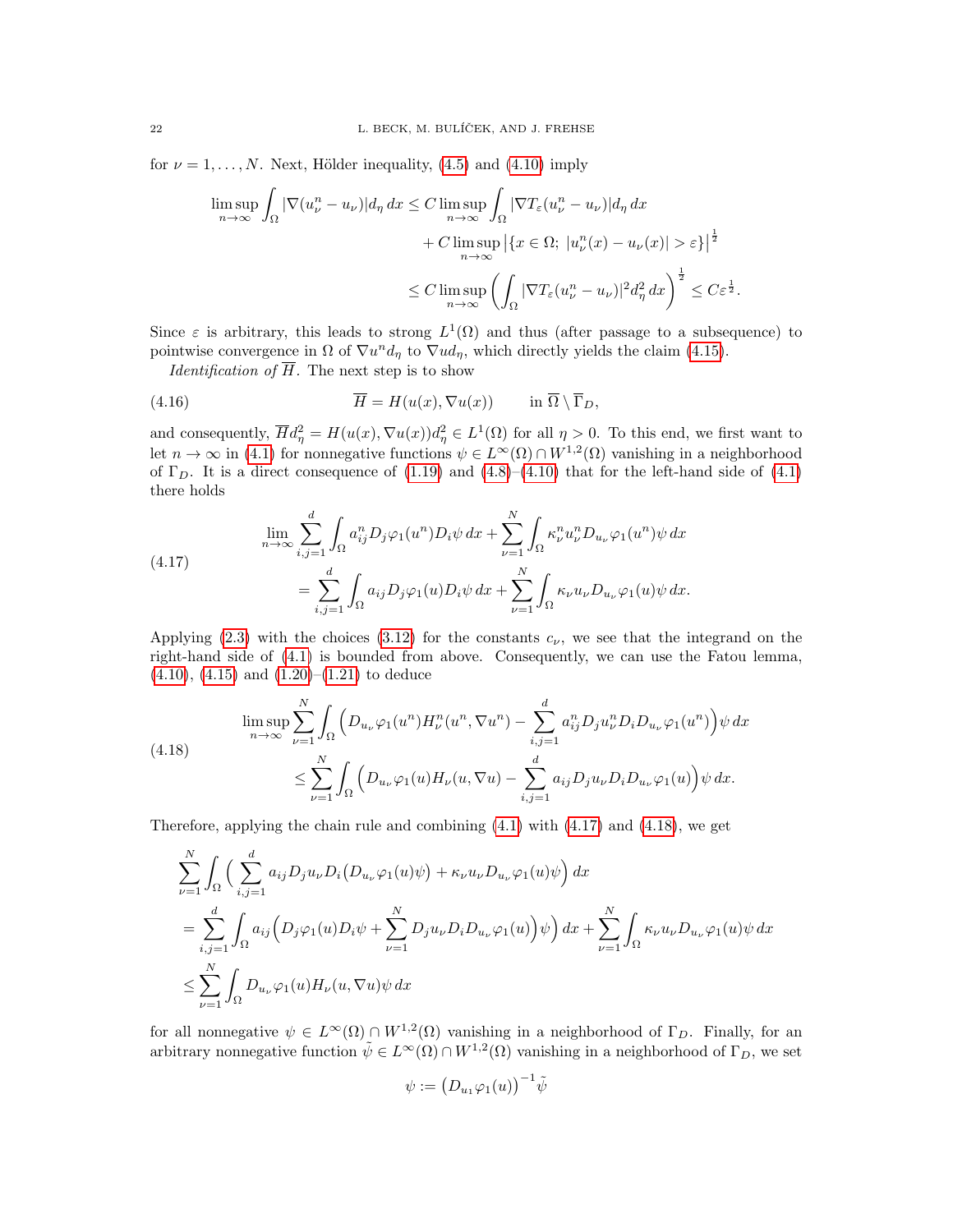in the previous inequality to arrive at

$$
\int_{\Omega} \Big( \sum_{i,j=1}^{d} a_{ij} D_j u_1 D_i \tilde{\psi} + \kappa_1 u_1 \tilde{\psi} \Big) dx \le \int_{\Omega} H_1(u, \nabla u) \tilde{\psi} dx
$$
  
+ 
$$
\sum_{\nu=2}^{N} \int_{\Omega} D_{u_{\nu}} \varphi_1(u) H_{\nu}(u, \nabla u) (D_{u_1} \varphi_1(u))^{-1} \tilde{\psi} dx
$$
  
- 
$$
\sum_{\nu=2}^{N} \int_{\Omega} \sum_{i,j=1}^{d} a_{ij} D_j u_{\nu} D_i \Big( D_{u_{\nu}} \varphi_1(u) (D_{u_1} \varphi_1(u))^{-1} \tilde{\psi} \Big) dx
$$
  
- 
$$
\sum_{\nu=2}^{N} \int_{\Omega} \kappa_{\nu} u_{\nu} D_{u_{\nu}} \varphi_1(u) (D_{u_1} \varphi_1(u))^{-1} \tilde{\psi} dx.
$$

Using the definition [\(2.1\)](#page-6-1) of  $\varphi_1$  (see also [\(2.2\)](#page-7-0)) we have

$$
D_{u_{\nu}}\varphi_1(u) = \begin{cases} \gamma_1'(u_1)\varphi_1(u) & \text{for } \nu = 1, \\ \varphi_1(u)D_{u_{\nu}}\varphi_2(u) & \text{for } \nu > 1, \end{cases}
$$

and consequently, the previous inequality can be rewritten as

$$
\int_{\Omega} \Big( \sum_{i,j=1}^{d} a_{ij} D_j u_1 D_i \tilde{\psi} + \kappa_1 u_1 \tilde{\psi} \Big) dx \le \int_{\Omega} H_1(u, \nabla u) \tilde{\psi} dx
$$
  
+ 
$$
\sum_{\nu=2}^{N} \int_{\Omega} D_{u_{\nu}} \varphi_2(u) H_{\nu}(u, \nabla u) (\gamma_1'(u_1))^{-1} \tilde{\psi} dx
$$
  
- 
$$
\sum_{\nu=2}^{N} \int_{\Omega} \sum_{i,j=1}^{d} a_{ij} D_j u_{\nu} D_i \Big( D_{u_{\nu}} \varphi_2(u) (\gamma_1'(u_1))^{-1} \tilde{\psi} \Big) dx
$$
  
- 
$$
\sum_{\nu=2}^{N} \int_{\Omega} \kappa_{\nu} u_{\nu} D_{u_{\nu}} \varphi_2(u) (\gamma_1'(u_1))^{-1} \tilde{\psi} dx.
$$

Hence, using [\(4.8\)](#page-19-4) combined with [\(4.5\)](#page-19-3), [\(1.22\)](#page-5-0) and the definition of  $\gamma_{\nu}$ , we obtain

$$
\int_{\Omega} \Big( \sum_{i,j=1}^d a_{ij} D_j u_1 D_i \tilde{\psi} + \kappa_1 u_1 \tilde{\psi} \Big) dx \le \int_{\Omega} H_1(u, \nabla u) \tilde{\psi} dx + e^{-c_1} C(N, \delta, K, K^*, M, \tilde{\psi}).
$$

Consequently, letting  $c_1 \to \infty$  and observing that the roles of  $u_1, \ldots, u_N$  can be interchanged, we arrive at

<span id="page-22-1"></span>(4.19) 
$$
\int_{\Omega} \left( \sum_{i,j=1}^{d} a_{ij} D_j u_{\nu} D_i \tilde{\psi} + \kappa_{\nu} u_{\nu} \tilde{\psi} \right) dx \le \int_{\Omega} H_{\nu}(u, \nabla u) \tilde{\psi} dx
$$

for all  $\nu = 1, \ldots, N$ .

Next, in the same spirit, we let  $n \to \infty$  in [\(4.3\)](#page-18-3) to observe (for sufficiently large  $\lambda$ , cp. [\(2.12\)](#page-9-0))

<span id="page-22-0"></span>
$$
(4.20) \qquad \qquad -\lambda^{-1} \int_{\Omega} \sum_{i,j=1}^{d} a_{ij} D_j w_{\lambda} D_i \psi \, dx + \int_{\Omega} \sum_{\nu=1}^{N} q_{\nu} \kappa_{\nu} u_{\nu} w_{\lambda} \psi \, dx
$$
\n
$$
\geq \int_{\Omega} \sum_{\nu=1}^{N} q_{\nu} H_{\nu}(u, \nabla u) w_{\lambda} \psi \, dx - \int_{\Omega} \sum_{i,j=1}^{d} a_{ij} D_j \left( \sum_{\nu=1}^{N} q_{\nu} u_{\nu} \right) D_i w_{\lambda} \psi \, dx,
$$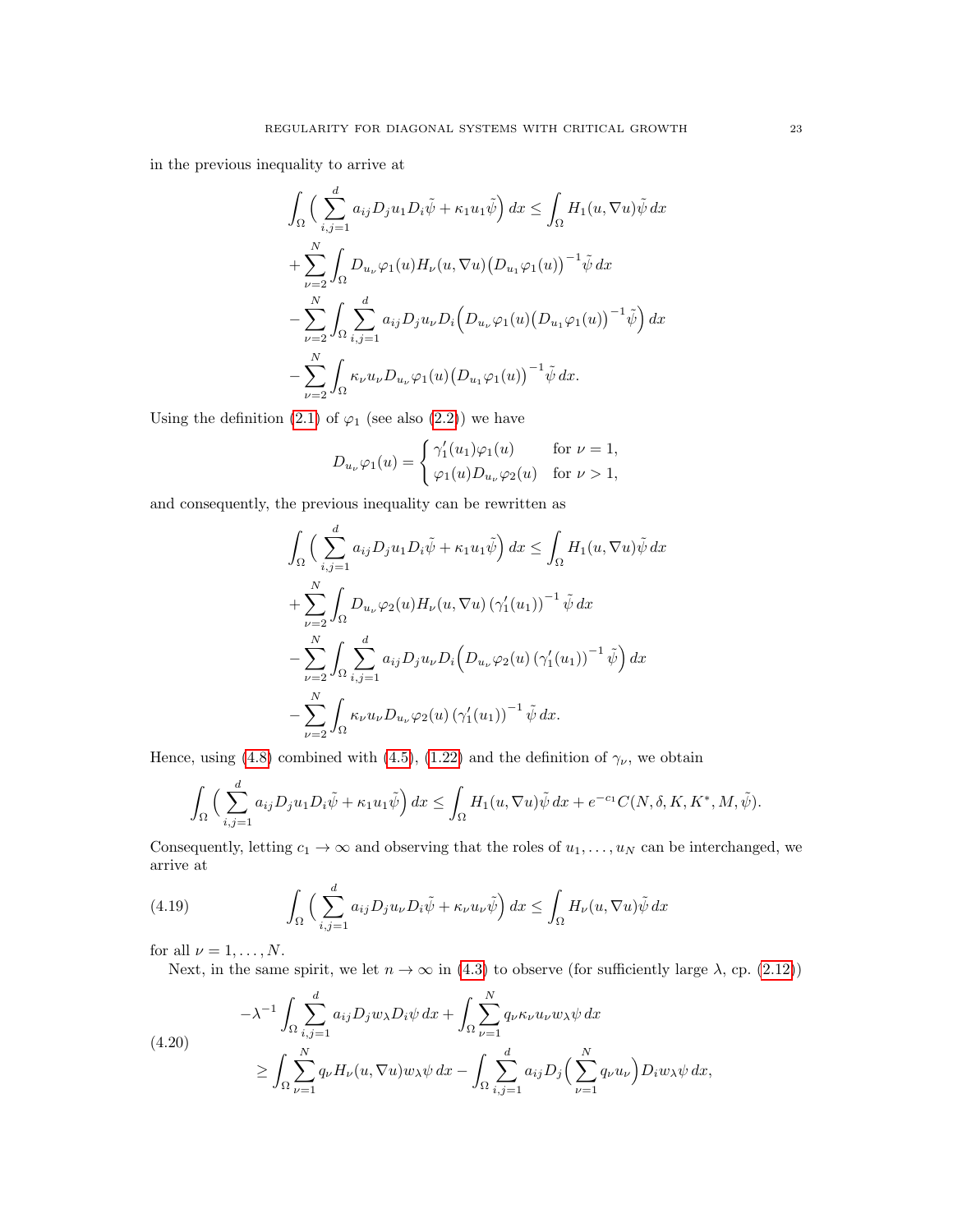where  $w_{\lambda}(x) := e^{-\lambda \sum_{\nu=1}^{N} q_{\nu} u_{\nu}(x)}$  is defined as before in [\(2.11\)](#page-9-2). Thus, setting

$$
\psi := e^{\lambda \sum_{\nu=1}^N q_{\nu} u_{\nu}} \tilde{\psi},
$$

in [\(4.20\)](#page-22-0) with an arbitrary nonnegative function  $\tilde{\psi} \in L^{\infty}(\Omega) \cap W^{1,2}(\Omega)$  vanishing in a neighborhood of  $\Gamma_D$ , we get

<span id="page-23-0"></span>(4.21) 
$$
\sum_{\nu=1}^N \int_{\Omega} \left( q_{\nu} \sum_{i,j=1}^d a_{ij} D_j u_{\nu} D_i \tilde{\psi} + q_{\nu} \kappa_{\nu} u_{\nu} \tilde{\psi} \right) dx \ge \int_{\Omega} \sum_{\nu=1}^N q_{\nu} H_{\nu}(u, \nabla u) \tilde{\psi} dx.
$$

Hence, combining [\(4.21\)](#page-23-0) with [\(4.19\)](#page-22-1) for  $\nu = 2, ..., N$  and using the nonnegativity of  $q_{\nu}$ , we observe

$$
\int_{\Omega} \sum_{\nu=1}^{N} q_{\nu} H_{\nu}(u, \nabla u) \tilde{\psi} dx \leq \sum_{\nu=1}^{N} \int_{\Omega} q_{\nu} \left( \sum_{i,j=1}^{d} a_{ij} D_{j} u_{\nu} D_{i} \tilde{\psi} + \kappa_{\nu} u_{\nu} \tilde{\psi} \right) dx
$$
  
\n
$$
= \int_{\Omega} q_{1} \left( \sum_{i,j=1}^{d} a_{ij} D_{j} u_{1} D_{i} \tilde{\psi} + \kappa_{1} u_{1} \tilde{\psi} \right) dx
$$
  
\n
$$
+ \sum_{\nu=2}^{N} \int_{\Omega} q_{\nu} \left( \sum_{i,j=1}^{d} a_{ij} D_{j} u_{\nu} D_{i} \tilde{\psi} + \kappa_{\nu} u_{\nu} \tilde{\psi} \right) dx
$$
  
\n
$$
\leq \int_{\Omega} q_{1} \left( \sum_{i,j=1}^{d} a_{ij} D_{j} u_{1} D_{i} \tilde{\psi} + \kappa_{1} u_{1} \tilde{\psi} \right) dx + \int_{\Omega} \sum_{\nu=2}^{N} q_{\nu} H_{\nu}(u, \nabla u) \tilde{\psi} dx,
$$

which leads (via the positivity of  $q_1$ ) to

$$
\int_{\Omega} H_1(u, \nabla u) \tilde{\psi} \, dx \le \int_{\Omega} \Big( \sum_{i,j=1}^d a_{ij} D_j u_1 D_i \tilde{\psi} + \kappa_1 u_1 \tilde{\psi} \Big) \, dx.
$$

Consequently, it directly follows from [\(4.19\)](#page-22-1) for  $\nu = 1$  that in fact equality holds, i.e. we have

<span id="page-23-1"></span>(4.22) 
$$
\int_{\Omega} H_1(u, \nabla u) \tilde{\psi} \, dx = \int_{\Omega} \Big( \sum_{i,j=1}^d a_{ij} D_j u_1 D_i \tilde{\psi} + \kappa_1 u_1 \tilde{\psi} \Big) dx
$$

for all nonnegative  $\tilde{\psi} \in L^{\infty}(\Omega) \cap W^{1,2}(\Omega)$  vanishing near  $\Gamma_D$ . Since any  $\tilde{\psi}$  can be decomposed into the positive and negative part, it is evident that [\(4.22\)](#page-23-1) holds for all  $\tilde{\psi}$ . Finally, this can be repeated for any  $\nu > 1$  to deduce the identity [\(1.16\)](#page-4-4), and thus, the identification of  $\overline{H}$  is complete.

Strong convergence of  $\nabla u$ . To finish the proof, we still need to show [\(1.23\)](#page-5-8). To this end, exactly as for the derivation of  $(4.1)$  (now with u instead of  $u<sup>n</sup>$ ), we deduce from the weak formulation [\(1.16\)](#page-4-4), which is obtained from [\(4.14\)](#page-20-1) combined with [\(4.16\)](#page-21-2), the identity

$$
\sum_{i,j=1}^d \int_{\Omega} a_{ij} D_j \varphi_1(u) D_i \psi \, dx + \sum_{\nu=1}^N \int_{\Omega} \kappa_{\nu} u_{\nu} D_{u_{\nu}} \varphi_1(u) \psi \, dx
$$
  
= 
$$
\sum_{\nu=1}^N \int_{\Omega} \left( D_{u_{\nu}} \varphi_1(u) H_{\nu}(u, \nabla u) - \sum_{i,j=1}^d a_{ij} D_j u_{\nu} D_i D_{u_{\nu}} \varphi_1(u) \right) \psi \, dx
$$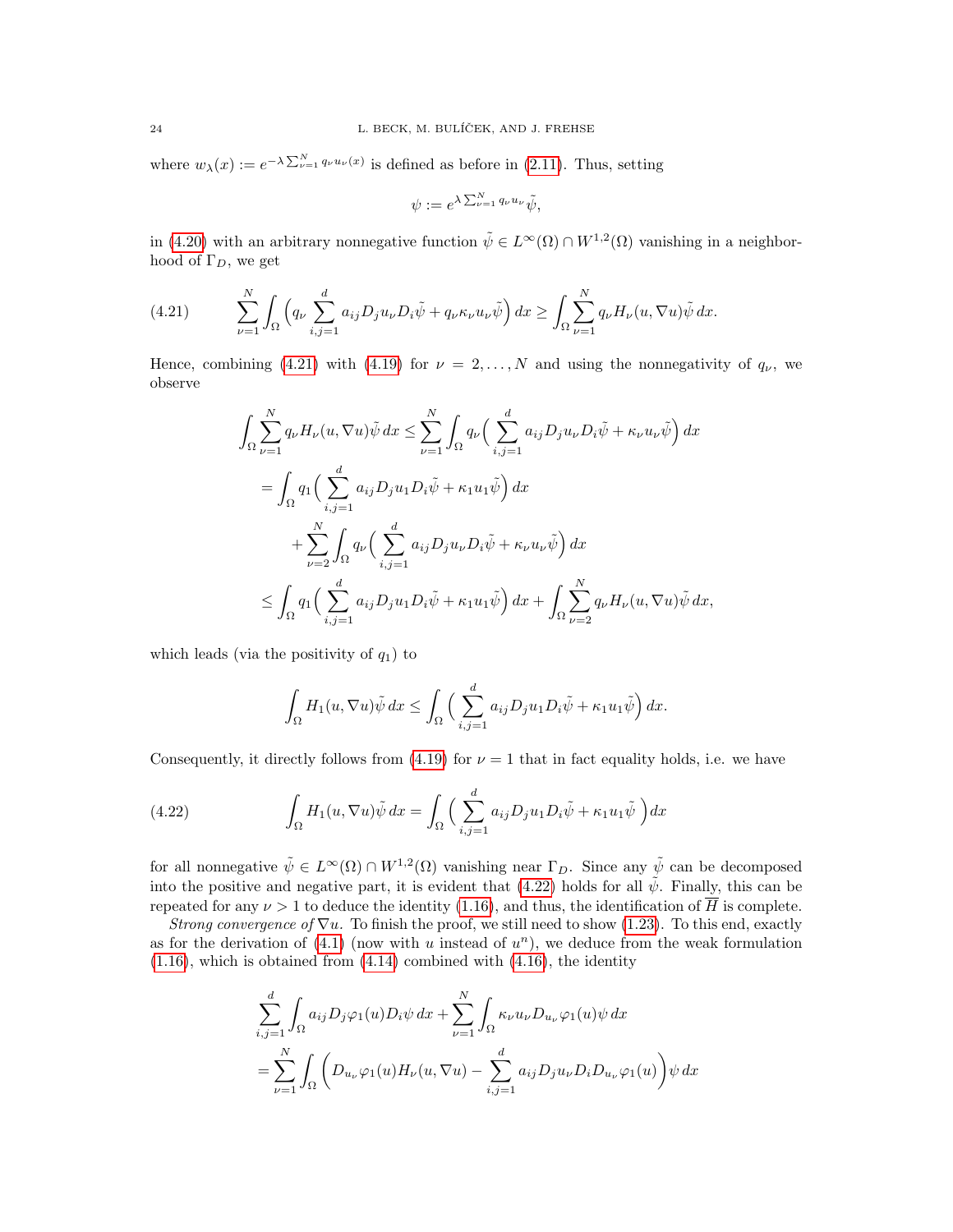for all  $\psi \in L^{\infty}(\Omega) \cap W^{1,2}(\Omega)$  vanishing in a neighborhood of  $\Gamma_D$ , and by approximation also for  $\psi = d_{\eta}^2$  for any  $\eta > 0$ . Hence, using  $(4.8)$ – $(4.10)$  we can let  $n \to \infty$  in  $(4.1)$  to conclude

$$
\lim_{n \to \infty} \sum_{\nu=1}^{N} \int_{\Omega} \left( D_{u_{\nu}} \varphi_1(u^n) H_{\nu}^n(u^n, \nabla u^n) - \sum_{i,j=1}^d a_{ij}^n D_j u_{\nu}^n D_i D_{u_{\nu}} \varphi_1(u^n) \right) \psi \, dx
$$
  
= 
$$
\sum_{\nu=1}^{N} \int_{\Omega} \left( D_{u_{\nu}} \varphi_1(u) H_{\nu}(u, \nabla u) - \sum_{i,j=1}^d a_{ij} D_j u_{\nu} D_i D_{u_{\nu}} \varphi_1(u) \right) \psi \, dx.
$$

In view of the choices [\(3.12\)](#page-15-7) of the constants  $c_{\nu}$ , the latter integrand is bounded from above by  $\sum_{\nu=1}^{N} K^* D_{u_{\nu}} \varphi_1(u^n)$ , and hence we obtain from [\(4.15\)](#page-20-2) the strong convergence

$$
\sum_{\nu=1}^{N} \left( D_{u_{\nu}} \varphi_{1}(u^{n}) H_{\nu}^{n}(u^{n}, \nabla u^{n}) - \sum_{i,j=1}^{d} a_{ij}^{n} D_{j} u_{\nu}^{n} D_{i} D_{u_{\nu}} \varphi_{1}(u^{n}) - K^{*} D_{u_{\nu}} \varphi_{1}(u^{n}) \right) d_{\eta}^{2}
$$

$$
\rightarrow \sum_{\nu=1}^{N} \left( D_{u_{\nu}} \varphi_{1}(u) H_{\nu}(u, \nabla u) - \sum_{i,j=1}^{d} a_{ij} D_{j} u_{\nu} D_{i} D_{u_{\nu}} \varphi_{1}(u) - K^{*} D_{u_{\nu}} \varphi_{1}(u) \right) d_{\eta}^{2}
$$

in  $L^1(\Omega)$  for all  $\eta > 0$ . Consequently, using [\(2.3\)](#page-7-1), [\(4.15\)](#page-20-2) (combined with the choice [\(3.12\)](#page-15-7) of the constants  $c_{\nu}$ ) and a variant of Lebesgue's dominated convergence theorem, we easily deduce the strong convergence  $\nabla u^n d_\eta \to \nabla u d_\eta$  in  $L^2(\Omega; \mathbb{R}^{d \times N})$  for all  $\eta > 0$  and hence in particular [\(1.23\)](#page-5-8). This concludes the proof of Theorem [1.6.](#page-5-3)

## 5. Proof of Theorem [1.7](#page-5-5)

<span id="page-24-0"></span>In this section we prove the main theorem of the paper on uniform smallness of the Dirichlet integral, i.e., Theorem [1.7.](#page-5-5) First, we give the reduction to interior estimates via a reflection method near the Neumann boundary. Then we focus on the key estimate [\(1.24\)](#page-5-1). Note that in case of smoother data, we could directly use the indirect approach and Theorems [1.4–](#page-4-2)[1.6](#page-5-3) to get the desired result. In case of general data such a simple argument is not possible. However, we can still follow a similar strategy of proof as for the Liouville theorem to recover the estimate  $(1.24)$ . Finally, we will establish the uniform regularity improvement from continuity to Hölder continuity.

Reflection near the Neumann boundary  $\Gamma_N$ . Before starting the proof of [\(1.24\)](#page-5-1), we focus on the behavior of the solution near the Neumann part of the boundary  $\Gamma_N$  in order to avoid the difficulties with the localization in what follows. Since  $\Omega$  is Lipschitz, for any relatively open set  $\Gamma_0 \subset \subset \Gamma_N$  there exist  $\alpha, \beta > 0, m \in \mathbb{N}, m$  coordinate systems, m functions  $b_k \in C^{0,1}([-\alpha, \alpha]^{d-1})$ with  $k = 1, \ldots, m$  and open sets  $\{V_k\}_{k=1}^m$  in  $\mathbb{R}^d$  which cover  $\Gamma_0$ , i.e.  $\Gamma_0 \subset \bigcup_{k=1}^m V_k$ , and such that (after a possible change of coordinates):

$$
V_k^+ := \{ x = (x', x_d) \in \mathbb{R}^d; |x'| < \alpha \text{ and } b_k(x') < x_d < b_k(x') + \beta \} \subset \Omega,
$$
  
\n
$$
V_k^- := \{ x = (x', x_d) \in \mathbb{R}^d; |x'| < \alpha \text{ and } b_k(x') - \beta < x_d < b_k(x') \} \subset \mathbb{R}^d \setminus \overline{\Omega},
$$
  
\n
$$
V_k^- := \{ x = (x', x_d) \in \mathbb{R}^d; |x'| < \alpha \text{ and } b_k(x') = x_d \} \subset \Gamma_0,
$$
  
\n
$$
V_k := V_k^+ \cup V_k^- \cup V_k^=,
$$

hold for each  $k = 1, \ldots m$ . Our goal is to show that for any  $V_k^+$  we can extend a weak solution of [\(1.1\)](#page-0-0) to  $V_k^-$  such that it is a solution of the system under consideration on the whole set  $V_k$ . Hence, we fix some  $k \in \{1, \ldots, m\}$  and omit writing this index in what follows. Let us first introduce the (surjective) Lipschitz continuous mapping  $T: V^- \to V^+$  by

$$
(T(x))_i := \begin{cases} x_i & i = 1, ..., d - 1, \\ -x_d + 2b(x') & i = d. \end{cases}
$$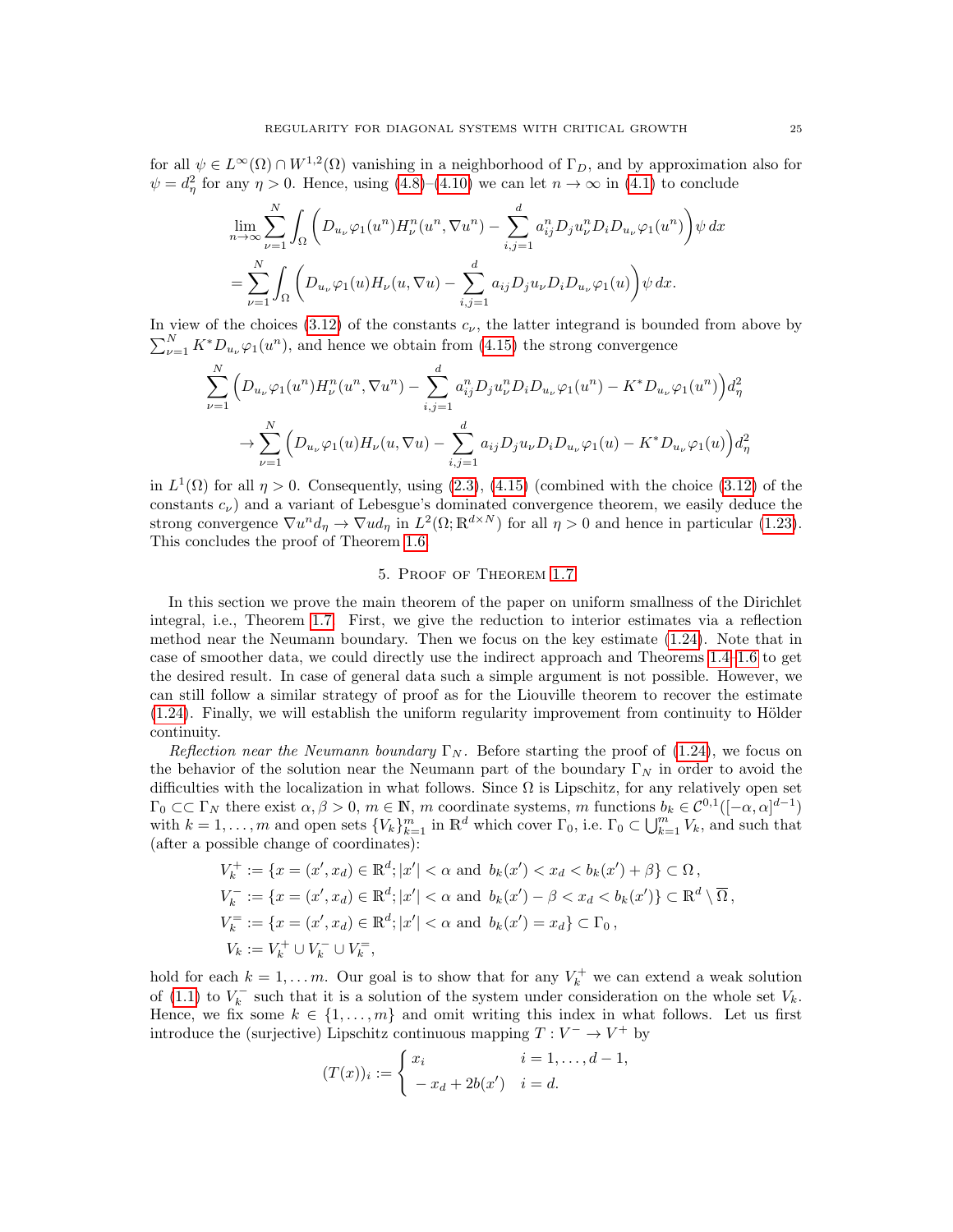Then, it directly follows from the definition that

$$
(A(x'))_{ij} := D_j(T(x))_i = \begin{cases} = \delta_{ij} & i \neq d, \\ = 2D_jb(x') & i = d, j \neq d, \\ = -1 & i = j = d. \end{cases}
$$

Note that the Jacobian of  $T$  is identically equal to one and the same also holds for the Lipschitz continuous inverse  $T^{-1}$ . In addition, since b is Lipschitz, the matrix A is bounded. Also, it is evident that for all  $x_0 \in V^-$  we have  $\lim_{x\to x_0} T(x) = x_0$ . Finally, let us assume that u is a generalized weak solution in the sense of Definition [1.2.](#page-3-1) Then necessarily, for all  $\varphi \in L^{\infty}(V)$  $W_0^{1,2}(V)$  the following holds

(5.1) 
$$
\int_{V^+} \left( \sum_{i,j=1}^d a_{ij} D_j u_{\nu} D_i \varphi + \kappa_{\nu} u_{\nu} \varphi \right) dx = \int_{V^+} H_{\nu}(u, \nabla u) \varphi dx.
$$

Then we find  $\tilde{a}$ ,  $\tilde{u}$  and  $\tilde{H}$  such that they are equal to a, u, H in  $V^+$  and for  $x \in V^-$  are defined as:

<span id="page-25-0"></span>
$$
\tilde{u}(x) := u(T(x)),
$$
  
\n
$$
\tilde{a}_{ij}(x) := \sum_{k,\ell=1}^d A_{ik}^{-1}(x')A_{j\ell}^{-1}(x')a_{k\ell}(T(x)),
$$
  
\n
$$
\tilde{H}(x, u, z) := H(T(x), u, (A^{-1})^T(x')z).
$$

Then due to the properties of T, it is evident that  $\tilde{u} \in L^{\infty}(V; \mathbb{R}^{N}) \cap W^{1,2}(V; \mathbb{R}^{N})$ . In addition,  $\tilde{H}: V \times \mathbb{R}^N \times \mathbb{R}^{d \times N} \to \mathbb{R}^N$  remains Carathéodory and due to the fact that A is bounded, the properties  $(1.4)$ ,  $(1.8)$  and  $(1.9)$  are still valid. Moreover, in view of  $(1.5)$  we also have  $\tilde{a}_{ij} \in L^{\infty}(V)$ . In order to check also the ellipticity condition [\(1.6\)](#page-1-5), we notice

$$
\sum_{i,j=1}^d \tilde{a}_{ij}(x) z_i z_j \ge \delta |A^{-1}(x')z|^2
$$

for almost all  $x \in V^-$ . Since the determinant of A is identically  $-1$  (and thus A is regular) and  $A^{-1}$  is uniformly bounded, we conclude that for some  $\tilde{\delta} > 0$ 

$$
\sum_{i,j=1}^d \tilde{a}_{ij}(x) z_i z_j \ge \tilde{\delta} |z|^2
$$

for almost all  $x \in V$ . Consequently, [\(1.6\)](#page-1-5) holds with  $\tilde{\delta}$  instead of  $\delta$ . Finally, for  $\varphi \in L^{\infty}(V) \cap$  $W_0^{1,2}(V)$  we get via the weak formulation [\(5.1\)](#page-25-0)

$$
\int_{V} \left( \sum_{i,j=1}^{d} \tilde{a}_{ij}(x) D_{j} \tilde{u}_{\nu} D_{i} \varphi + \kappa_{\nu} \tilde{u}_{\nu} \varphi - \tilde{H}_{\nu}(\tilde{u}, \nabla \tilde{u}) \varphi \right) dx
$$
  
= 
$$
\int_{V^{-}} \left( \sum_{i,j=1}^{d} \tilde{a}_{ij} D_{j} \tilde{u}_{\nu} D_{i} \varphi + \kappa_{\nu} \tilde{u}_{\nu} \varphi - \tilde{H}_{\nu}(\tilde{u}, \nabla \tilde{u}) \varphi \right) dx.
$$

Next, we can find  $\psi \in L^{\infty}(\Omega) \cap W_0^{1,2}(\Omega)$  such that for almost all  $x \in V^{-1}$  there holds  $\varphi(x) =$  $\psi(T(x))$ . Therefore, by using also the definition of  $\tilde{a}$ ,  $\tilde{u}$  and  $\tilde{H}$  and thanks to the properties of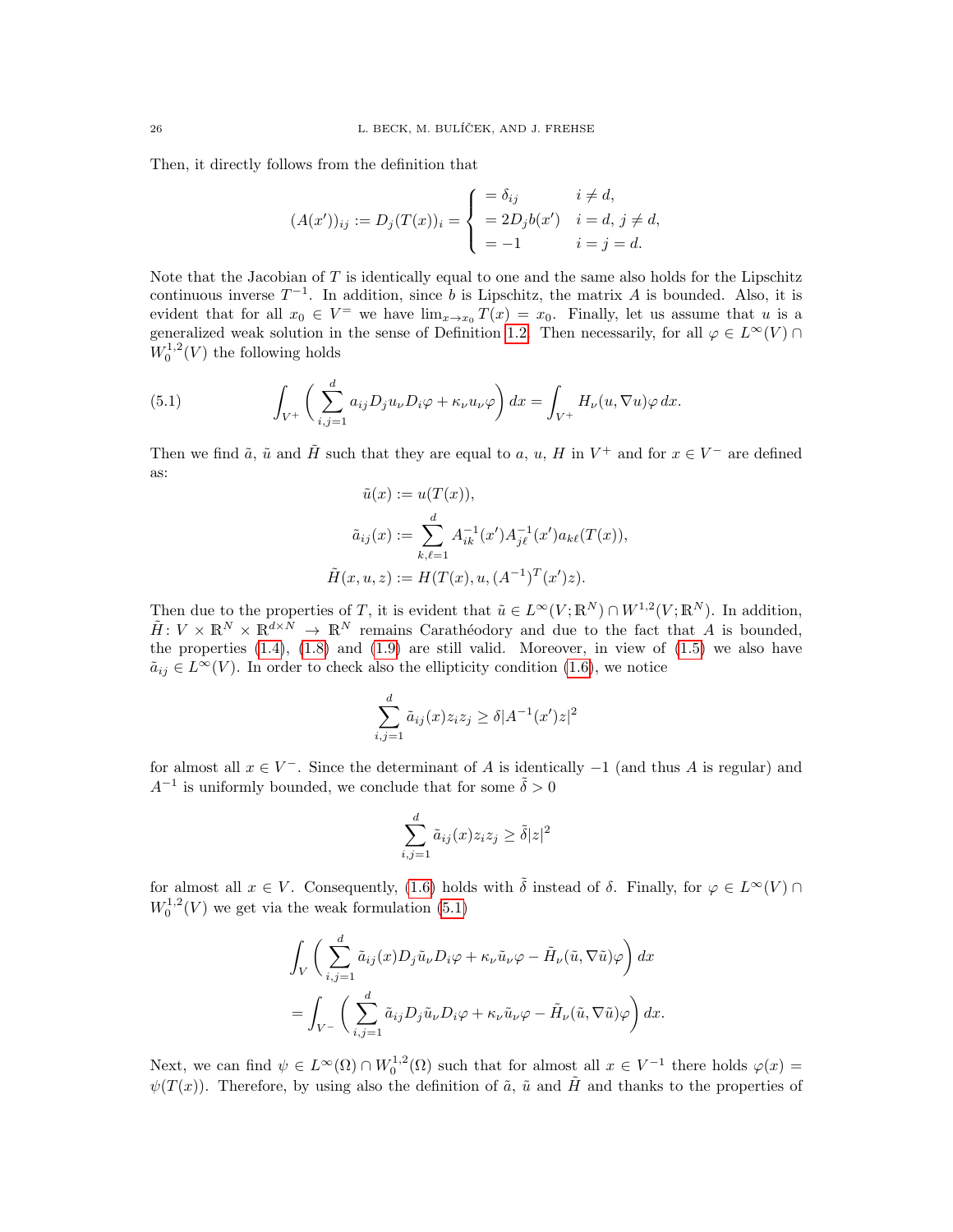T, the above relation reduces to

$$
\int_{V} \left( \sum_{i,j=1}^{d} \tilde{a}_{ij}(x) D_{j} \tilde{u}_{\nu} D_{i} \varphi + \kappa_{\nu} \tilde{u}_{\nu} \varphi - \tilde{H}_{\nu}(\tilde{u}, \nabla \tilde{u}) \varphi \right) dx
$$
\n
$$
= \int_{V^{-}} \left( \sum_{i,j,k,\ell=1}^{d} A_{ik}^{-1}(x') A_{j\ell}^{-1}(x') a_{k\ell}(T(x)) D_{x_{j}} u_{\nu}(T(x)) D_{x_{i}} \psi(T(x)) + \kappa_{\nu} u_{\nu}(T(x)) \psi(T(x)) \right) dx
$$
\n
$$
- \int_{V^{-}} H_{\nu}(T(x), u(T(x)), (A^{-1})^{T}(x') \nabla_{x} u(T(x))) \psi(T(x)) dx
$$
\n
$$
= \int_{V^{-}} \left( \sum_{i,j=1}^{d} a_{ij}(T(x)) D_{(T(x))j} u_{\nu}(T(x)) D_{(T(x))i} \psi(T(x)) + \kappa_{\nu} u_{\nu}(T(x)) \psi(T(x)) \right) dx
$$
\n
$$
- \int_{V^{-}} H_{\nu}(T(x), u(T(x)), \nabla_{T(x)} u(T(x))) \psi(T(x)) dx
$$
\n
$$
= \int_{V^{+}} \left( \sum_{i,j=1}^{d} a_{ij} D_{j} u_{\nu} D_{i} \psi + \kappa_{\nu} u_{\nu} \psi \right) dx - \int_{V^{+}} H_{\nu}(u, \nabla u) \psi dx \stackrel{(5.1)}{=} 0.
$$

Consequently, we see that that  $\tilde{u}$  is a weak solution in V (without prescribed boundary values on  $\partial V$ ).

Proof of the uniform smallness [\(1.24\)](#page-5-1) of the Dirichlet integral. Since we have already observed that we can extend the solution by reflection outside  $\Omega$  in a neighborhood of  $\Gamma_N$ , we can restrict ourselves to the treatment of only interior estimates. Consequently, we now focus on the proof  $(1.24)$  only on the interior of  $\Omega$ . We proceed by contradiction, hence, we assume that there exist an open set  $\Omega_0 \subset \Omega$ , a number  $\varepsilon > 0$ , a decreasing sequence of numbers  $R_n \searrow 0$  in  $(0,1)$ , a sequence of points  $\{x_0^n\}$  in  $\Omega_0$  and a sequence of  $(K^*, K, \delta)$ -admissible representations  $\{H^n, a^n, \kappa^n, q^n\}$  of systems of the type [\(1.1\)](#page-0-0) with an associated sequence of generalized weak solutions  $\{u^{n}\}\$  such that  $B_{R_n}(x_0^n) \subset \Omega$  and

(5.2) 
$$
\int_{B_{R_n}(x_0^n)} \frac{|\nabla u^n(x)|^2}{R_n^{d-2}} dx > \varepsilon
$$

hold. Then we introduce the scaled function  $v^n$  as

<span id="page-26-0"></span>
$$
v^n(x) := \begin{cases} u^n(x_0^n + R_n x) & \text{for all } x \in \Omega^n := \{x \in \mathbb{R}^d; (x_0^n + R_n x) \in \Omega\}, \\ 0 & \text{otherwise,} \end{cases}
$$

for which the condition [\(5.2\)](#page-26-0) can be rewritten as

(5.3) 
$$
\int_{B_1(0)} |\nabla v^n(x)|^2 dx > \varepsilon.
$$

Next, we deduce from the weak formulation  $(1.16)$  satisfied by the functions  $u<sup>n</sup>$  the corresponding (rescaled) identity for  $v^n$ . To this end, for an arbitrary function  $\psi_R \in W^{1,2}_{\Gamma_D}(\Omega) \cap L^{\infty}(\Omega)$  vanishing in a neighborhood of  $\Gamma_D$ , we introduce the scaled function  $\psi$  as

<span id="page-26-1"></span>
$$
\psi(x) := \psi_R(x_0^n + R_n x) \Leftrightarrow \psi_R(x) := \psi\left(R_n^{-1}(x - x_0^n)\right)
$$

which belongs to  $W^{1,2}_{\Gamma_D^n}(\Omega^n) \cap L^\infty(\Omega^n)$  by definition of  $\Omega^n$  and with

$$
\Gamma_D^n := \left\{ x \in \mathbb{R}^d; \ (x_0^n + R_n x) \in \Gamma_D \right\}.
$$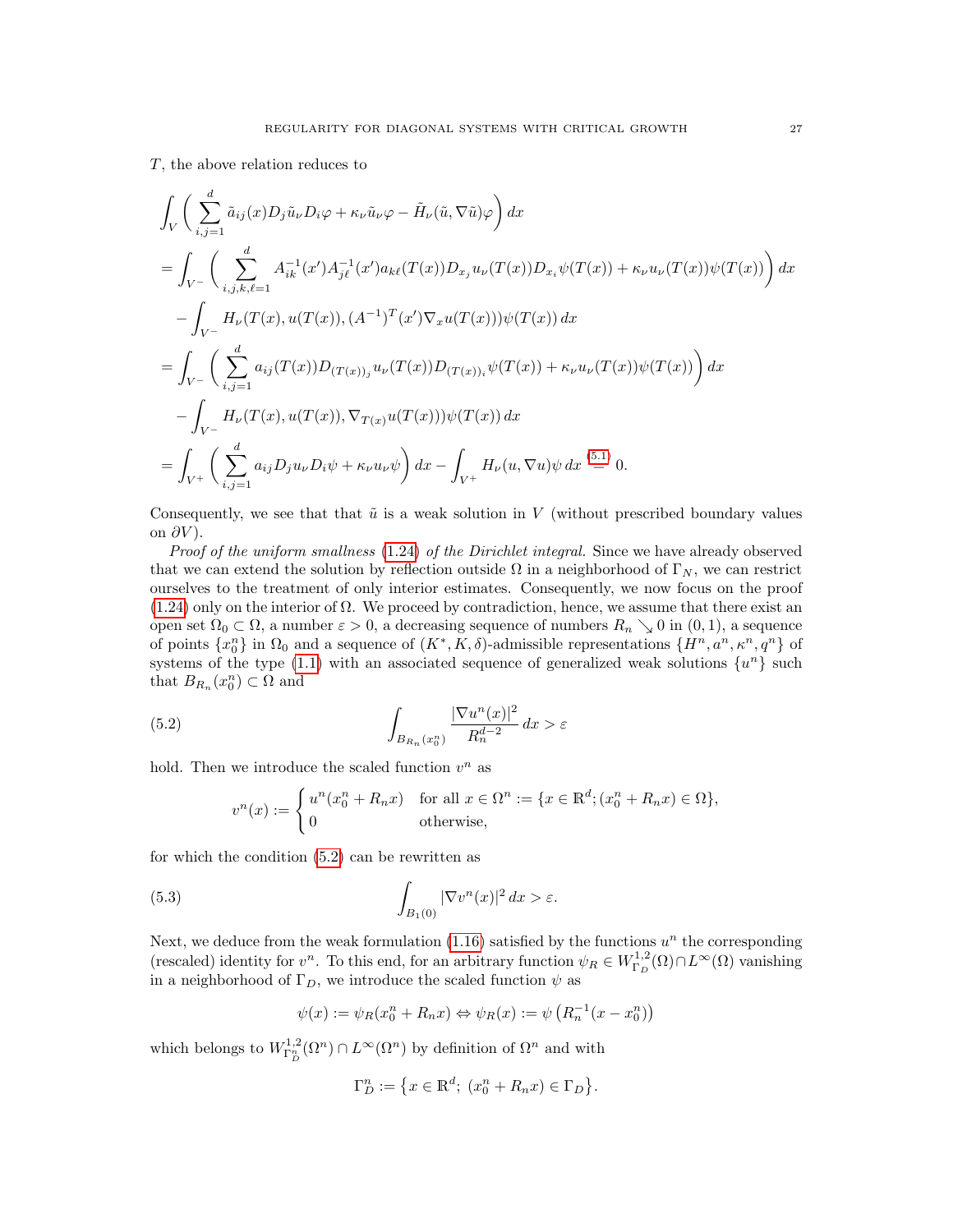Thus, setting  $\varphi := \psi_R$  in the system of type [\(1.16\)](#page-4-4) satisfied by  $u^n$  and using the substitution theorem, we find

$$
\int_{\Omega^n} \sum_{i,j=1}^d a_{ij}^{R_n}(x) D_j v_{\nu}^n(x) D_i \psi(x) dx + R_n^2 \int_{\Omega^n} \kappa_{\nu}^n v_{\nu}^n(x) \psi(x) dx
$$
  
= 
$$
\int_{\Omega^n} H_{\nu}^{R_n}(x, v^n(x), \nabla v^n(x)) \psi(x) dx
$$

for  $\nu = 1, \ldots, N$ , where

$$
a_{ij}^{R_n}(x) := a_{ij}^n(x_0^n + R_n x),
$$
  

$$
H_{\nu}^{R_n}(x, u, z) := R_n^2 H_{\nu}^n(x_0^n + R_n x, u, R_n^{-1} z).
$$

It is evident from the definition that  $a^{R_n}$  still satisfies  $(1.5)-(1.6)$  $(1.5)-(1.6)$  and that  $H^{R_n}$  satisfies  $(1.4)$ and also

<span id="page-27-0"></span>
$$
H_{\nu}^{R_n}(x, w, z) \le K_n^* + K|z_{\nu}||z|,
$$
  

$$
\sum_{\nu=1}^N q_{\nu}^n H_{\nu}^{R_n}(x, w, z) \ge -K_n^* - K \left| \sum_{\nu=1}^N q_{\nu}^n z_{\nu} \right|^2,
$$

where  $K_n^* := K^* R_n^2$ . Our goal is to show

(5.4) 
$$
v^n \to 0 \quad \text{in } W^{1,2}_{loc}(\mathbb{R}^d; \mathbb{R}^N)
$$

(note that for each positive L we have  $B_L(0) \subset \Omega^n$  for n sufficiently large), which directly contradicts [\(5.3\)](#page-26-1) and thus finishes the proof of [\(1.24\)](#page-5-1).

Thus, we now focus on the proof of  $(5.4)$ . Since we assume that the functions  $u^n$  are uniformly bounded by  $M$  (i.e.,  $(1.22)$ ), we can use the same procedure as in Section [4](#page-18-0) to derive the a priori estimates and consequently to find a subsequence (not relabeled) such that

$$
(5.5) \t\t x_0^n \to x_0 \t\t \text{in } \overline{\Omega}_0,
$$

<span id="page-27-1"></span>(5.6) 
$$
v^n \rightharpoonup v \qquad \text{weakly in } W_{loc}^{1,2}(\mathbb{R}^d, \mathbb{R}^N),
$$

(5.7) 
$$
v^{n} \rightharpoonup^{*} v \qquad \text{weakly}^{*} \text{ in } L^{\infty}(\mathbb{R}^{d}, \mathbb{R}^{N}),
$$

<span id="page-27-2"></span>(5.8) 
$$
|\nabla v^n| \rightharpoonup \overline{|\nabla v|} \qquad \text{weakly in } L^2_{loc}(\mathbb{R}^d).
$$

At this step we mimic and combine the proofs presented in Sections [3–](#page-13-0)[4,](#page-18-0) with the essential difference that now, for the Liouville-type arguments, we have to deal with nonlinearities  $H^n$ with constants  $K_n^*$  for the lower-order growth which vanish only in the limit  $n \to \infty$ . First, for  $d=2$  we set  $G_y^n := 1$ , and for  $d \geq 3$  we denote by  $G_y^n$  the Green function corresponding to  $a^{R_n}$ centered in y, i.e., a function solving

$$
-\sum_{i,j=1}^d D_j(a_{ij}^{R_n}D_iG_y^n)=\delta_y
$$

and vanishing for  $|x| \to \infty$ . Moreover, we use the notation  $G^{n,\rho}$  for its  $\rho$ -approximation, i.e., the solution to

$$
-\sum_{i,j=1}^{d} D_j(a_{ij}^{R_n} D_i G_y^{n,\rho}) = \frac{\chi_{B_\rho(y)}}{|B_\rho(y)|}
$$

which vanishes for  $|x| \to \infty$ . We also recall the uniform growth and weighted integrability properties of the Green functions of the form  $(2.17)$  and  $(2.18)$  (now with  $x-y$  instead of x) which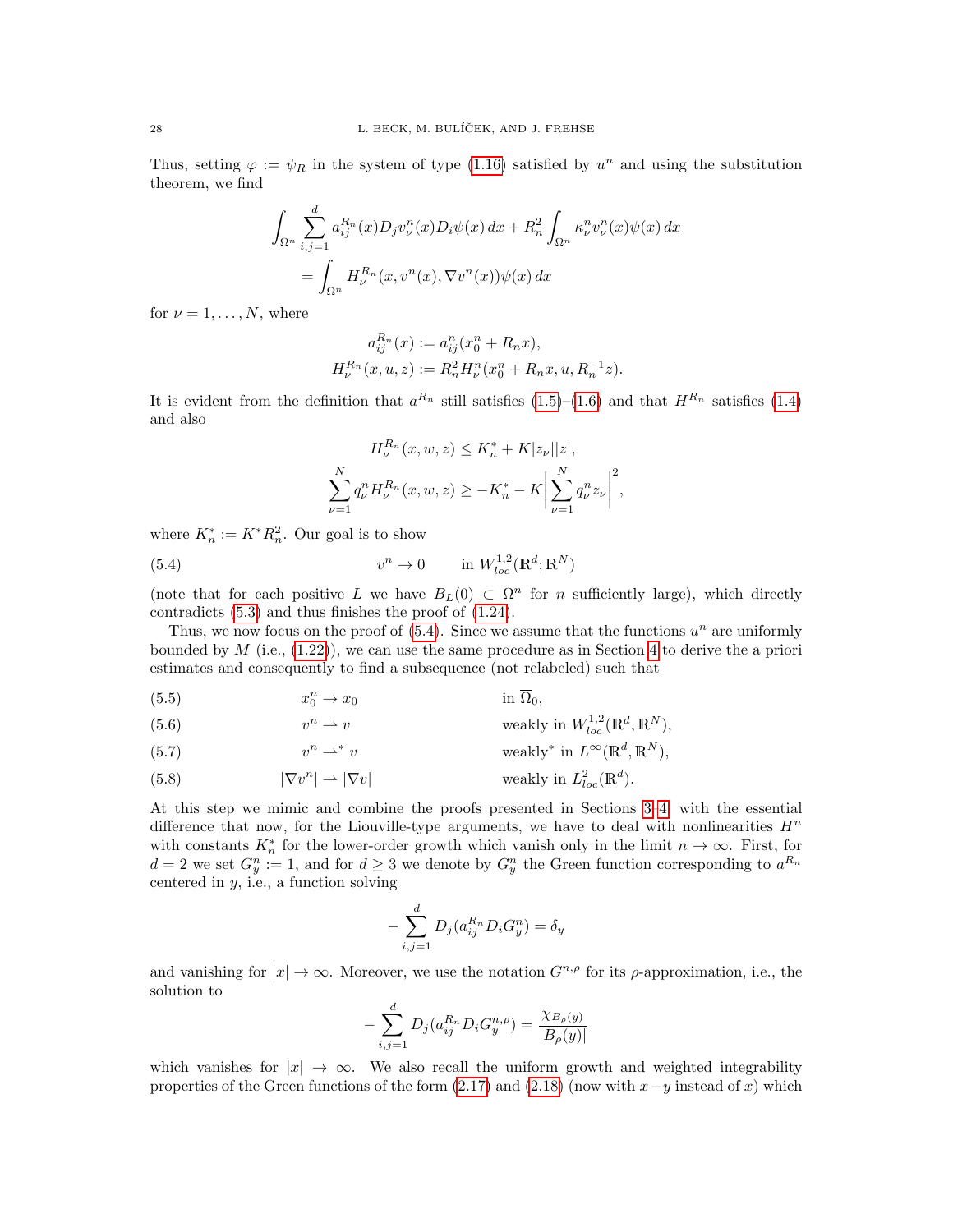follow from the uniform boundedness and ellipticity of the matrices  $a^{R_n}$ , while the approximations  $G^{n,\rho}$  satisfy the analogous inequalities

<span id="page-28-2"></span>(5.9) 
$$
\frac{1}{C|x-y|^{d-2}} \le G_y^{n,\rho}(x) \le \frac{C}{|x-y|^{d-2}} \text{ and } \int_{A_R(y)} \frac{|\nabla G_y^{n,\rho}(x)|^2}{R^{d-2}} dx \le C
$$

for all  $x \in \mathbb{R}^d$  with  $|x - y| > 2\rho$  and all  $R > 2\rho$ , with a uniform constant C depending only on d, K and  $\delta$ . Secondly, applying the same procedure as in Section [3,](#page-13-0) we deduce (compare  $(3.7)$  and [\(4.2\)](#page-18-1)) that for all  $\Omega' \subset\subset \Omega^n$ , the choice [\(2.1\)](#page-6-1) for the functions  $\varphi_{\nu}$  and all nonnegative functions  $\psi \in W_0^{1,2}(\Omega') \cap L^\infty(\Omega')$  there holds

<span id="page-28-0"></span>
$$
\int_{\Omega^n} \Big( \sum_{i,j=1}^d a_{ij}^{R_n} D_j \varphi_1(v^n) D_i \psi + \delta \sum_{\nu=1}^N Z_{\nu}(v^n) \gamma_{\nu}''(v_{\nu}^n) |\nabla v_{\nu}^n|^2 \prod_{\mu=1}^{\nu} \varphi_{\mu}(v^n) \psi \Big) dx
$$
\n
$$
\leq \sum_{\nu=1}^N \int_{\Omega^n} R_n^2 (K^* - \kappa_{\nu}^n v_{\nu}^n) D_{u_{\nu}} \varphi_1(v^n) \psi \, dx.
$$

Hence, similarly as before, setting  $\gamma_{\nu}(v_{\nu}^n) := e^{v_{\nu}^n + M + c_{\nu}}$ , keeping the notation from [\(3.9\)](#page-15-2) and defining  $c_{\nu}$  in the same way as in [\(3.12\)](#page-15-7), we see that [\(5.10\)](#page-28-0) leads to

<span id="page-28-1"></span>
$$
(5.11)\qquad \int_{\Omega^n} \Big( \sum_{i,j=1}^d a_{ij}^{R_n} D_j \varphi_1(v^n) D_i \psi + \frac{\delta}{2} |\nabla v^n|^2 \psi \Big) dx \le C(c_1, N, \delta, K, K^*, M) \int_{\Omega^n} R_n^2 \psi dx.
$$

Next, for arbitrary  $y \in \mathbb{R}^d$  and  $R > 0$  we denote by  $\tau_{R,y}$  a nonnegative function in  $\mathcal{D}(B_{2R})$  with  $\tau_{R,y} \equiv 1$  in  $B_R(y)$  and  $|\nabla \tau_{R,y}| \leq CR^{-1}$ . Then, we choose  $\psi := G_y^{n,\rho} \tau_{R,y}^2$  in [\(5.11\)](#page-28-1) (we assume from here that  $d \geq 3$ , since the proof for  $d = 2$  is easier), which is possible since the domains  $\Omega^n$ exhaust  $\mathbb{R}^d$ , and we obtain in this way the identity

<span id="page-28-3"></span>(5.12) 
$$
\int_{\mathbb{R}^d} \frac{\delta}{2} |\nabla v^n|^2 G_y^{n,\rho} \tau_{R;y}^2 dx \le C \int_{\mathbb{R}^d} R_n^2 G_y^{n,\rho} \tau_{R;y}^2 dx - \int_{\mathbb{R}^d} \sum_{i,j=1}^d a_{ij}^{R_n} D_j \varphi_1(v^n) D_i(G_y^{n,\rho} \tau_{R;y}^2) dx,
$$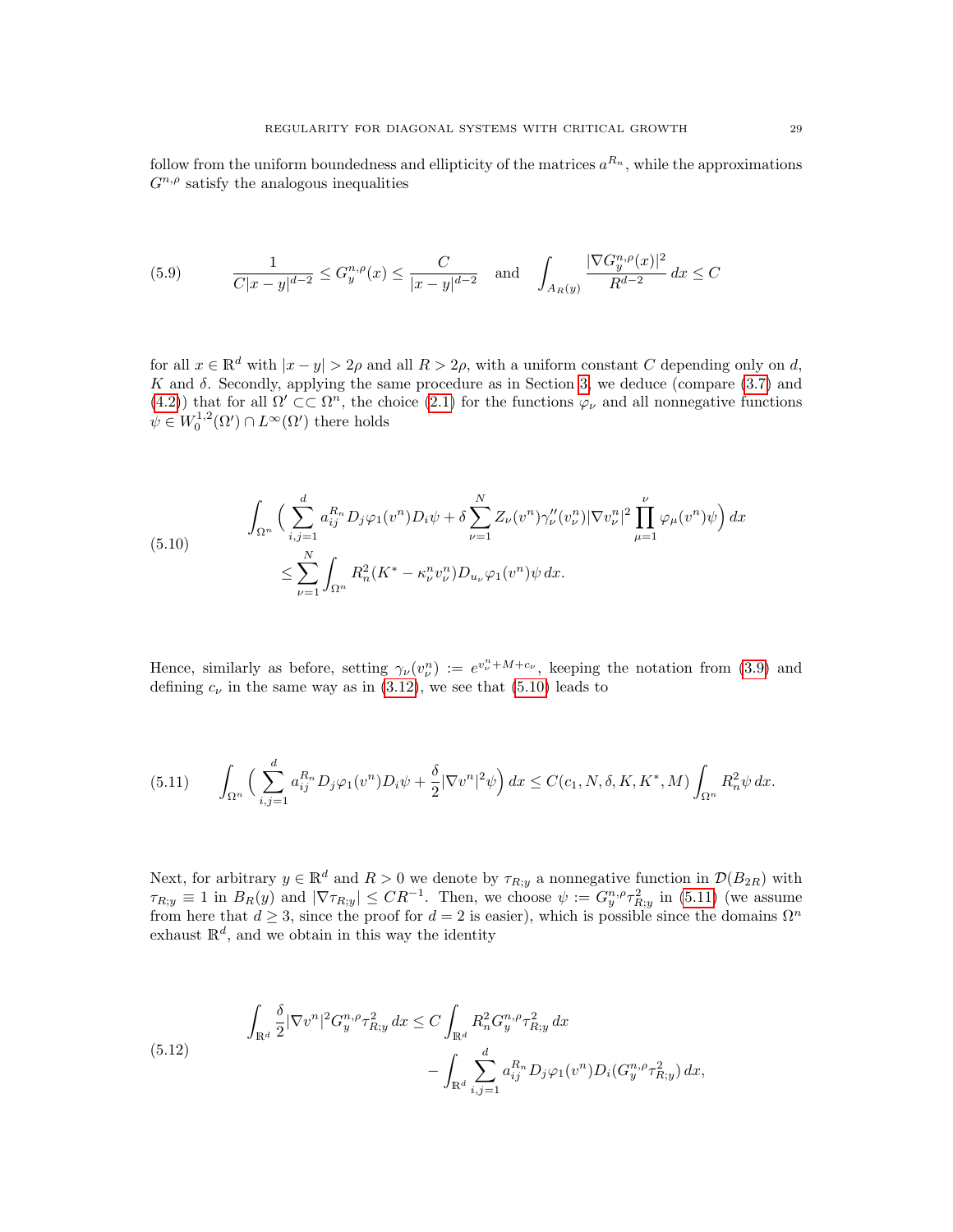with C still depending only on  $c_1$ ,  $N$ ,  $\delta$ ,  $K$ ,  $K^*$  and M. Using the definition of  $G^{n,\rho}$ , the estimate [\(5.9\)](#page-28-2) and the Hölder inequality, we can evaluate and estimate the last term for  $R \ge \rho$  as

$$
\int_{\mathbb{R}^d} \sum_{i,j=1}^d a_{ij}^{R_n} D_j \varphi_1(v^n) D_i(G_y^{n,\rho} \tau_{R;y}^2) dx = \int_{\mathbb{R}^d} \sum_{i,j=1}^d a_{ij}^{R_n} D_j \varphi_1(v^n) D_i G_y^{n,\rho} \tau_{R;y}^2 dx \n+ 2 \int_{\mathbb{R}^d} \sum_{i,j=1}^d a_{ij}^{R_n} D_j \varphi_1(v^n) \tau_{R;y} D_i \tau_{R;y} G_y^{n,\rho} dx \n= \int_{\mathbb{R}^d} \sum_{i,j=1}^d a_{ij}^{R_n} D_j(\tau_{R;y}^2 \varphi_1(v^n)) D_i G_y^{n,\rho} dx - \int_{\mathbb{R}^d} \sum_{i,j=1}^d a_{ij}^{R_n} D_j(\tau_{R;y}^2 (\varphi_1(v^n)) A_R(y)) D_i G_y^{n,\rho} dx \n- \int_{\mathbb{R}^d} \sum_{i,j=1}^d a_{ij}^{R_n} D_j(\tau_{R;y}^2) D_i G_y^{n,\rho} (\varphi_1(v^n) - (\varphi_1(v^n)) A_R(y)) dx \n+ 2 \int_{\mathbb{R}^d} \sum_{i,j=1}^d a_{ij}^{R_n} D_j \varphi_1(v^n) \tau_{R;y} D_i \tau_{R;y} G_y^{n,\rho} dx \n\geq (\varphi_1(v^n))_{B_\rho(y)} - (\varphi_1(v^n))_{A_R(y)} - C \Big( \int_{A_R(y)} \frac{|\varphi_1(v^n) - (\varphi_1(v^n))_{A_R(y)}|^2}{R^d} dx \Big)^{\frac{1}{2}} \n- C \int_{A_R(y)} \frac{|\nabla \varphi_1(v^n)| \tau_{R;y}}{R^{d-1}} dx,
$$

with  $C = C(c_1, d, N, \delta, K, K^*, M)$ . Consequently, plugging this estimate into [\(5.12\)](#page-28-3), we obtain

<span id="page-29-0"></span>
$$
(\varphi_1(v^n))_{B_{\rho}(y)} + \int_{\mathbb{R}^d} \frac{\delta}{2} |\nabla v^n|^2 G_y^{n,\rho} \tau_{R;y}^2 dx
$$
  
\n
$$
\leq (\varphi_1(v^n))_{A_R(y)} + C R_n^2 \int_{\mathbb{R}^d} G_y^{n,\rho} \tau_{R;y}^2 dx + C \int_{A_R(y)} \frac{|\nabla \varphi_1(v^n)| \tau_{R;y}}{R^{d-1}} dx
$$
  
\n
$$
+ C \bigg( \int_{A_R(y)} \frac{|\varphi_1(v^n) - (\varphi_1(v^n))_{A_R(y)}|^2}{R^d} dx \bigg)^{\frac{1}{2}}.
$$

Hence, taking advantage of the uniform  $L^{\infty}$  bound for  $v^{n}$  and [\(5.9\)](#page-28-2), we get in the limit  $\rho \to 0_{+}$ 

$$
\int_{\mathbb{R}^d} \frac{|\nabla v^n|^2 \tau_{R;y}^2}{|x - y|^{d - 2}} dx \le C R^2 R_n^2 + C + C \int_{A_R(y)} \frac{|\nabla \varphi_1(v^n)| \tau_{R;y}}{|x - y|^{d - 1}} dx.
$$

Then, using the point-wise estimate  $|\nabla \varphi_1(v^n)| \leq C|\nabla v^n|$  and Young's inequality, we gain

$$
\int_{\mathbb{R}^d} \frac{|\nabla v^n|^2 \tau_{R;y}^2}{|x - y|^{d - 2}} dx \le C R^2 R_n^2 + C.
$$

Therefore, letting  $n \to \infty$ , we observe from weak lower semicontinuity

$$
\int_{\mathbb{R}^d} \frac{|\nabla v|^2 \tau_{R;y}^2}{|x - y|^{d - 2}} dx \le \int_{\mathbb{R}^d} \frac{(\overline{|\nabla v|})^2 \tau_{R;y}^2}{|x - y|^{d - 2}} dx \le C,
$$

which directly implies (by letting  $R \to \infty$ ) that for all  $y \in \mathbb{R}^d$ 

<span id="page-29-1"></span>(5.14) 
$$
\int_{\mathbb{R}^d} \frac{|\nabla v|^2}{|x - y|^{d-2}} dx \le \int_{\mathbb{R}^d} \frac{(\overline{|\nabla v|})^2}{|x - y|^{d-2}} dx \le C,
$$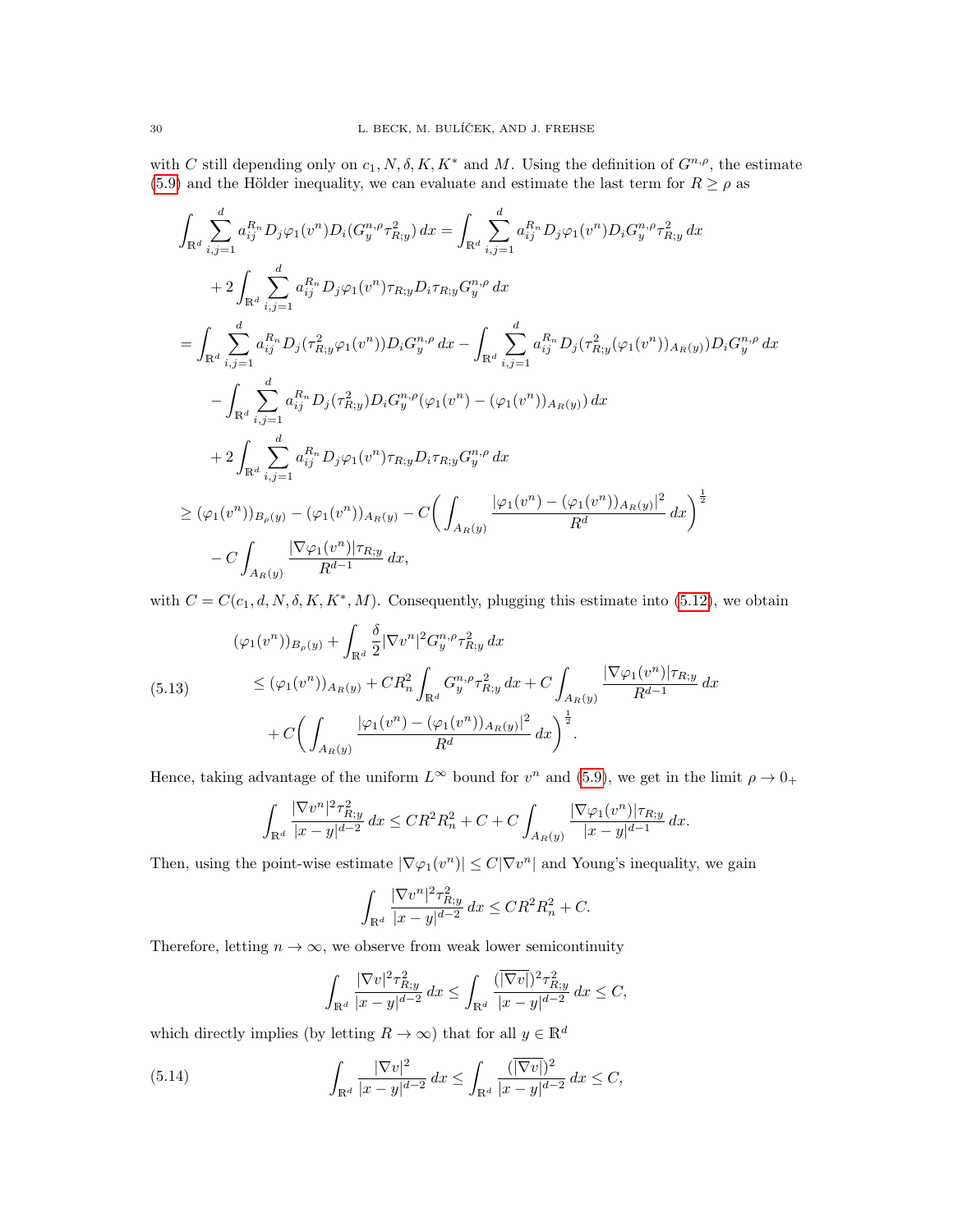where C still depends only on  $c_1, d, N, \delta, K, K^*$  and M. Next, going back to [\(5.13\)](#page-29-0), letting  $n \to \infty$ , using the convergence results  $(5.6)$ – $(5.8)$  and the compact embedding, we gain

<span id="page-30-1"></span>
$$
(\varphi_1(v))_{B_{\rho}(y)} + \limsup_{n \to \infty} \int_{\mathbb{R}^d} \frac{\delta}{2} |\nabla v^n|^2 G_y^{n, \rho} \tau_{R; y}^2 dx
$$
  
(5.15)  

$$
\leq (\varphi_1(v))_{A_R(y)} + C \int_{A_R(y)} \frac{|\nabla v|}{R^{d-1}} dx + C \bigg( \int_{A_R(y)} \frac{|\varphi_1(v) - (\varphi_1(v))_{A_R(y)}|^2}{R^d} dx \bigg)^{\frac{1}{2}}.
$$

Finally, estimating the last term on the right-hand side via Poincaré's and the Hölder's inequality and dropping the second term on the left-hand side, we find

$$
(\varphi_1(v))_{B_{\rho}(y)} \leq (\varphi_1(v))_{A_R(y)} + C \bigg( \int_{A_R(y)} \frac{|\nabla v|^2 + (\overline{|\nabla v|})^2}{|x - y|^{d-2}} dx \bigg)^{\frac{1}{2}}.
$$

Therefore, using [\(5.14\)](#page-29-1) and letting  $R \to \infty$ , we deduce

<span id="page-30-0"></span>(5.16) 
$$
(\varphi_1(v))_{B_\rho(y)} \le \liminf_{R \to \infty} (\varphi_1(v))_{A_R(y)} = \liminf_{R \to \infty} (\varphi_1(v))_{A_R},
$$

where the second relation follows from the Poincaré inequality and the estimate  $(5.14)$  (see also Section [3\)](#page-13-0). Since [\(5.16\)](#page-30-0) holds for all y and all  $\rho$ , we have

$$
\varphi_1(v(x)) \le \liminf_{R \to \infty} (\varphi_1(v))_{A_R}
$$

for almost all  $x \in R^d$ . Hence, we are exactly in the same position as in [\(3.13\)](#page-15-6) in Section [3,](#page-13-0) and by the same procedure we then deduce

$$
v = const \qquad \text{in } \mathbb{R}^d.
$$

Since  $v$  is constant, the inequality  $(5.15)$  implies

$$
\limsup_{n\to\infty}\int_{\mathbb{R}^d}\frac{\delta}{2}|\nabla v^n|^2G_{y}^{n,\rho}\tau_{R;y}^2 dx \leq C\int_{A_R(y)}\frac{\overline{|\nabla v|}\tau_{R;y}}{R^{d-1}} dx,
$$

and letting  $R \to \infty$ , we obtain from [\(5.14\)](#page-29-1)

$$
\limsup_{R \to \infty} \limsup_{n \to \infty} \int_{\mathbb{R}^d} |\nabla v^n|^2 G_y^{n,\rho} \tau_{R;y}^2 dx \le 0.
$$

However, this implies in particular

<span id="page-30-2"></span>
$$
\limsup_{n \to \infty} \int_{B_1(0)} |\nabla v^n|^2 dx = 0,
$$

which contradicts  $(5.3)$ , and thus the proof of  $(1.24)$  is complete.

*Proof of the Hölder estimate*  $(1.25)$ . We now start from a continuous solution u. First, following [\[8\]](#page-34-16), we can show the existence of positive number  $\alpha$  depending only on  $\delta$ , K and K<sup>\*</sup> such that u is actually  $\alpha$ -Hölder continuous, but the constant C in the corresponding estimate [\(1.25\)](#page-5-2) depends on the modulus of continuity of u. In addition, one can show that for any open  $\Omega_0 \subset \Omega$  and all  $x_0 \in \Omega_0$  we have

(5.17) 
$$
\int_{B_R(x_0)} \frac{|\nabla u|^2}{R^{d-2+2\alpha}} dx \leq C
$$

with  $C$  depending in particular on this modulus of continuity. Hence, in what follows, we show that [\(1.25\)](#page-5-2) and [\(5.17\)](#page-30-2) hold with a constant which does not depend on the modulus of continuity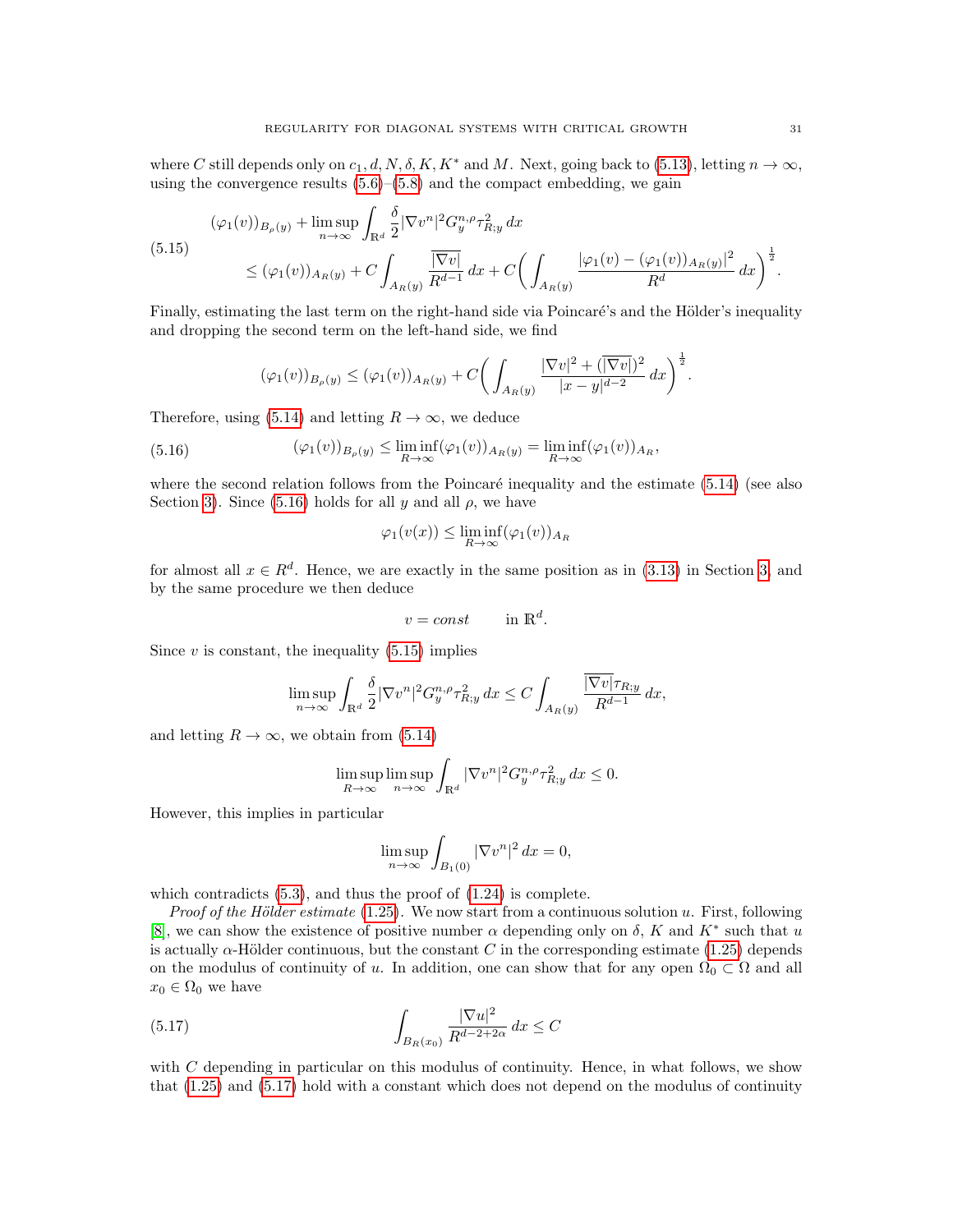of  $u$ . To prove this, we denote

<span id="page-31-4"></span>
$$
S(x_0, \varrho_0, \alpha) := \sup_{\varrho \in (0, \varrho_0)} \int_{B_{\varrho}(x_0)} \frac{|\nabla u(x)|^2}{\varrho^{d-2+2\alpha}} dx,
$$
  

$$
S(\varrho_0, \alpha) := \sup_{x_0 \in \Omega_0} S(x_0, \varrho_0, \alpha),
$$
  

$$
|u|_{\alpha, \varrho_0} := \sup_{x, y \in \Omega_0; \, 0 < |x - y| < \varrho_0} \frac{|u(x) - u(y)|}{|x - y|^{\alpha}}.
$$

Note that the Morrey embedding gives

(5.18) 
$$
|u|_{\alpha,\varrho_0}^2 \leq C(d,\Omega_0)\mathcal{S}(\varrho_0,\alpha).
$$

Since we have the uniform smallness [\(1.24\)](#page-5-1), we can continue by the Campanato comparison method. To this end, we assume from now on  $\rho, R < \rho_0 \leq 1$  with  $\rho_0$  so small such that for all  $x_0 \in \Omega_0$  we have  $B_{4\varrho_0}(x_0) \subset \Omega$ . Hence, for arbitrary  $x_0$  and R, we find N auxiliary functions  $h_{\nu} \in u_{\nu} + W_0^{1,2}(B_R(x_0))$  solving

<span id="page-31-1"></span>(5.19) 
$$
\sum_{i,j=1}^{d} D_i(a_{ij}D_jh_{\nu}) = 0 \text{ in } B_R(x_0)
$$

for all  $\nu = 1, \ldots, N$ . From the standard theory for linear equations with bounded and elliptic coefficients  $(1.5)–(1.6)$  $(1.5)–(1.6)$ , we know that h is locally Hölder continuous with

<span id="page-31-0"></span>
$$
(5.20) \qquad \int_{B_{\varrho}(x_0)} |\nabla h|^2 \, dx \le C \left(\frac{\varrho}{R}\right)^{d-2+2\alpha_0} \int_{B_R(x_0)} |\nabla u|^2 \, dx \qquad \text{for all } \varrho \le R,
$$

<span id="page-31-2"></span>(5.21) 
$$
\inf_{y \in B_R(x_0)} u_{\nu}(y) \le h_{\nu}(x) \le \sup_{y \in B_R(x_0)} u_{\nu}(y) \qquad \text{for all } x \in B_R(x_0),
$$

for all  $\nu = 1, \ldots, N$ , where  $\alpha_0$  and C depend only on d,  $\delta$  and K. Next, using [\(1.5\)](#page-1-4)–[\(1.6\)](#page-1-5) and  $(5.20)$ , we get that

<span id="page-31-3"></span>
$$
\frac{\delta}{2} \int_{B_{\varrho}(x_0)} |\nabla u|^2 dx
$$
\n(5.22) 
$$
\leq \sum_{\nu=1}^N \sum_{i,j=1}^d \int_{B_{\varrho}(x_0)} a_{ij} D_j(u_{\nu} - h_{\nu}) D_i(u_{\nu} - h_{\nu}) dx + C \int_{B_{\varrho}(x_0)} |\nabla h|^2 dx
$$
\n
$$
\leq \sum_{\nu=1}^N \sum_{i,j=1}^d \int_{B_R(x_0)} a_{ij} D_j(u_{\nu} - h_{\nu}) D_i(u_{\nu} - h_{\nu}) dx + C \left(\frac{\varrho}{R}\right)^{d-2+2\alpha_0} \int_{B_R(x_0)} |\nabla u|^2 dx.
$$

We now estimate the first term on the right-hand side by subtracting  $(5.19)$  from  $(1.1)$ , multiplying the result by  $u - h$  and integrating over  $B_R(x_0)$  (note that the boundary term vanishes). Using also  $(1.22)$ ,  $(1.4)$  and  $(5.21)$ , we then deduce

$$
\sum_{\nu=1}^{N} \sum_{i,j=1}^{d} \int_{B_R(x_0)} a_{ij} D_j(u_{\nu} - h_{\nu}) D_i(u_{\nu} - h_{\nu}) dx
$$
  
= 
$$
\sum_{\nu=1}^{N} \int_{B_R(x_0)} \kappa_{\nu} u_{\nu} (h_{\nu} - u_{\nu}) + H_{\nu}(u, \nabla u)(u_{\nu} - h_{\nu}) dx
$$
  

$$
\leq C(d, K, K^*, M) R^d + C(d, \delta, K) R^{\alpha} |u|_{\alpha, R} \int_{B_R(x_0)} |\nabla u|^2 dx
$$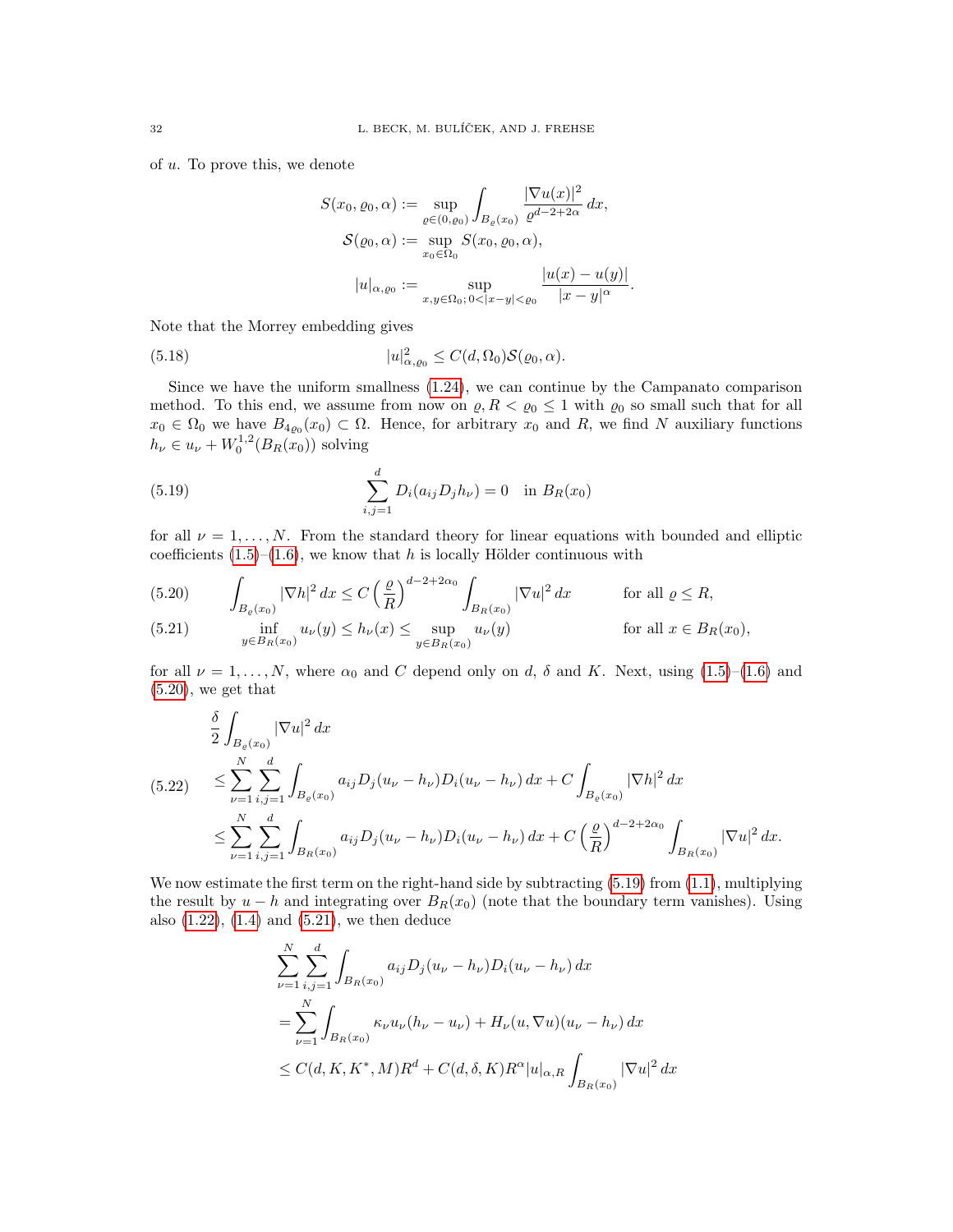for any  $\alpha \in (0, \alpha_0)$ . Thus, substituting this into [\(5.22\)](#page-31-3) we gain

<span id="page-32-0"></span>(5.23) 
$$
\int_{B_{\varrho}(x_0)} |\nabla u|^2 dx \leq CR^d + C \left(\frac{\varrho}{R}\right)^{d-2+2\alpha_0} \int_{B_R(x_0)} |\nabla u|^2 + CR^{\alpha} |u|_{\alpha,R} \int_{B_R(x_0)} |\nabla u|^2 dx,
$$

with  $C = C(d, \delta, K, K^*, M)$ . In order to finish the proof we fix some  $\alpha < \alpha_0$  and determine  $\rho_1 < \rho_0$  such that

(5.24) 
$$
C\left(\frac{\varrho_1}{\varrho_0}\right)^{2\alpha_0-2\alpha}=\frac{1}{2}.
$$

We now distinguish two cases. First, we assume that the supremum in the definition of  $S(x_0, \varrho_0, \alpha)$ is attained for some radius  $\varrho \in [\varrho_1, \varrho_0]$ , which then implies

<span id="page-32-1"></span>(5.25) 
$$
S(x_0, \varrho_0, \alpha) = \int_{B_{\varrho}(x_0)} \frac{|\nabla u|^2}{\varrho^{d-2+2\alpha}} dx \le C(\alpha, \alpha_0, \Omega_0) \varrho_0^{2-d-2\alpha}
$$

In the opposite case we set  $R := \rho \frac{\rho_0}{\rho_1} < \rho_0$  in [\(5.23\)](#page-32-0) and after division by  $\varrho^{d-2+2\alpha}$  we get

$$
\int_{B_{\varrho}(x_0)} \frac{|\nabla u|^2}{\varrho^{d-2+2\alpha}} dx \leq CR^{2-2\alpha} + \frac{1}{2} \int_{B_R(x_0)} \frac{|\nabla u|^2}{R^{d-2+2\alpha}} dx \n+ C|u|_{\alpha,\varrho_0} \left( \int_{B_R(x_0)} \frac{|\nabla u|^2}{R^{d-2+2\alpha}} dx \right)^{\frac{1}{2}} \left( \int_{B_R(x_0)} \frac{|\nabla u|^2}{R^{d-2}} dx \right)^{\frac{1}{2}}.
$$

Hence, taking the supremum over  $\varrho$  on the both sides, we gain (note  $\varrho_0 \leq 1$ )

<span id="page-32-2"></span>
$$
(5.26) \quad S(x_0, \varrho_0, \alpha) \le C + \frac{1}{2} S(x_0, \varrho_0, \alpha) + C|u|_{\alpha, \varrho_0} (S(x_0, \varrho_0, \alpha))^{\frac{1}{2}} \left( \sup_{R \in (0, \varrho_0)} \int_{B_R(x_0)} \frac{|\nabla u|^2}{R^{d-2}} dx \right)^{\frac{1}{2}}.
$$

Consequently, combining the estimates [\(5.25\)](#page-32-1) and [\(5.26\)](#page-32-2) in the two cases and using Young's inequality, we deduce

$$
S(x_0, \varrho_0, \alpha) \le C + C\varrho_0^{2-d-2\alpha} + C|u|^2_{\alpha, \varrho_0} \sup_{R \in (0, \varrho_0)} \int_{B_R(x_0)} \frac{|\nabla u|^2}{R^{d-2}} dx.
$$

Finally, taking the supremum over all  $x_0 \in \Omega_0$  and invoking [\(5.18\)](#page-31-4), we observe

<span id="page-32-3"></span>
$$
(5.27) \tS(\varrho_0, \alpha) \le C + C\varrho_0^{2-d-2\alpha} + CS(\varrho_0, \alpha) \sup_{x_0 \in \Omega_0} \sup_{R \in (0, \varrho_0)} \int_{B_R(x_0)} \frac{|\nabla u|^2}{R^{d-2}} dx.
$$

with  $C = C(d, \delta, K, K^*, M, \alpha, \alpha_0, \Omega_0)$ . Now we are in the position to take advantage of the uniform smallness [\(1.24\)](#page-5-1). Indeed, for  $\varrho_0$  small enough we have

$$
C \sup_{x_0 \in \Omega_0} \sup_{R \in (0,\varrho_0)} \int_{B_R(x_0)} \frac{|\nabla u|^2}{R^{d-2}} dx \le \frac{1}{2}.
$$

Consequently, this choice of  $\varrho_0$  combined with [\(5.27\)](#page-32-3) gives

$$
\mathcal{S}(\varrho_0, \alpha) \le C + C \varrho_0^{2-d-2\alpha},
$$

and by using [\(5.18\)](#page-31-4) once again the estimate [\(1.25\)](#page-5-2) follows. Hence the proof is complete.

.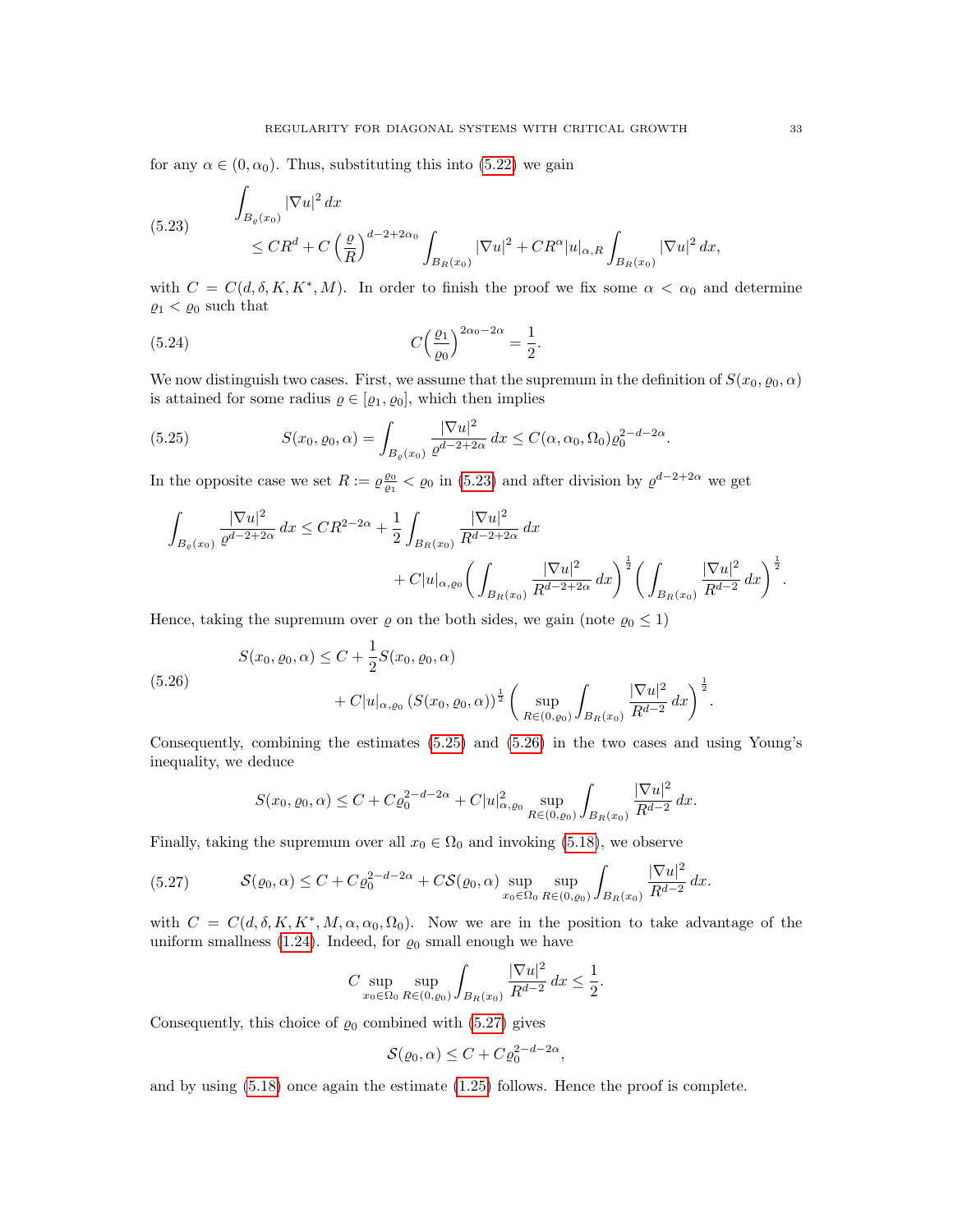### 6. Proof of Theorem [1.3](#page-4-3)

<span id="page-33-2"></span>In this final subsection we prove Theorem [1.3.](#page-4-3) For this purpose, we consider a sequence of regularized Hamiltonians of the form

$$
H^{n}(x, u, z) := \frac{H(x, u, z)}{1 + n^{-1}|H(x, u, z)|},
$$

which obviously still fulfill  $(1.4)$ ,  $(1.8)$  and  $(1.9)$ . Moreover, for the mixed boundary value problem  $(1.1)$ – $(1.3)$  with these regularized Hamiltonians it is not difficult to find a solution which is in addition continuous. Then, relying on Theorem [1.6](#page-5-3) and Theorem [1.7,](#page-5-5) we let  $n \to \infty$  and observe that the limit of the solutions to the regularized problems is a generalized weak solution to the original problem which in addition fulfills [\(1.25\)](#page-5-2). Moreover, the  $W^{2,q}$  theory then follows by a standard procedure and we do not provide the proof here. The only necessary assumption to check is the  $L^{\infty}$  bound, i.e., [\(1.22\)](#page-5-0). We provide here only the formal proof. First we assume that  $u_{\nu}$  attains its maximum in  $x_0 \in \Omega$ . Then surely  $\nabla u_{\nu}(x_0) = 0$  holds and we deduce from [\(1.1\)](#page-0-0) and  $(1.8)$  that (note that  $a_{ij}$  is positively definite)

$$
\kappa_{\nu}u_{\nu}(x_0) \le H(x_0, u(x_0), \nabla u(x_0)) \le K^* + K|\nabla u_{\nu}(x_0)||\nabla u(x_0)| = K^*.
$$

Hence, since the maximum is attained in  $x_0$ , we have

(6.1) 
$$
u_{\nu} \leq \frac{K^*}{\kappa_{\nu}} \leq \frac{K^*}{\delta} \quad \text{in } \Omega.
$$

Next, if the maximum is attained at a point in  $\Gamma_D$  and hence, by the Dirichlet condition, equals zero, then [\(6.1\)](#page-33-3) holds trivially. Finally, if the maximum is attained at some point  $x_0$  in  $\Gamma_N$ , then for any tangential vector  $\tau$  at  $x_0$  there holds

<span id="page-33-3"></span>
$$
\nabla u_{\nu}(x_0) \cdot \tau = 0,
$$

which also implies

$$
\nabla u_{\nu}(x_0) = (\nabla u_{\nu}(x_0) \cdot n(x_0))n(x_0)
$$

(where  $n(x_0)$  denotes the unit outward normal vector at  $x_0$ ). Consequently, using [\(1.5\)](#page-1-4)–[\(1.6\)](#page-1-5) and the Neumann boundary condition [\(1.3\)](#page-1-0) we get

$$
0 = \left| \sum_{i,j=1}^{d} a_{ij}(x_0) D_j u_{\nu}(x_0) n_i(x_0) \right|
$$
  
=  $|\nabla u_{\nu}(x_0) \cdot n(x_0)| \sum_{i,j=1}^{d} a_{ij}(x_0) n_j(x_0) n_i(x_0) \ge \delta |\nabla u_{\nu}(x_0) \cdot n(x_0)|.$ 

Therefore, also the normal component of the gradient is zero and consequently, we have  $\nabla u_{\nu}(x_0) =$ 0. Thus, we can use the same procedure as for the interior point to obtain the claim [\(6.1\)](#page-33-3).

In a similar manner we can also show

(6.2) 
$$
\sum_{\nu=1}^{N} q_{\nu} u_{\nu} \ge -K.
$$

Finally, since  $q_{\nu}$  are strictly positive, we see that [\(6.1\)](#page-33-3) and [\(6.2\)](#page-33-4) directly imply [\(1.22\)](#page-5-0) and the proof is complete.

#### <span id="page-33-4"></span>**REFERENCES**

- <span id="page-33-1"></span>[1] A. Bensoussan, M. Bulíček, and J. Frehse. Existence and compactness for weak solutions to Bellman systems with critical growth. *Discrete Contin. Dyn. Syst. Ser. B*, 17(6):1729–1750, 2012.
- <span id="page-33-0"></span>[2] A. Bensoussan and J. Frehse. Nonlinear elliptic systems in stochastic game theory. J. Reine Angew. Math., 350:23–67, 1984.